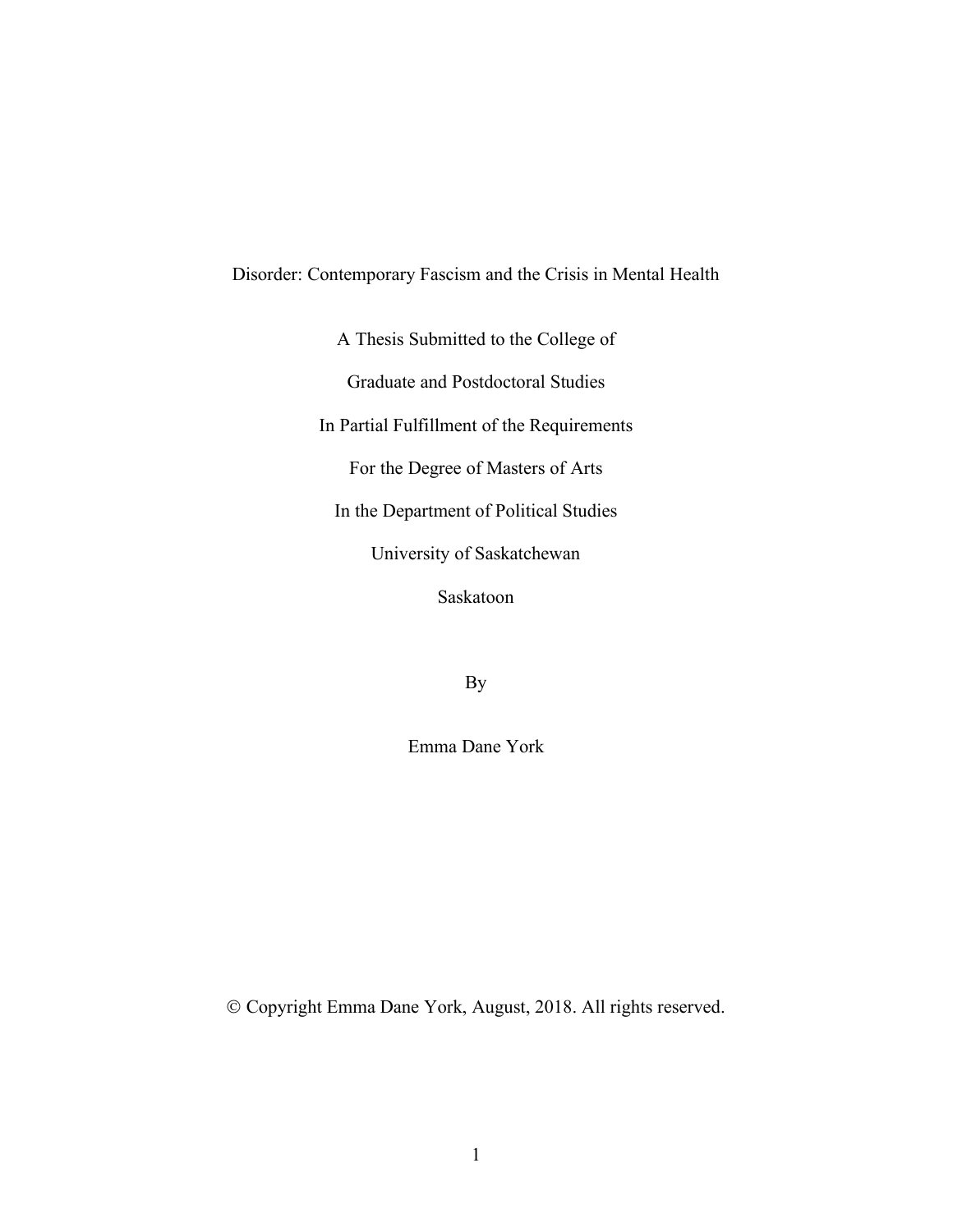# PERMISSION TO USE

In presenting this thesis/dissertation in partial fulfillment of the requirements for a Postgraduate degree from the University of Saskatchewan, I agree that the Libraries of this University may make it freely available for inspection. I further agree that permission for copying of this thesis/dissertation in any manner, in whole or in part, for scholarly purposes may be granted by the professor or professors who supervised my thesis/dissertation work or, in their absence, by the Head of the Department or the Dean of the College in which my thesis work was done. It is understood that any copying or publication or use of this thesis/dissertation or parts thereof for financial gain shall not be allowed without my written permission. It is also understood that due recognition shall be given to me and to the University of Saskatchewan in any scholarly use which may be made of any material in my thesis/dissertation.

# DISCLAIMER

The views and opinions of the author expressed herein do not state or reflect those of the University of Saskatchewan, and shall not be used for advertising or product endorsement purposes.

Requests for permission to copy or to make other uses of materials in this thesis/dissertation in whole or part should be addressed to:

Head of the Political Studies Department 283C Arts Building 9 Campus Drive University of Saskatchewan Saskatoon, Saskatchewan S7N 5A5 Canada

Or

Dean College of Graduate and Postdoctoral Studies University of Saskatchewan 116 Thorvaldson Building, 110 Science Place Saskatoon, Saskatchewan S7N 5C9 Canada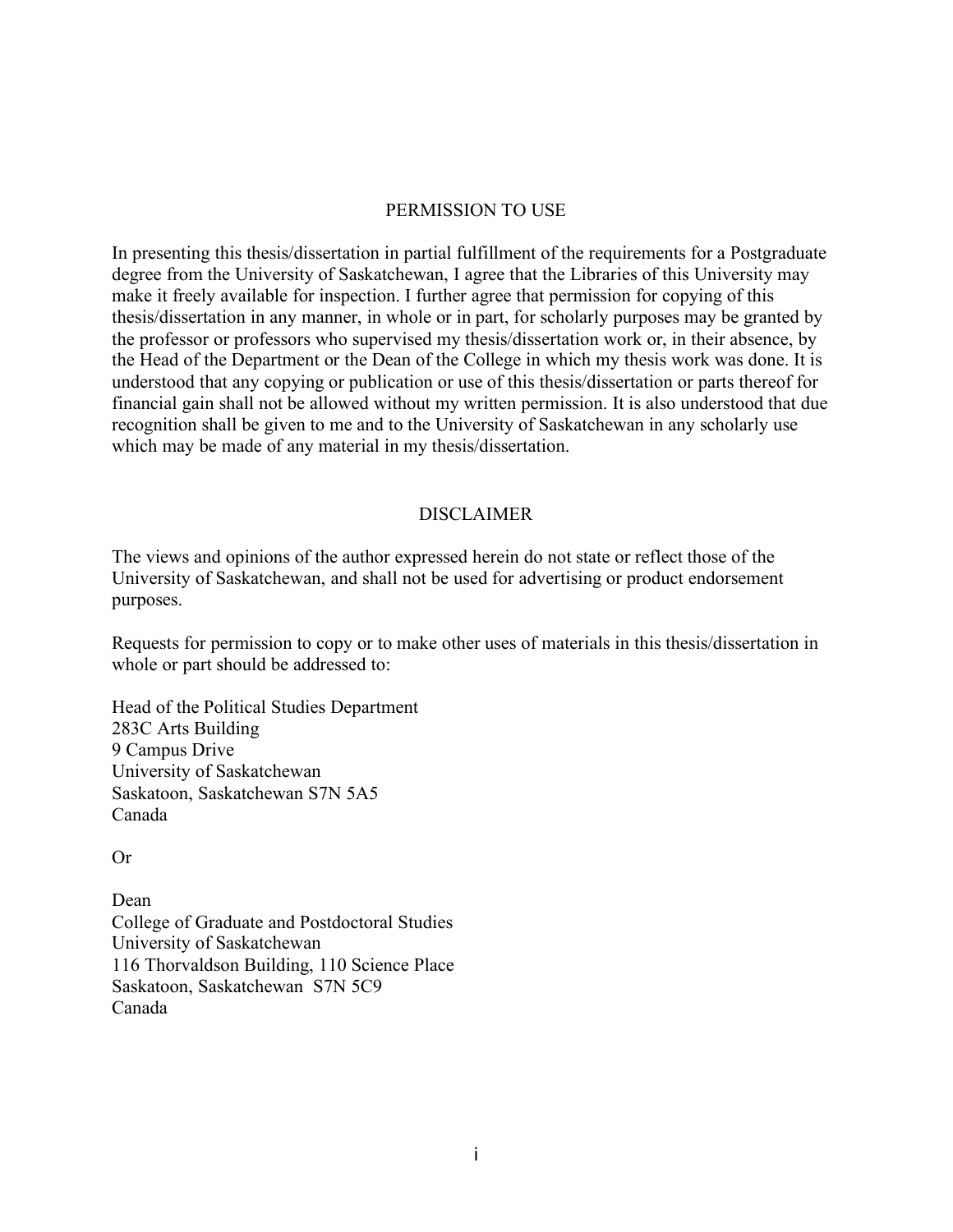#### Abstract

In the aftermath of the Second World War and the many expressions of Fascist ideology that arose during this time period, many European philosophers explored the relationship between psychology, emotions, and politics. In analyzing Fascism, philosophers such as Erich Fromm, Gilles Deleuze, Félix Guattari, and Michel Foucault, focused on the social nature of psychology, and they also went a step further in connecting this analysis to the psychological "costs" of capitalism, up to and including Fascism. The threat of Fascism remains a contemporary concern, but a problem that arises in applying their critiques and understandings to psychology and politics today are new technologies, and the dominance of the bio-medical model of mental health. To understand the relevance of these authors today, this thesis first uses an epistemological approach to locate the bio-medical model as a theory of knowledge, and secondly, a historical approach is used to consider the common concern of Fascism that motivated these philosophers to delve into the connections between psychology and Fascism. By threading these distinct approaches and motivations together, this thesis moves beyond simply an epistemological critique of positivism, but instead suggests that by framing mental health in this model we also discount the role of emotions in politics—which is even more crucial to understand in times of political-economic instability. As many places in Europe and North America see either a resurgence or reinvention of Fascist ideology and organizations, the causes and consequences of epidemic mental illness (panic, depression, anxiety, and addiction), become ever more necessary to examine, along with what makes a "sane society."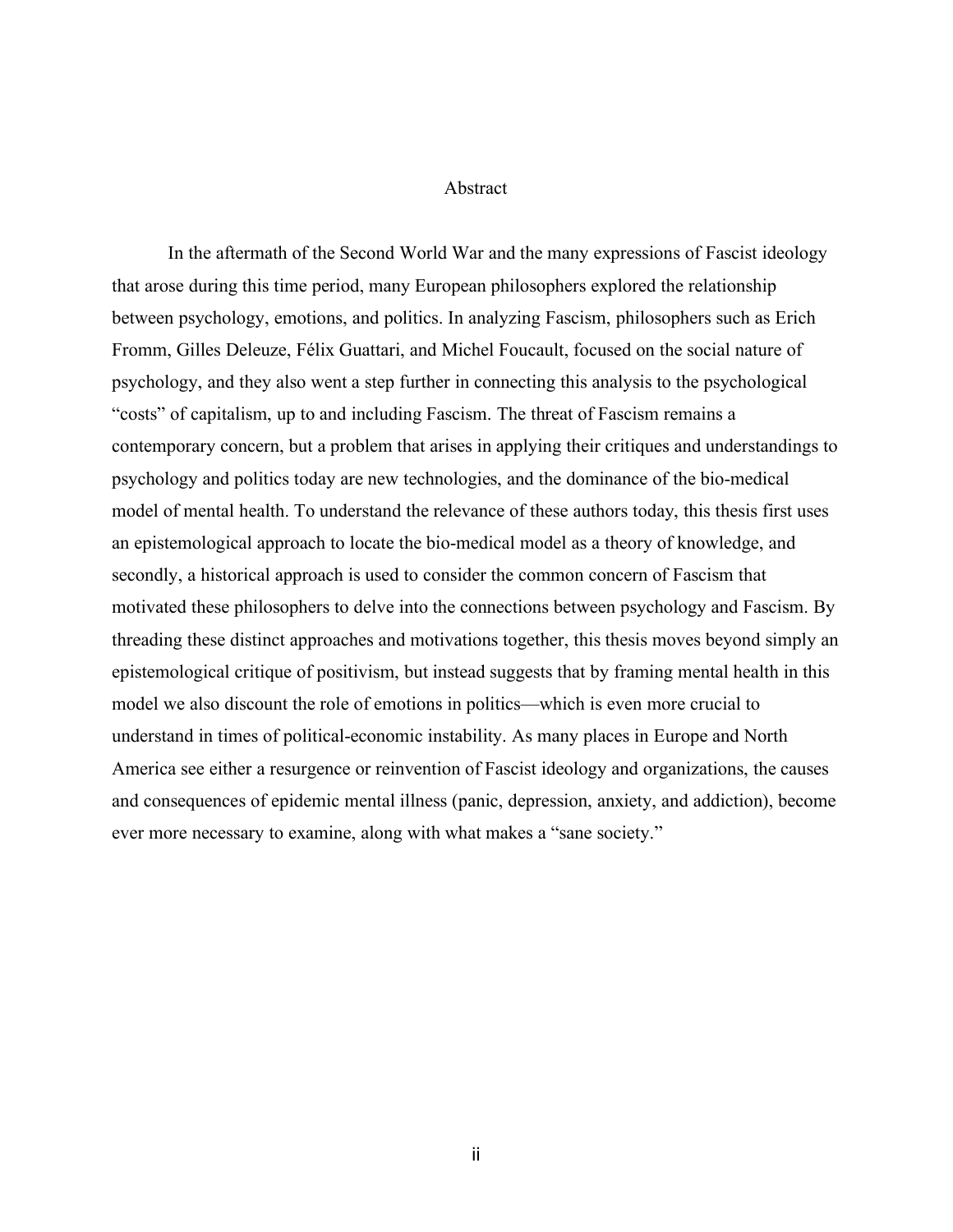#### Acknowledgements

Within the Department of Political Studies, I would like to thank my advisor Neil Hibbert for his support, patience, and mentorship throughout this project. I would also like to thank Colleen Bell and Kiran Banerjee for their supportive contributions during the writing phase and at the defence. I would like to thank Erica Dyck, from the Department of History, for her instructive questions during my defence. In terms of financial support, I would like to acknowledge the Barnard Scholarship and funding from the Department of Political Studies. Also, from the Department, I would like to thank Matthew Mitchell for the opportunity and work experience as a research assistant.

I would also like to thank my family and friends for their support and encouragement with this project. I would like to thank my father, David York, for putting political questions and topics into my life from an early age and making the space for critical discussions. I would like to thank my mother, Jan York, for always encouraging my independent streak, for her confidence in me, and for modeling empathy on a daily basis. I would also like to thank my grandparents Carol and James Terhorst, who offered financial support that was instrumental over the years for my ability to be healthy, organize, and take care of myself.

As a final note, working through these ideas has really been the culmination of several years of work at the University of Saskatchewan, and many collective efforts, both political and intellectual in nature. All the teachers, instructors, classmates, cronopios, co-conspirators, and friends throughout the years who have challenged me, shaken up my thinking, and believed in my abilities were foundational to this effort and for my formation thus far. Thank you!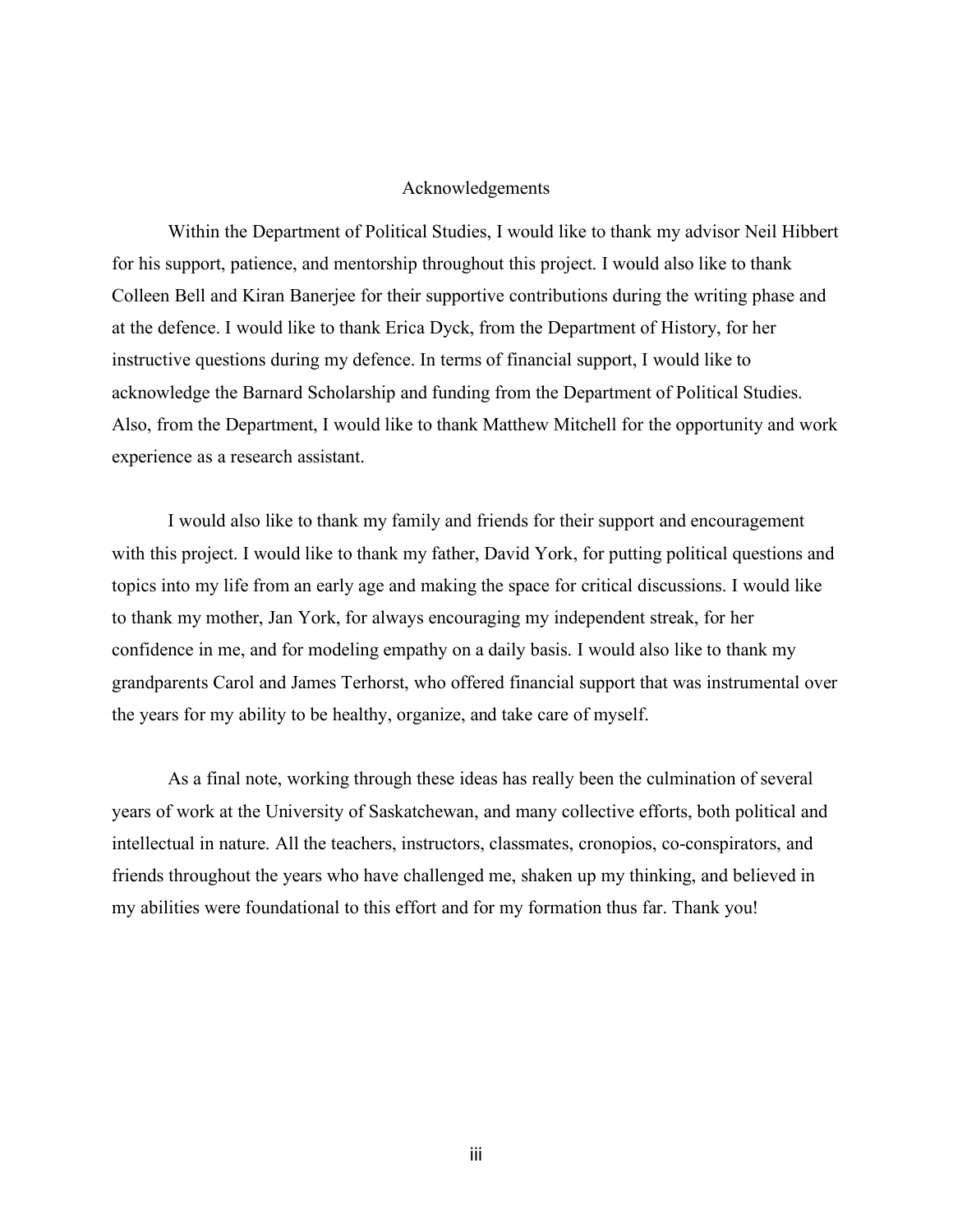# Table of Contents

|                                                                                 | pg 16-23        |
|---------------------------------------------------------------------------------|-----------------|
| Foucault (At Once Personal and Political, or How the Margin Became a Myth)      | pg 24-30        |
| Deleuze & Guattari (Materialist Psychiatry and the Social Production of Desire) | pg 31-38        |
|                                                                                 |                 |
|                                                                                 |                 |
|                                                                                 |                 |
|                                                                                 |                 |
|                                                                                 | $\ldots$ pg 2-6 |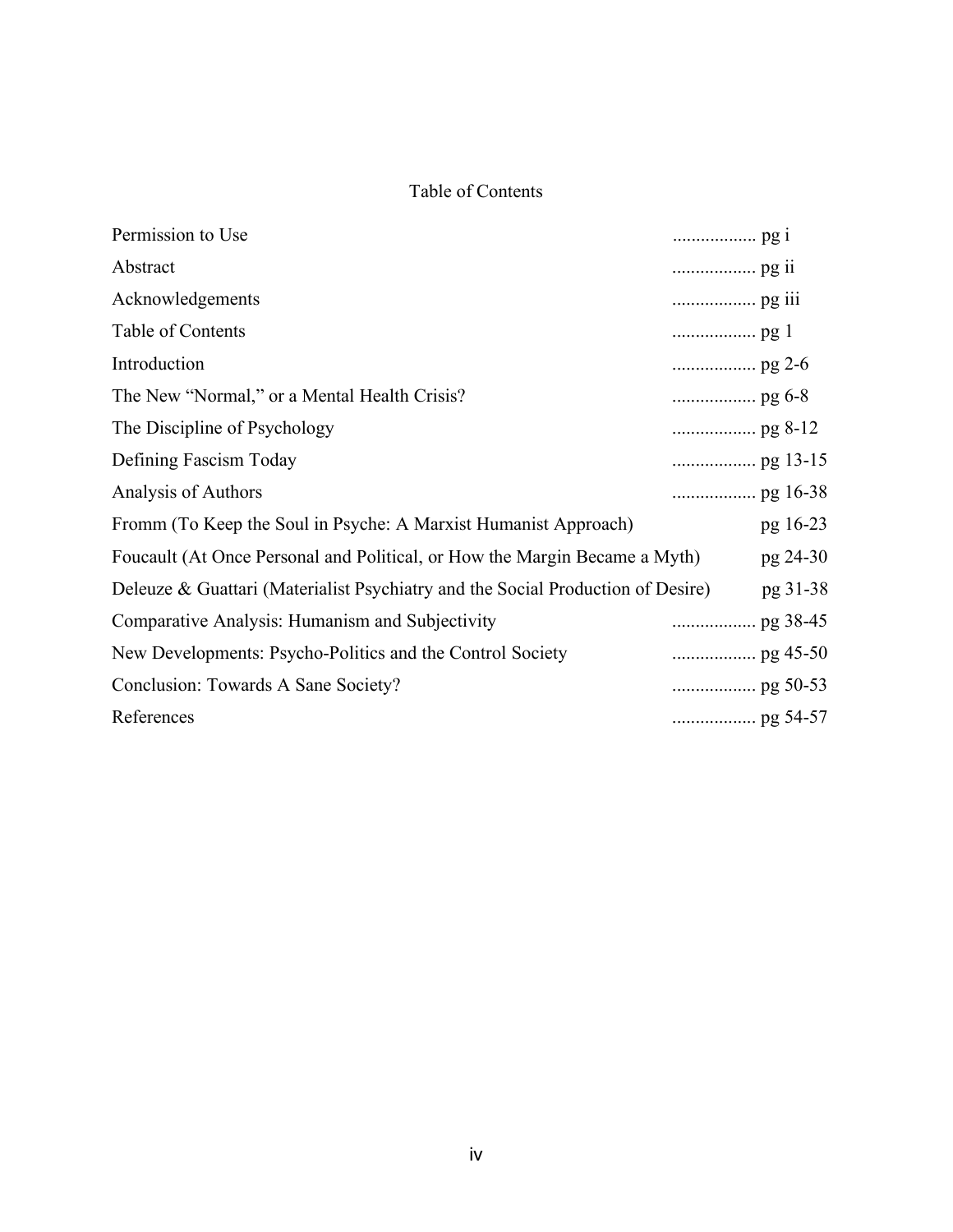#### Introduction

In the aftermath of the Second World War and the many expressions of Fascist ideology that arose during this time period, many European philosophers explored the relationship between psychology, emotions, and politics, in the service of understanding how such supposedly "civilized" nations could perpetuate barbarous and genocidal actions against each other. Fascism broke the illusion of continual progress that had defined the imagined trajectory of many of these countries and "its atmosphere [was] one of brutal violence and psychic shocks" (Suvin, 2017, 261). In analyzing this phenomenon, many political theorists and philosophers found it necessary to delve into psychological explanations to account for the rise of Fascism, some examples being crowd psychology and the attraction to "strong man" leaders. While philosophers such as Erich Fromm, Gilles Deleuze, Félix Guattari, and Michel Foucault, focused on the social nature of psychology, and they also went a step further in connecting this analysis to the psychological "costs" of capitalism, up to and including Fascism. For Fromm, who came from a psychoanalytic and Marxist tradition, Fascism was connected to the death drive, and the subsequent denial or denigration of life, but was also related to a class-based "social character." In Foucault's works Fascism had its origins in bio-politics and ideas from psychiatric history such as eugenics and degeneration theory, which justified state racism and extreme violence in order to maintain a certain "social body." In Deleuze and Guattari's philosophy Fascism was the result of the "fascist in all of us," or socially produced Fascist desire, and the everyday corrupting influences of hierarchy, domination, and power. Fromm, Foucault, and Deleuze and Guattari have different criticisms, purposes, and scopes in their work, but they all share a common purpose in taking psychology out of the realm of individual and biological disorder, to a social and cultural phenomenon, which is informed by a broader critique of capitalism, or at the very least structures of power.

While an issue such as the threat of Fascism remains a contemporary concern, the main problem that arises in applying these critiques and understandings to psychology and politics today are new technologies, which facilitate a data-driven, bio-medical model of mental illness, making even standard human emotions as subject to quantification. To understand the relevance of these authors today, first an epistemological approach will be used to locate the bio-medical model as a theory of knowledge, and secondly, a historical approach will be used to consider the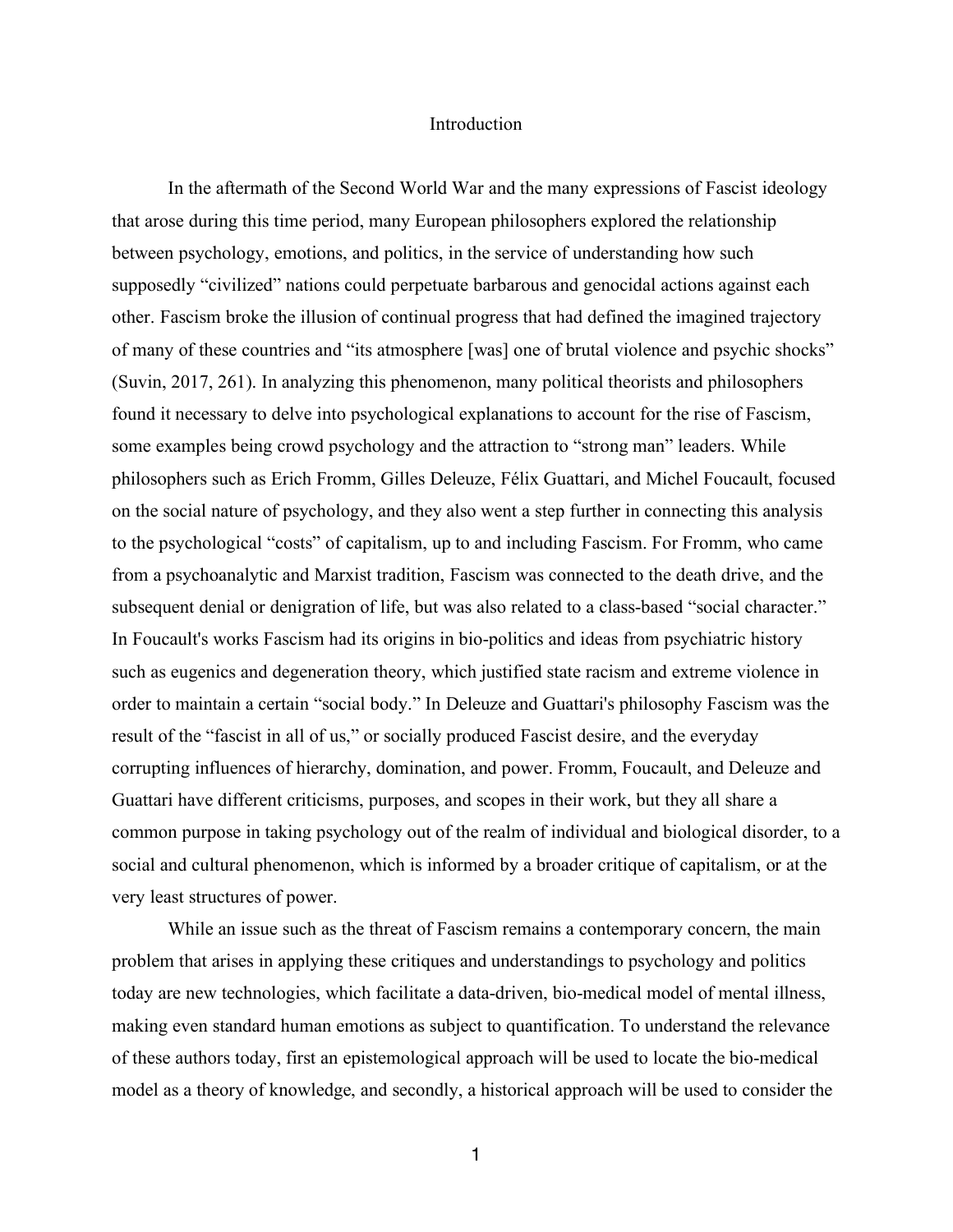common concern of Fascism that motivated these philosophers to delve into the connections between emotions, psychology, and politics. As many places in Europe and North America see either a resurgence or reinvention of Fascist ideology and organizations, the causes and consequences of epidemic mental illness (panic, depression, anxiety, and addiction), become ever more necessary to examine, along with what makes a "sane society."

This thesis is set up to explore the commonalities in the critiques of these authors that led them to connect the seemingly disparate realms of psychology and Fascism, as well as what these writings can offer today in the context of both a growing mental health crisis and the resurgence of Fascist ideologies and organizations. A brief discussion on the mental health crisis in Canada and a few recent epidemiological studies demonstrates the empirical reality and scope of this problem. Looking into the development of psychology reveals insight into how and why the positivist approach to knowledge coincided with psychology being cemented as a discipline. The debate on Fascism will briefly be explored in order to provide greater conceptual clarity between what can be called "Historical Fascism" and theorizing Fascist ideology today. The overview and analysis of Fromm, Foucault, and Deleuze and Guattari takes place on an epistemological level to illuminate their critiques of psychology and psychiatry, and a second historical approach contextualizes these authors and their understandings of Fascism. The comparative analysis in this thesis shows that the main tension in these works is between the necessity of affirming or critiquing Humanism on one level and the concern with programmatic or political applications of their work on the other. On the historical side of the comparative analysis, all the works under study are in alignment with the position that Fascist ideology and organization is part of a social subjectivity, but how this subjectivity and psychology develops differs. In applying these critiques to a contemporary context, a later essay by Deleuze and the recent work of Byung-Chul Han will give some insight into how these theoretical threads have been reinvented to respond to the changing economic and institutional realities of neoliberal and financial capitalism, but this section on new developments will also offer a critique to Han's work in problematizing his idea of "self-exploitation" and the "achievement-subject." In finally returning to the problem of the resurgence of Fascist ideology and movements, the conclusions drawn from this work point to the necessity in taking emotions seriously in the development of an alternative future or more "sane society."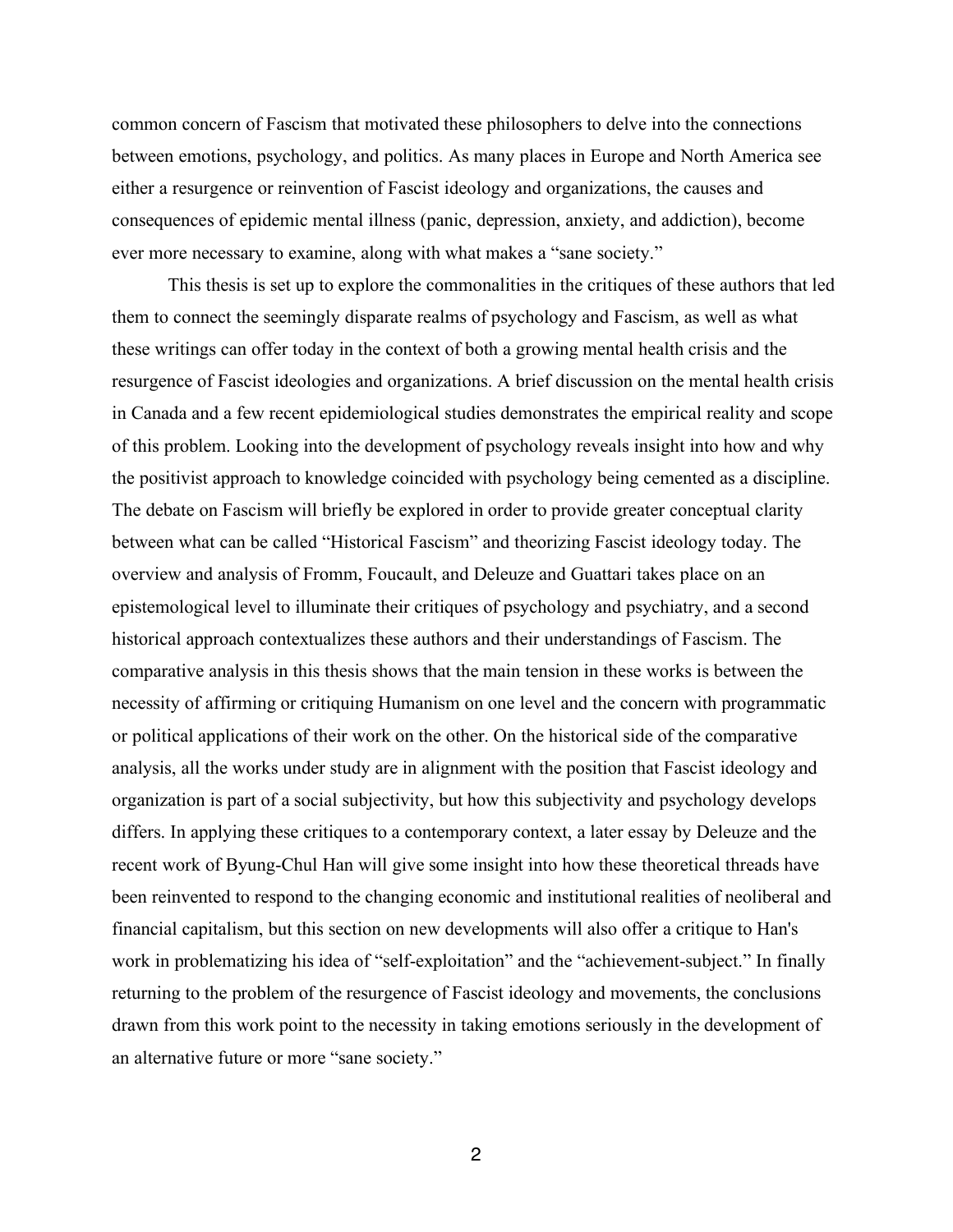Fromm has a large body of work, but both *Escape from Freedom* (1941) and *The Sane Society* (1955) are two key texts for the purposes of this thesis. Both of these major works as well as several essays from Fromm attempted to account for the rise of Fascism in many supposedly free and democratic European nations. Fromm wrote about Fascism from both a psychoanalytic and Marxist perspective. In looking at both the affects of alienation and the death drive, Fromm claimed in his essay "Prophets and Priests," that; "there is indeed no greater distinction among human beings than that between those who love life and those who love death" (1967, 56). *The Sane Society*, one of Fromm's main works on social psychology, describes the damaging consequences of consumerism and alienation on the human *psyche* (soul). Fromm attempted to look at the "pathology of normalcy," meaning that rather than defining health through the pathology of those who are labelled as sick, his work suggested that the normative values of a society could themselves be "unhealthy." Fromm used *Alienation* in a specific and Marxist sense, and defined Alienation's primary modes of expression as quantification and abstraction, in order to describe how mental distress occurred collectively. For Fromm, Alienation separates human beings from their own human nature and potential, which he defined in normative and Humanist, rather than sociologically relative terms.

Like Fromm, Michel Foucault also investigated the concepts of abnormality/normality, and psychiatric power, but would define these structures as falling under larger frameworks of *bio-power*. Though coming to the study of Fascism from a different generation, it is evident in Foucault's work that he was also concerned with the possible resurgence of Fascism, and what he titled "the fascism in all of us," that causes humans to "desire the very thing that dominates and exploits us" (1977, xiii). Foucault's earliest work *Madness and Civilization: A History of Insanity in the Age of Reason* (1961, Eng. 1965) is a key text in critical perspectives on psychiatry and medicine that studied historical and subversive conceptions of Madness in Europe. The text connected the rise of institutionalization to the "Great Confinement" of Europe, in which poor laws criminalized poverty and based membership in society on the ability to work and be productive in ways which benefited the transition to capitalism. This aspect of Foucault's work shows continuities between the bio-politics of neoliberalism and the extreme bio-politics of Nazism/Fascism, where many disabled, and mentally ill people, or just those labelled as "antisocial" were described as economically bad investments and termed *Unnütze Esser* (useless eaters)*,* or simply *Lebensunwertes Lebens* (life unworthy of life). Foucault claimed that as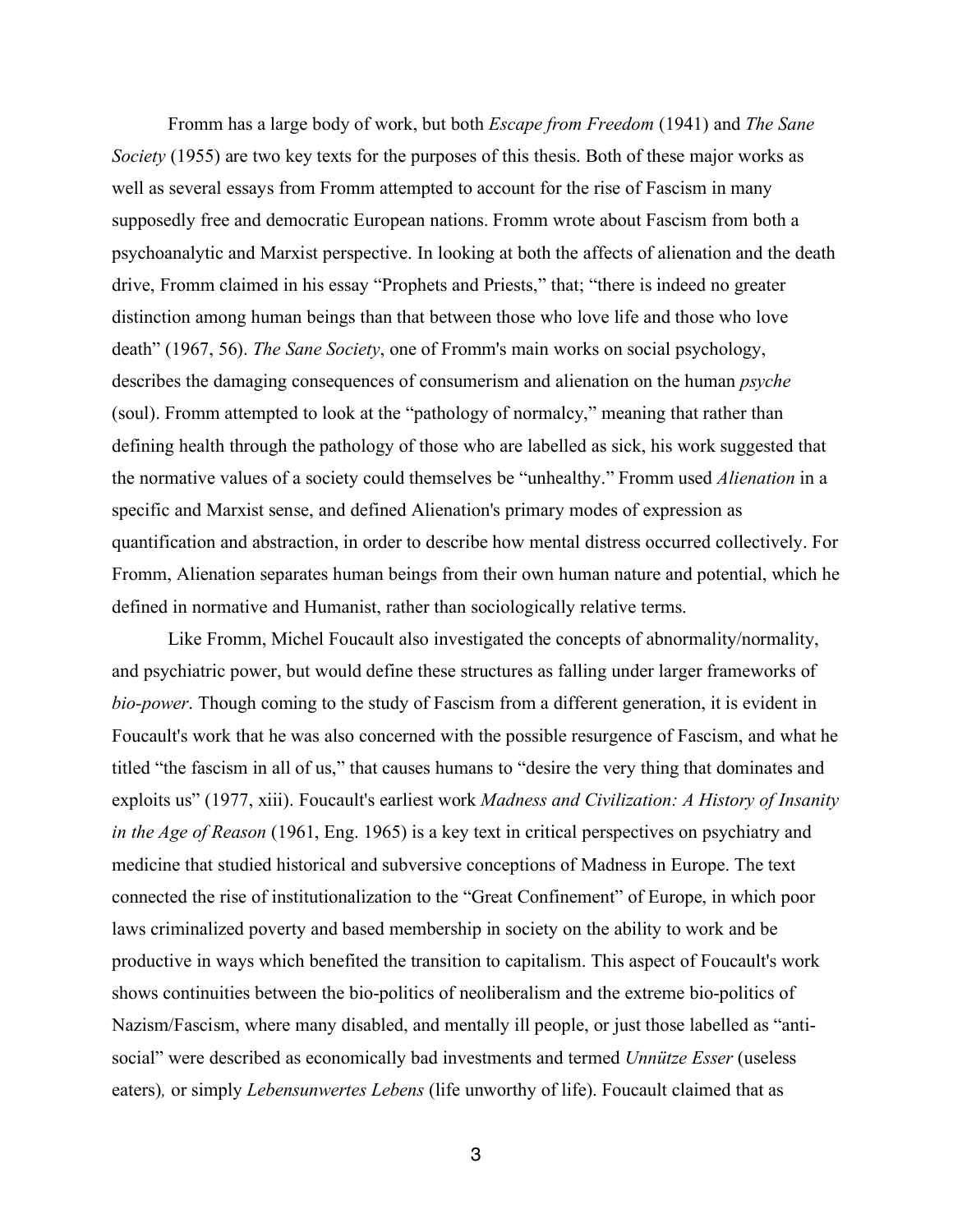Madness disappeared and mental illness became the primary way of diagnosing and conceptualizing mental distress, the possibility of dialogue between reason and unreason ended. Those defined as less sane, were purveyors of "unreason." Foucault's *Psychiatric Power: Lectures at the Collège de France, 1973-1974* and *History of Sexuality* volume one are also necessary to include in this reading of Foucault to get a sense of how his understandings of these topics shifted. While these works also focused on the role of institutions, medicine, and subjectivity, Foucault did not quite return to his earliest theorizing on the deviance of madness, believing that the labels of mental illness eroded any subversive possibility these subjectivities previously had. To see Madness as possible would be to admit that there was an "outside," or a marginal space apart from bio-politics and mechanisms of power, and Foucault increasingly claimed that "the margin is a myth" (Pelbart, 2000, 204).

The third theoretical contribution to be studied is the work of Gilles Deleuze and Felix Guattari. The first book of *Capitalism and Schizophrenia* titled *Anti-Oedipus* (1972, Eng. 1977), like Erich Fromm's *Escape from Freedom*, also examined Fascism. It did so by looking at how desire is a social phenomenon, which can operate repressively, and cause individuals to actively desire their own subjugation. *Anti-Oedipus* was described by Foucault as both a "book of ethics" and the "Introduction to the Non-Fascist Life" (1972, xiii). The second volume of *Capitalism and Schizophrenia* titled *A Thousand Plateaus* (1980, Eng. 1981) explains ideas of multiplicity which are relevant to their understanding of the psyche and expands on related concepts like the Body without Organs. Through their study of psychoanalysis, Deleuze and Guattari critiqued how the Freudian theory of the Oedipal complex centered so much of human psychology around the role of the nuclear family and its reproduction. Deleuze and Guattari defined their work as a "materialist psychiatry," and claimed that there is no psychic reality which exists apart from the social production of reality, or that emotions and desires do not exist independently of economic or social life. As with the work of both Fromm and Foucault, Deleuze and Guattari questioned the neutrality and objectivity of positivist epistemology, writing that "scientific knowledge as nonbelief is truly the last refuge of belief" (1977, 111). Prior to the 1980s, psychoanalytic theory and the "talking cure" were the main methods of identifying and coping with mental disorder in patients. However, drugs and pharmaceuticals were in use long before "Big Pharma" was identified as a growing problem in the diagnosis and treatment of mental disorder. While many of Deleuze and Guattari's social and political critiques continue to be relevant, the disappearance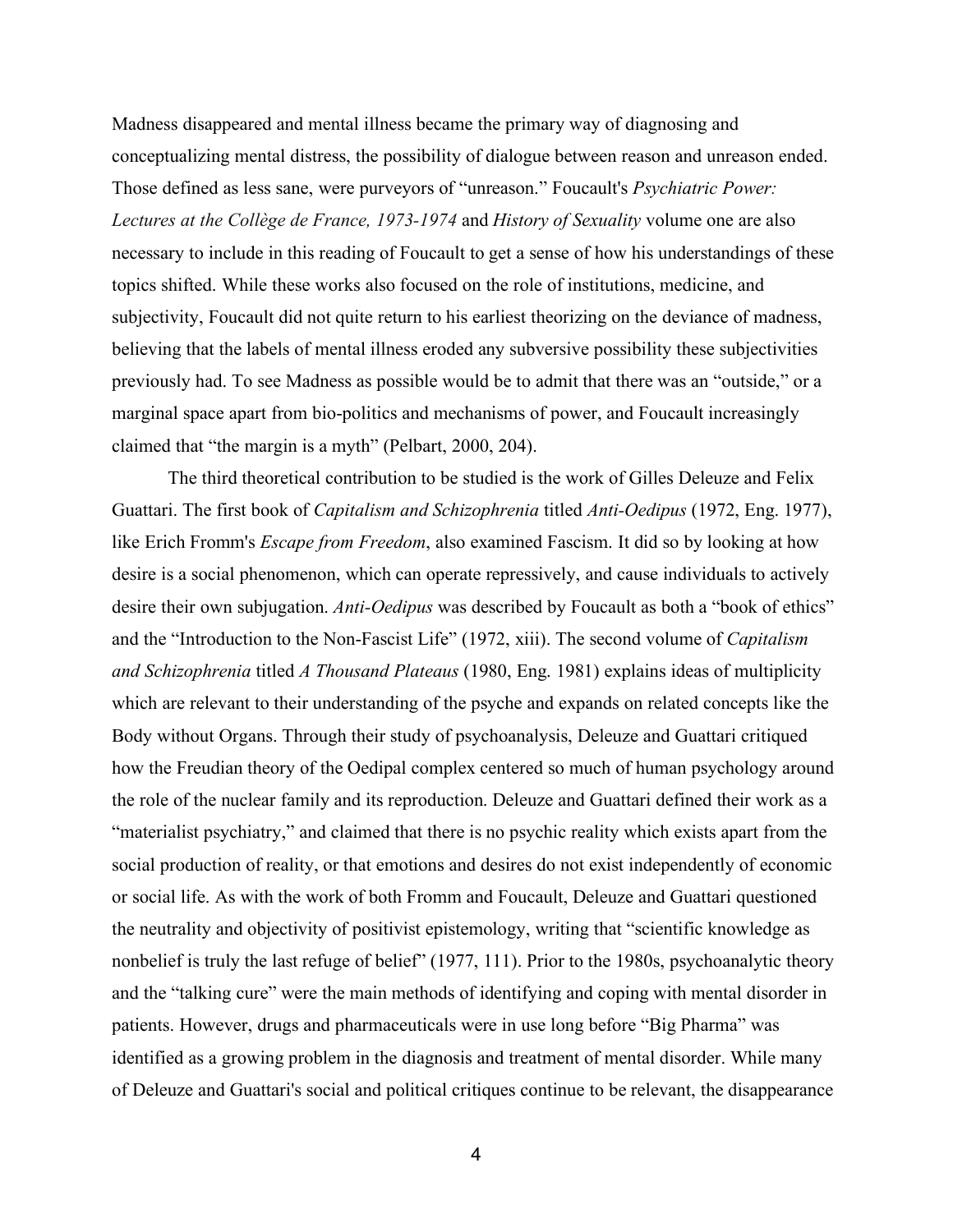of psychoanalysis and dominance of the bio-medical model means that their critiques of positivism in psychology will have more application today.

## **The New "Normal," or a Mental Health Crisis?**

In turning now to a brief outline of the scale of the problems in mental health, in Canada it is suggested that 1/5 Canadians a year experience a mental health or addiction problem, and that by the age of 40, 1 in 2 have or have had a mental illness (CAMH, 2018). The way these disorders are diagnosed and expressed is gendered, with men having higher rates of addiction and women having higher rates of mood and anxiety disorders. Given the high rates of these statistics, it is not surprising that mental illness is classified as the leading cause of disability in Canada. The rate of addiction in Canada (which should also be considered around discussions of mental health) suggests that 21.6% of people meet the criteria for a substance disorder in their lifetime (Statistics Canada, 2012). For one example on the front of health and addiction, Canada is the 2nd highest consumer of opiods per-capita in the world, and in 2017 alone around 4,000 people died from fentanyl/opiod-related deaths in Canada, making this one issue alone a serious national health crisis (Canadian Press, 2017). There is also a noted overlap or "comorbidity" between mental health problems and addiction, as those diagnosed with a mental illness are also twice as likely to have a substance use or addiction problem.

In examining statistics for suicide in Canada it is estimated that 4,000 people a year commit suicide, or 11 people a day (CMHA, 2018). Canada has some of the highest suicide rates in the world when looking at Inuit youth, who take their lives at a rate that is 11x the national average (CFMS, 2017). Overall Indigenous youth in Canada are 5-6x more likely to die by suicide than non-Indigenous youth (CFMS, 2017). Populations in Canada that experience high rates of mental illness also include the homeless and those who are incarcerated. In the U.K., data from the NHS shows that rates of mental illness are rising among girls and young women, and that 3/4 of all anti-depressants are being prescribed to girls between the ages of 13-17 (Sacks-Jones, 2017). This is a non-exhaustive, but current list of statistics which helps frame the scale of these issues and already suggests there is a clear link between mental health outcomes and the experience of violence.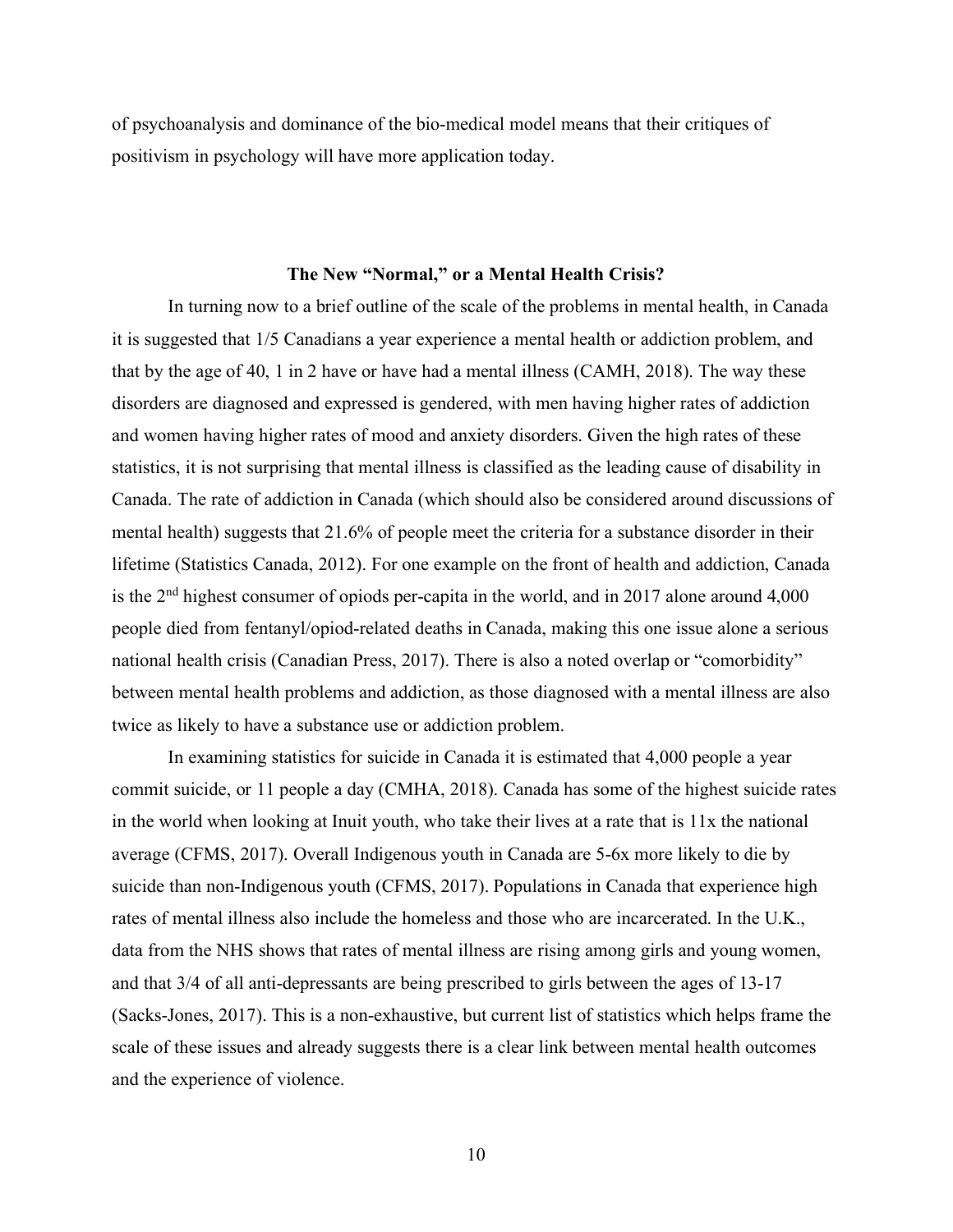That mental health outcomes are also connected to class and that economic disturbances correlate with an increase in mental illness or disorder has been well documented. An economic depression therefore can more literally denote depression. Low income Canadians are 3-4 times more likely to report poor to fair mental health than those in the highest income (CAMH). This is also not a Canadian phenomenon; international epidemiological studies, such as one done by Roger Wilkinson and Kate Pickett suggested that societies with less income inequality had lower rates of mental illness. According to Wilkinson and Pickett and their study of mental disorders in the United States, "if over the next 50 years the extremely unequal U.S.A. were to change its income distribution to that of more equal Japan or Spain, the rate of mental disorders would drop by half" (Wright, 2014). A recent epidemiological study of Greece shows that between the years 2010-2012 the suicide rate rose by 35%, especially between those of working age, suggesting a clear correlation between the imposition of economic austerity and mental health outcomes (Rachiotis et al, 2015). From the perspective of these studies, by de-contextualizing common mental illnesses like depression or anxiety or making these into strictly an individual-biological problem, social and political problems like lack of support, community, and the destructive consequences of economic policies like austerity do not get assigned the responsibility they deserve for causing such widespread social suffering.

When mental health statistics and the severity of the mental illness epidemic are reported on or discussed in relation to the economy, they are instead often linked to an economic "cost" or burden to the society and healthcare system as a whole. In Canada, mental illness is framed as "costing" the country at least 50 billion dollars in GDP a year (Picard, 2013). This cost-benefit analysis goes so far as to economize depression and anxiety to calculate how much they impact the GDP. The Conference Board of Canada suggests we can deduce that depression causes Canada to lose 32.3 billion dollars in GDP every year, while anxiety causes Canadians to lose 17.3 billion dollars in GDP per year (Mortillaro, 2016). The state of the healthcare system itself is one issue, but the loss of work hours, motivation, and productivity that a deep depression may bring on is portrayed as an even more pressing societal concern. This narrative suggests that addressing mental illness will allow the economy to run more smoothly, and the GDP will increase, ignoring the reality that these mental illnesses occurred in an economic framework which remains unaltered, or that they may have a social function within that system.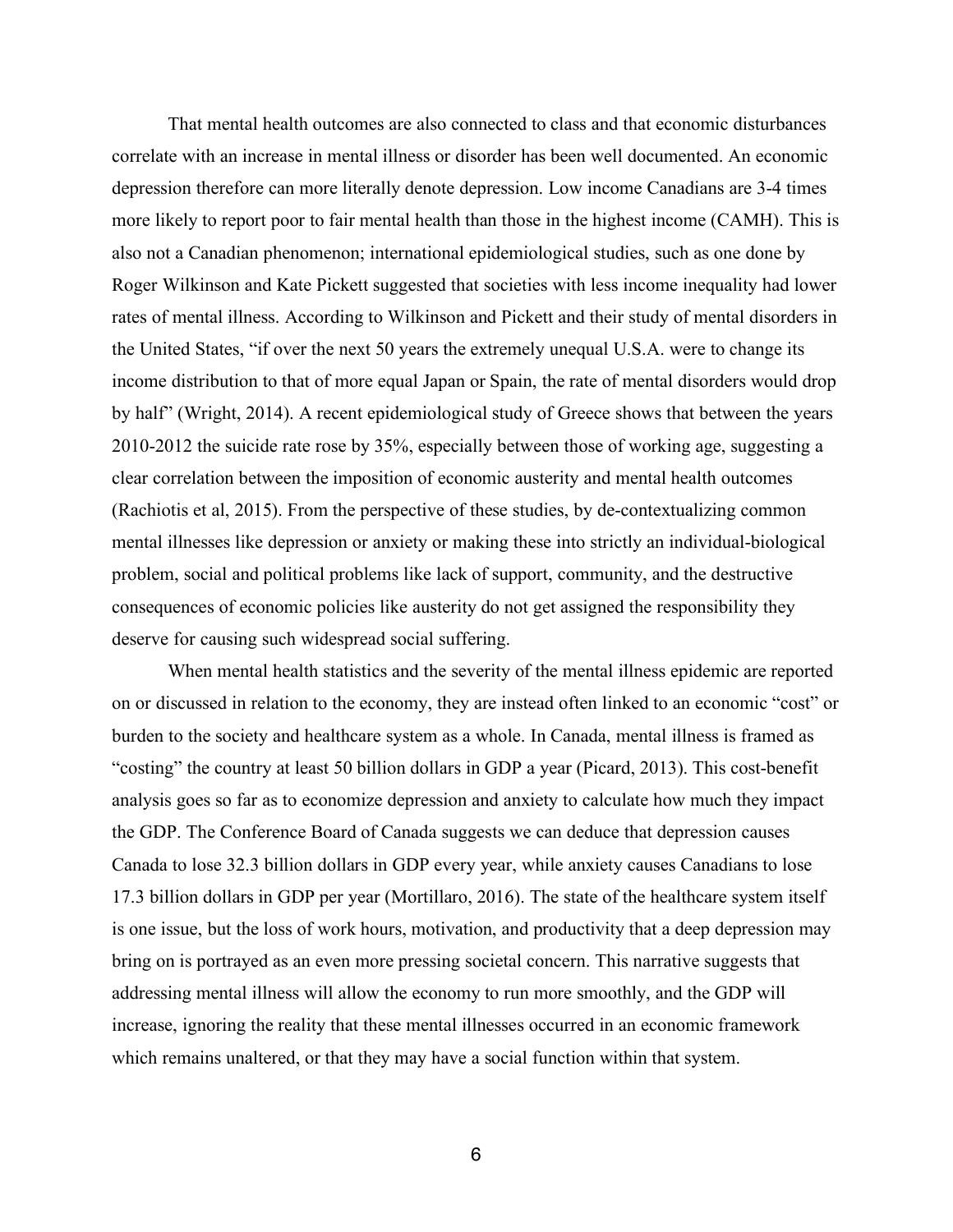The idea that normative judgements and morals are implicit in the practice of psychology and psychiatry is not new. According to Ronald B. Miller, "by reducing moral views to simple biases and prejudices, scientific psychology is able to easily dismiss the relevance of moral issues to psychological investigation" (2004, 24). In Miller's view, psychology as a discipline evolved out of philosophy, yet clinical and abnormal psychology today offers no conceptual engagement with the concept of suffering. The lack of philosophical engagement with concepts like suffering points to the necessity of maintaining the claim of moral and political neutrality under which the bio-medical model and other scientific paradigms operate. Despite the overwhelming adaptation of the bio-medical model, in looking at the history of psychology as a discipline, it was not inevitable or necessarily evident that a fully positivist framework would be adapted.

#### **The Discipline of Psychology**

The main model of mental disorder today is defined by "*bio-medicalization,"* or a focus on biological and physiological measures to identify symptoms, make a diagnosis, and prescribe treatments, such as a focus on psychotropic medications, brain functioning, and genetic explanations of mental illness (Smith, 77, 2014). With the release of the DSM-III and new SSRIs in the 1980s, "the dominant perspective in psychiatry shifted to one in which psychiatric troubles were considered disorders rooted in brain chemistry and best treated with psychotropic medications" (Smith, 77, 2014). Both causal forces and bio-chemical mechanisms and processes are key to this model (Miller, 2004, 32). The bio-medical model relies on a positivist epistemology, where the medical, social, and psychological aspects of treatment are validated as useful, based on forms of knowledge in the natural sciences. The bio-medical model of mental illness has been criticized for its ineffectiveness in both treating and preventing an epidemic of many types of mental disorders. Andrew Scull writes in *Madness and Civilization: A Cultural History of Insanity* (2015) that those who suffer from psychosis are one of few populations in North American society whose life expectancy has seriously declined over the past quarter of a century, "one telling measure of the gap between psychiatry's pretension and performance" (14).

Pathology and illness cannot purely be contained to a biological sphere and also inhabits the cultural. In Susan Sontag's *Illness as Metaphor* (1978), Sontag analyzes the metaphorical and cultural associations of both tuberculosis and cancer, and suggests that these diseases were not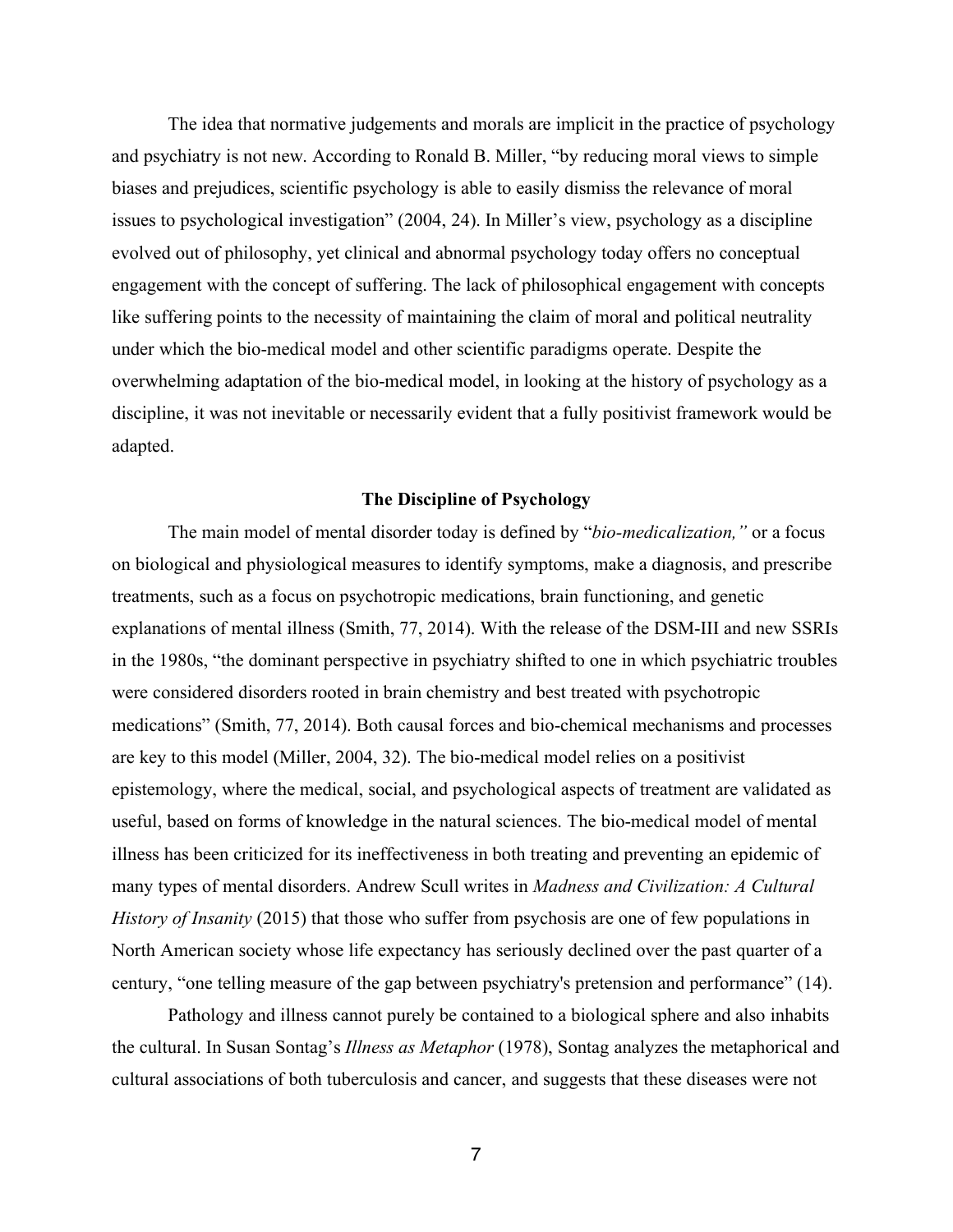only psychologized, but that the way they are understood is affected by the social hierarchy of the body. Or that, "while TB takes on the qualities assigned to the lungs, which are part of the upper, spiritualized body, cancer is notorious for attacking parts of the body (colon, bladder, rectum, breast, cervix, prostate, testicles) that are embarrassing to acknowledge" (17). Tuberculosis was not only associated with Romanticism, but the lungs were etymologically also associated with the idea of the spirit (*pneuma*). While Sontag's work helps to illuminate that other illnesses also carry their own cultural and moral baggage, the hope that illness can be liberated from metaphor, or the social and cultural fully separated from the biological also implies there is an ideal scientific framework free from normative and moral judgements which can be reached. On the question of mental health, where this bio-medical model particularly becomes troubling is the lack of engagement with political and economic forces in shaping mental health outcomes and also how these mental disorders are defined, and what moral judgements are made in their conception.

Despite the dominance of the bio-medical model today, psychology is also a vast field of study which when looking at its history, does not necessarily carry determinants that make it inevitable for this model to have been cemented. Psychology developed conceptually by drawing from movements as varied as Phenomenology, Romanticism, and Existentialism, and in many ways evolved as a discipline out of philosophy (Miller, 2004). Early Existentialists such as Kierkegaard dealt with psychological phenomenon and conceptions of freedom in relation to Christian theology and the ideas of hereditary sin and the "fall" of man, devoting a whole work to the conceptual exploration of anxiety (Kierkegaard, 2014). Romantics such as Keats countered Rationalism by defining the concept of *negative capability*, "when a man is capable of being in uncertainties, mysteries, doubts, without any irritable reaching after fact and reason," or to experience doubt and irrationality, but still find truth through intuition (1817). Branches of psychology and psychiatry especially coincided with philosophy through Existential Phenomenology and the association and work between clinicians and philosophers such as Jean-Paul Sartre, Karl Jaspers, Maurice Merleau-Ponty, and Martin Heidegger (Ratcliffe & Broome, 2012, 362). Another interesting example of the overlap between psychiatry and philosophy is the work of Ludwig Binswanger whose method of *Daseinsanalyse* was heavily influenced by Heidgger's *Being and Time.* Binswanger used Heidegger's notion of "Being in the World" to develop a "science of subjectivity" apart from dualistic interpretations of mind and body (Smyth,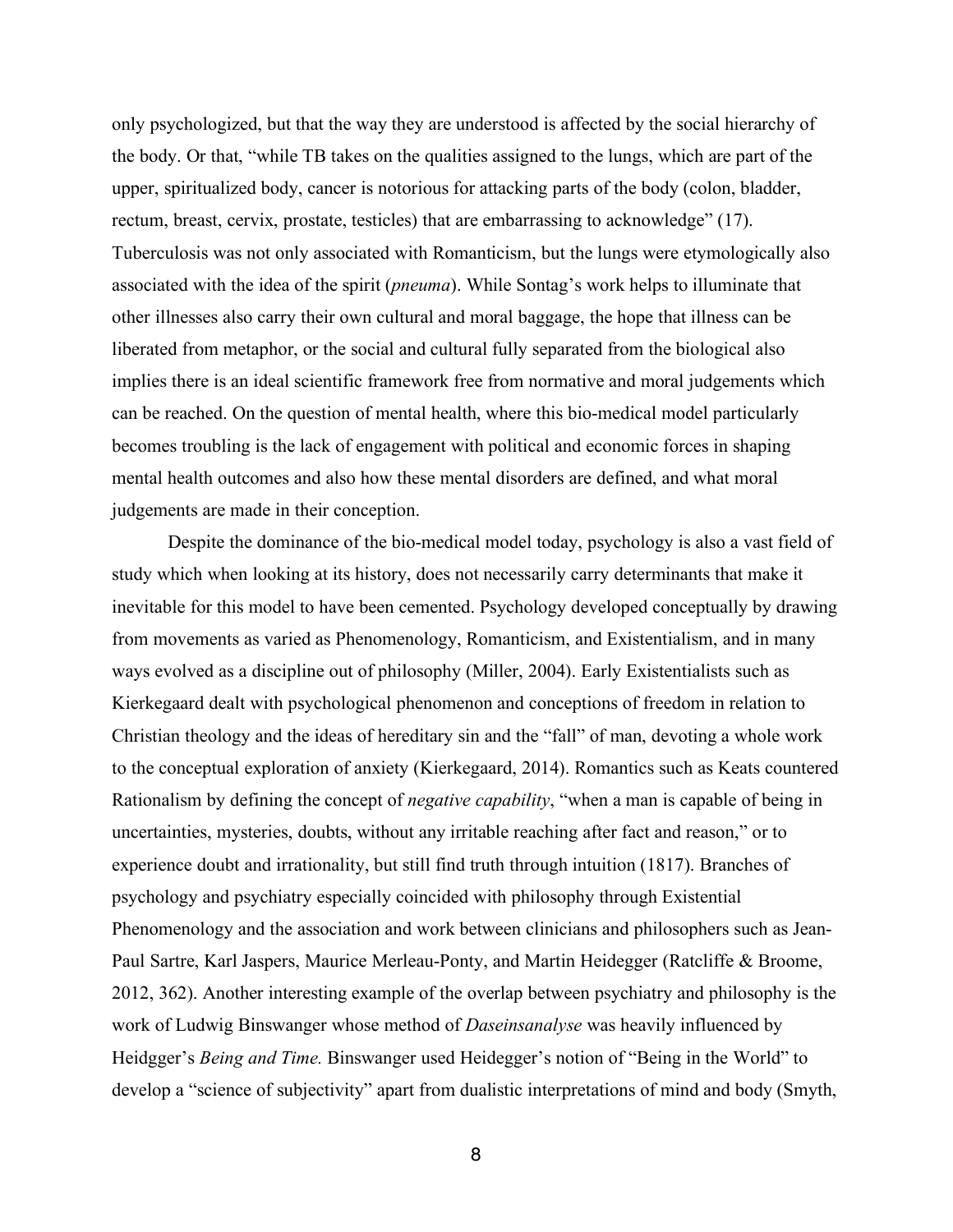2011, 93). Though works of Existential psychology and psychotherapy exist today, the earlier antecedents of Existentialism and Romanticism which explored psychology through subjectivity and structures of existence over psycho-pathology, would become the excluded countercurrent to the growing shape of psychology as a discipline. Enlightenment views on the new Rationalism linked emotion to primitive or animalistic instincts, while through Utilitarian theories—even morality could be portrayed as a naturalistic and scientific phenomenon (Miller, 2004, 81).

The androcentric nature of these theories of emotion and subjectivity is a key point that has also been outlined many times since Simone de Beauvoir's *The Second Sex* which demonstrated how the feminine is defined as Other in relation to a universalistic notion of an androcentric subjectivity (2011). One of the most infamous and gendered moments in the history of psychiatry was hysteria, where women were classified as ill due to the "mutable" quality of their bodies, as hysteria comes from the Greek hystera, or uterus, and denoted the negative consequences of a 'wandering womb.' With the etymological meaning of psychology being the study of the soul or spirit, it seems strange psychology even came to be justified on a purely scientific basis. As psychology became institutionalized as a discipline in the late 1800s it increasingly severed the connections between philosophical concepts such as *psyche* from psychology and made few attempts to account for the role of emotions in human behaviour (Miller, 32, 2004).

By the end of the 19<sup>th</sup> Century, psychiatry had fully attained the status of a discipline through its integration into others branches of medicine, the rise in clinics, and the professionalization of the field through the establishment of research chairs, journals, societies, textbooks, and conferences. Though positivism was the ideal model guiding social-based planning in psychiatric and psychological studies, many of the popular theories of the time amounted to a pseudo-scientific racism which had major impacts on racial hygiene policies and eugenics in the 20<sup>th</sup> Century. Hereditary patterns of mental illness were connected to the theory of degeneration or "degenerationism" in countries such as France and Great Britain. Degeneration theorists targeted populations who were not seen as productive workers or citizens and suggested that madness was genetic and would accumulate, becoming worse through successive generations. Pedlar writes that although "the idea of degeneration was originally a biological concept, it adapted easily to more figurative usage, providing a scientific foundation for the moral panic at the end of the century" (2006, 134). Max Nordau's 1892 work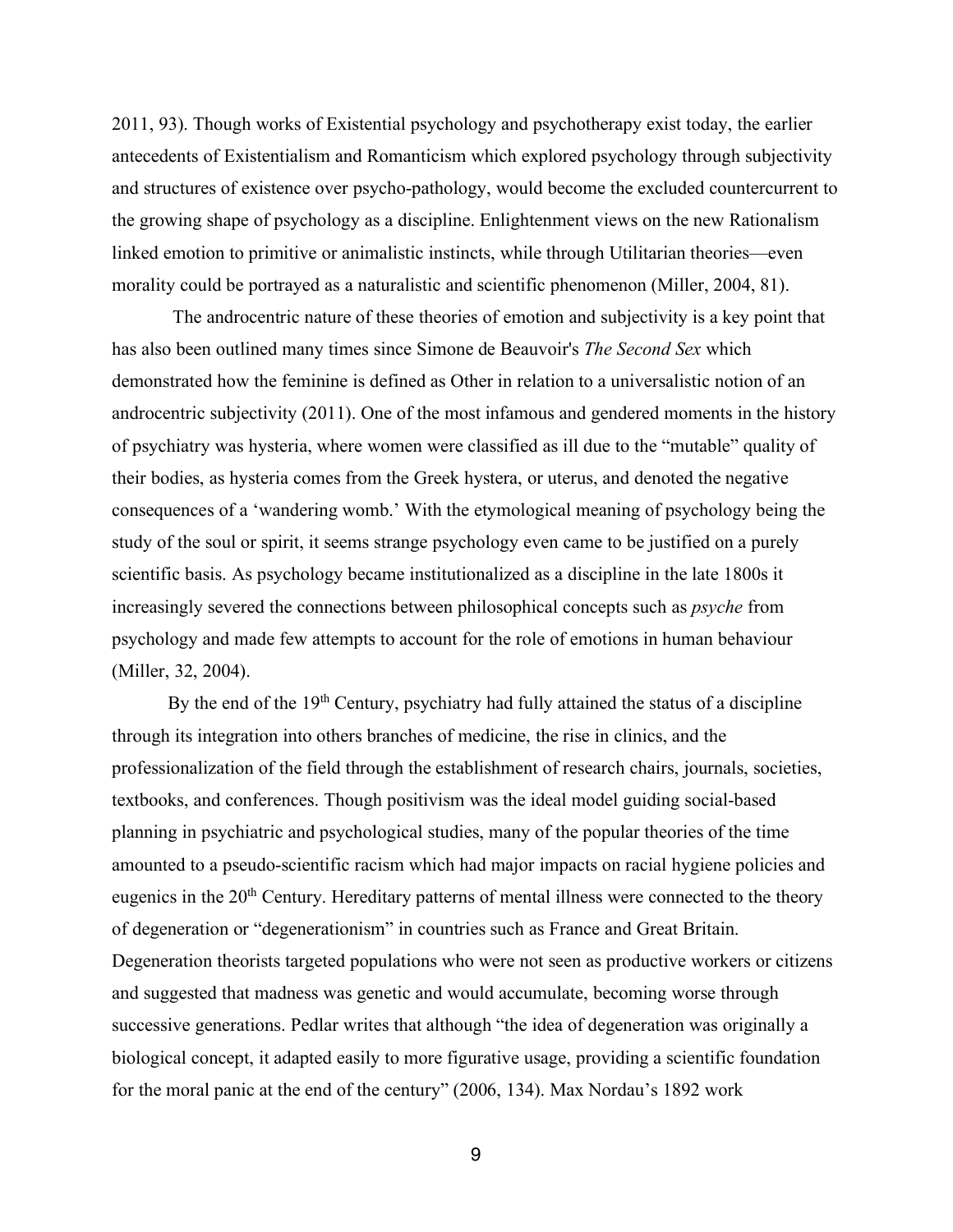*Degeneration* called psychiatrists to action and targeted public figures like Oscar Wilde as proponents of the "degeneration" of society. Nordau wrote that degenerates occupy a "borderland between reason and pronounced madness" and "lack a sense of morality and right and wrong" (Pedlar, 2006, 134). In the fin de siècle period there was a sense that a type of atavism had taken hold of society, and degeneration theory was used to explain and medicalize "the increasingly unpredictable behaviour of radical individuals and the anonymous masses swelling in the streets of evergrowing cities" (Pietikainen, 2015, 126). Foucault defined this preoccupation with degeneration and decline as a kind of "pornography of the morbid" (1980, 53). A work that famously encapsulates these fears is Bram Stoker's *Dracula*, published in 1897. In Stoker's *Dracula* the mad character of Renfield acts as both the object of Dr. Seward's medical studies and the intermediary between the monstrous figure of Dracula and the human world (2000). The mad Renfield is the servant of and the closest human to Dracula, while the main advantage the "crew of light" had at their disposal to neutralize both Renfield and Dracula is described by Dr. Van Helsing when he claims that, "we have on our side…a power denied to the vampire kind; we have resources of science" (2000, 279).

While the theory of degeneration lost credibility in the early  $20<sup>th</sup>$  Century, its influence could still be seen in eugenics, and genetic conceptualizations of psychological disorders. The beginning of eugenics is primarily associated with Francis Galton, a cousin of Darwin who used a combination of statistics, evolutionary theory, and genealogy to suggest that "inferior" families should not be allowed to reproduce, as they were more likely to produce degenerate individuals. The more "hard heredity" idea that reproduction should be contained to the 'best' or 'good stock' of society gained ground in North America, Nordic countries, as well as many German-speaking parts of Europe. According to Petteri Pietikainen and his study of Madness, rather than viewing eugenics as an abberation in the history of liberal democracy, "eugenics was an intrinsic part of modernization especially in the Western hemisphere" (2015, 131). While eugenics is a broad topic of discussion that goes beyond this work, it is key to mention briefly in any study looking at the concurrents of psychology and Fascism, for both the extreme impact degeneration theory and eugenics had, and for the way it will resurface in studying these philosophers, particularly Foucault.

The most violent consequences of eugenic policies took place during the Second World War and the Holocaust. Eugenics were already a part of German health policy during the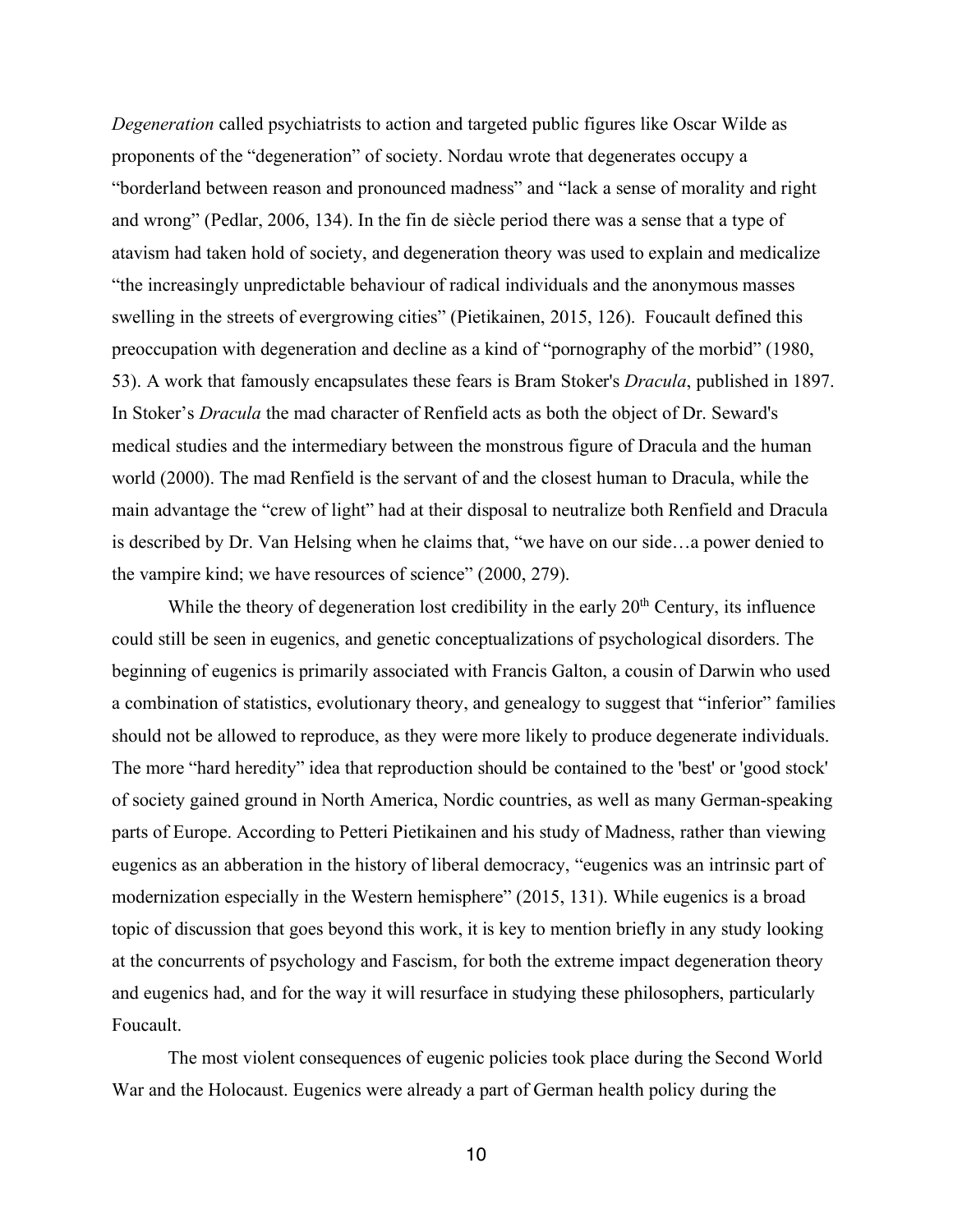Weimar Republic (1919-1933), but under the Nazi regime in 1933 the Sterilization Law in Germany set up a 'Genetic Health Court,' which ordered the forced sterilization of any patients deemed to have genetic disorders or deficiencies that could be passed on through reproduction. It is estimated today that approximately 400,000 people were forcefully sterilized through this program, and 200,000 people by 1937 alone. The sterilization program led to a euthanasia program (Aktion T4) in 1939, where over 70,000 psychiatric patients were killed in under two years. Victims of euthanasia were usually more likely to be working class, with less education, and without permanent jobs or families. Underlying the large scale of people sterilized and killed is the fact that "from 1933 onwards, the criteria for incarceration in a mental hospital included alcoholism, antisocial behaviour, homosexuality, political dissent, prostitution, vagrancy and disinclination to work" (Pietikainen, 234). Other major factors such as anti-Communism, anti-Semitism, and racial theories of supremacy motivated the Nazi regime and the ensuing "War of Annihilation" (*Vernichtungskrieg*). Yet, the scientific validation of theories of degeneration and eugenics generated an idea of purity and protection of the social body, while also leaving those who were disabled, or labelled as mentally ill dehumanized and vulnerable to further violence. It is also an often-repeated statistic that doctors were one of the most over-represented professions in the ranks of the Nazi party.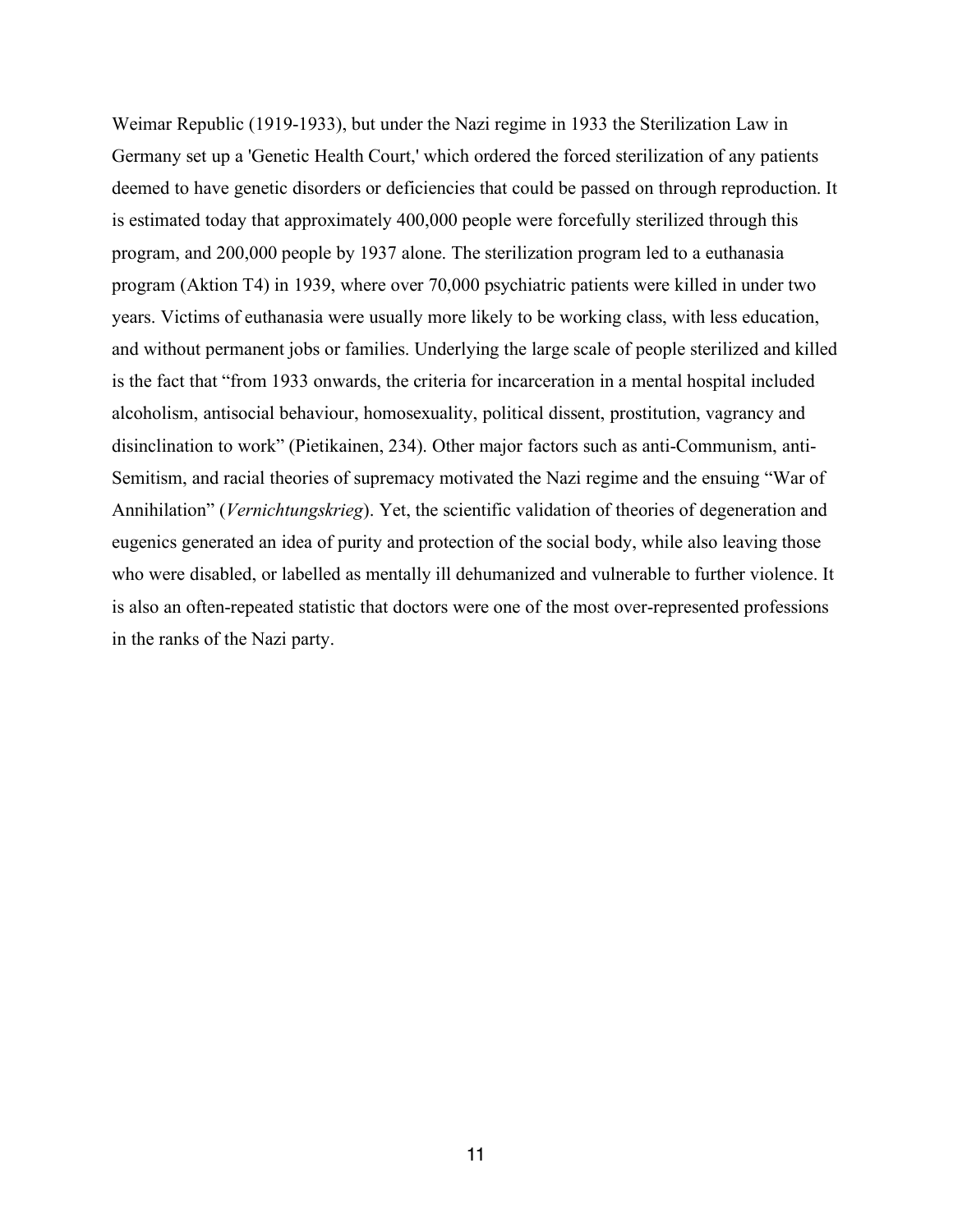#### **Defining Fascism Today**

In situating Fromm, Foucault, and Deleuze and Guattari historically, and dealing with the contemporary rise of Fascism, it is key to explore what Fascism means today. Fascism is a contested term and has been used to describe varied political situations, to the point where some feel it is simply an inflammatory label put on anything one finds offensive. The more Liberal view and theory of Fascism would be the belief in what can be called a definition of "Historical Fascism," or a Fascism that is relevant to a particular set of economic and historical circumstances from the time of 1919-1945, especially in Germany, Spain, and Italy. Another matter which complicates an appropriate contemporary definition is the use of the term "Totalitarianism." In a North American context, the use of "Totalitarianism" often equates the Fascist with the Stalinist experience, despite the contrast and conflict in these ideologies and also often confuses Stalinism with all communist or Marxist movements. As will be seen in the discussion of Fromm, Foucault, and Deleuze and Guattari, Fascism has never been a static concept or phenomena. When considering the connection with psychology and how psychic forces are connected to economic conditions, Fascism is also not something that can be seen as "external" to the society under study, but also relates to social subjectivity and desire as a social force—though there may be disagreement in how these psychological forces are produced. Explanations of contemporary Fascism must be updated to express current societal and economic realities, but the fact that Fascism has never been truly eliminated also indicates that the historical definition and liberal view Fascism does not hold up and a deeper study needs to be taken to explain its ongoing resonance.

In Darko Suvin's essay "To Explain Fascism Today," he suggests that Fascism was not a deviation from capitalism, but a structural possibility and trend or result of it. While Suvin acknowledges that Fascism in different countries had varied cultural contexts (ex. the role of the Catholic church), he claims that Fascism does have deeper historical roots and generalizations can be made to determine and identify the preconditions for a Fascist movement or ideology. The key factors in Fascism are the activation of threatened middle classes with the support of a dictatorial 'totalising' organization, and the ideology of national superiority or blood (2017, 263). The socio-political thrust of Fascism historically lied in the pretence of uniting a whole nation while practically forging a class block between the rulers and tired sectors of the middle classes and neutralizing the working class and deviant political forces by terror and ideology.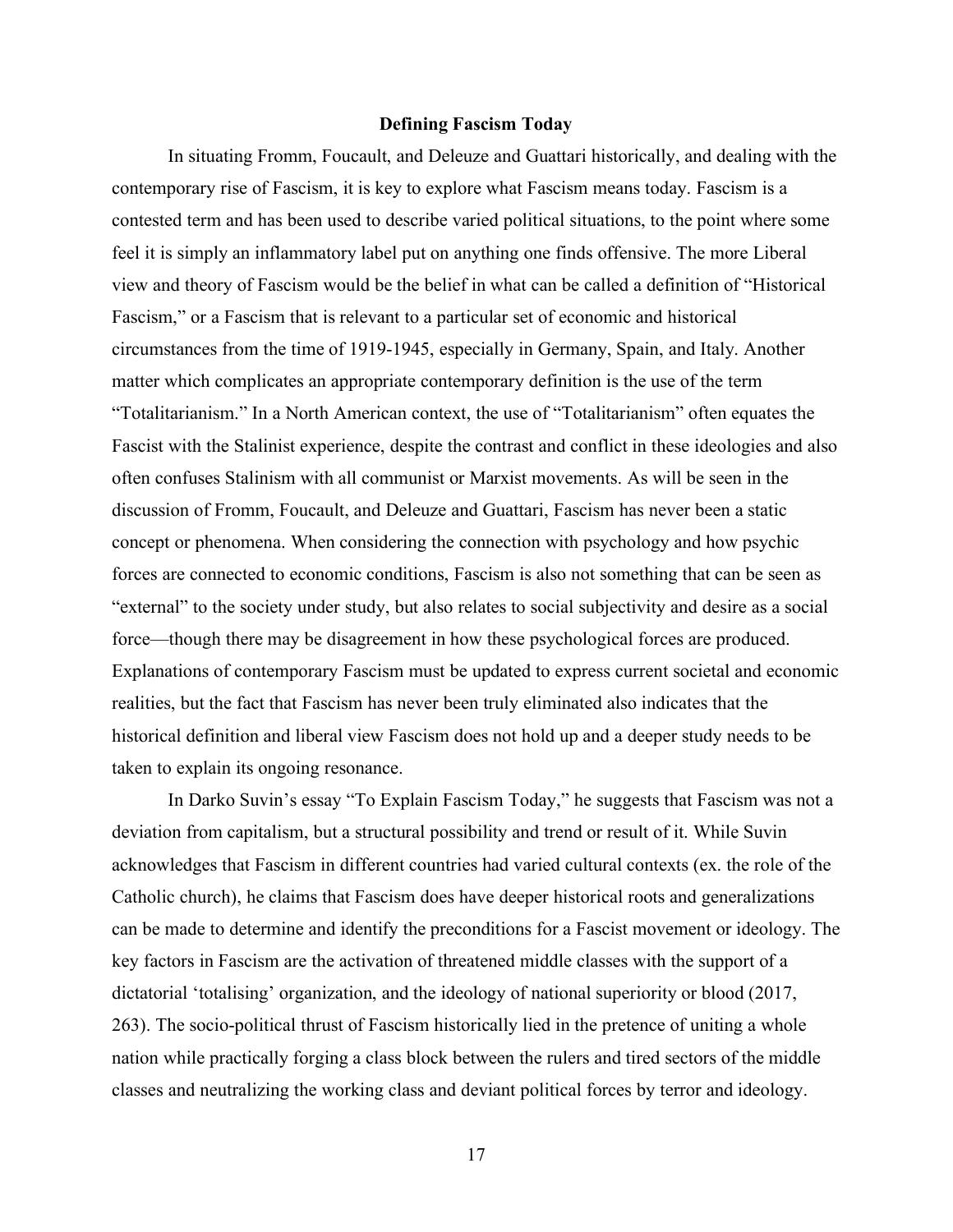While the more reductive Marxist perspective viewed Historical Fascism as simply another stage in monopoly capitalism, Suvin claims that an economic-psychological crisis is necessary for Fascism to develop, and in this sense, Fascism develops out of the decay of Liberal institutions and the failure of offering up political alternatives. Fascism is a "unique combination of the worst traits from all class societies; slavery for the 'biologically inferior,' feudal rule by the small local barons even over specific activities, and capitalist exploitation stripped of democratic curbs—a new historical monstrosity" (2017, 271). In Suvin's view the main factors today which are influencing the growth of contemporary Fascism come from both a rise in militarization and violence, which have the consequences of both hollowing out the concept of citizenship and seeing war as the "father of all things" (2017, 276).

A key discussion which expands on the role of citizenship in a contemporary theory of Fascism comes from the Hungarian philosopher G.M. Tamás who has developed the theory of a "post-fascism." Post-fascism "reverses the Enlightenment tendency to assimilate citizenship to the human condition," or merge the highest level of humanity with citizenship (2000). "Postfascism," despite the name, does not mean Fascism is no longer a threat, but that it exists within different structures and without formal or military dictatorship. For Tamás, "post-totalitarian Fascism is thriving under the capacious carapace of global capitalism" (2000). Under historical Fascism in Germany, Jewish people were targeted for mass murder, but other targeted groups included the Roma, Communists, Gay men and LGBTQ people, and the mentally ill, who were all classified as non-citizen and therefore as non-human in the eyes of the state. On a more extreme scale in comparison to how there continues to be antagonism around policies such as affirmative action or diversity initiatives to address historical oppression, for Tamás, these categories of people were seen by the Fascists as part of the Enlightenment project of inclusion and the expansion of the rights of citizenship. While the marker of narrowing ideals of citizenship alone is not a complete theory of Fascism, racism and the delineation between citizen and non-citizen seems to have remained one of the most striking characteristics of Fascist thought, while the hollowing out of the concept of citizenship also relates to the decay or crisis of Liberal institutions. In Tamás' essay "On Post-Fascism: How Citizenship is Becoming an Exclusive Privilege," he recounts that the classification of citizen vs. non-citizen is not a Fascist invention, but that "Fascism, having put an end to the bourgeois realization of Enlightenment (i.e., to egalitarian capitalist democracy), transforms the social exclusion of the unproductive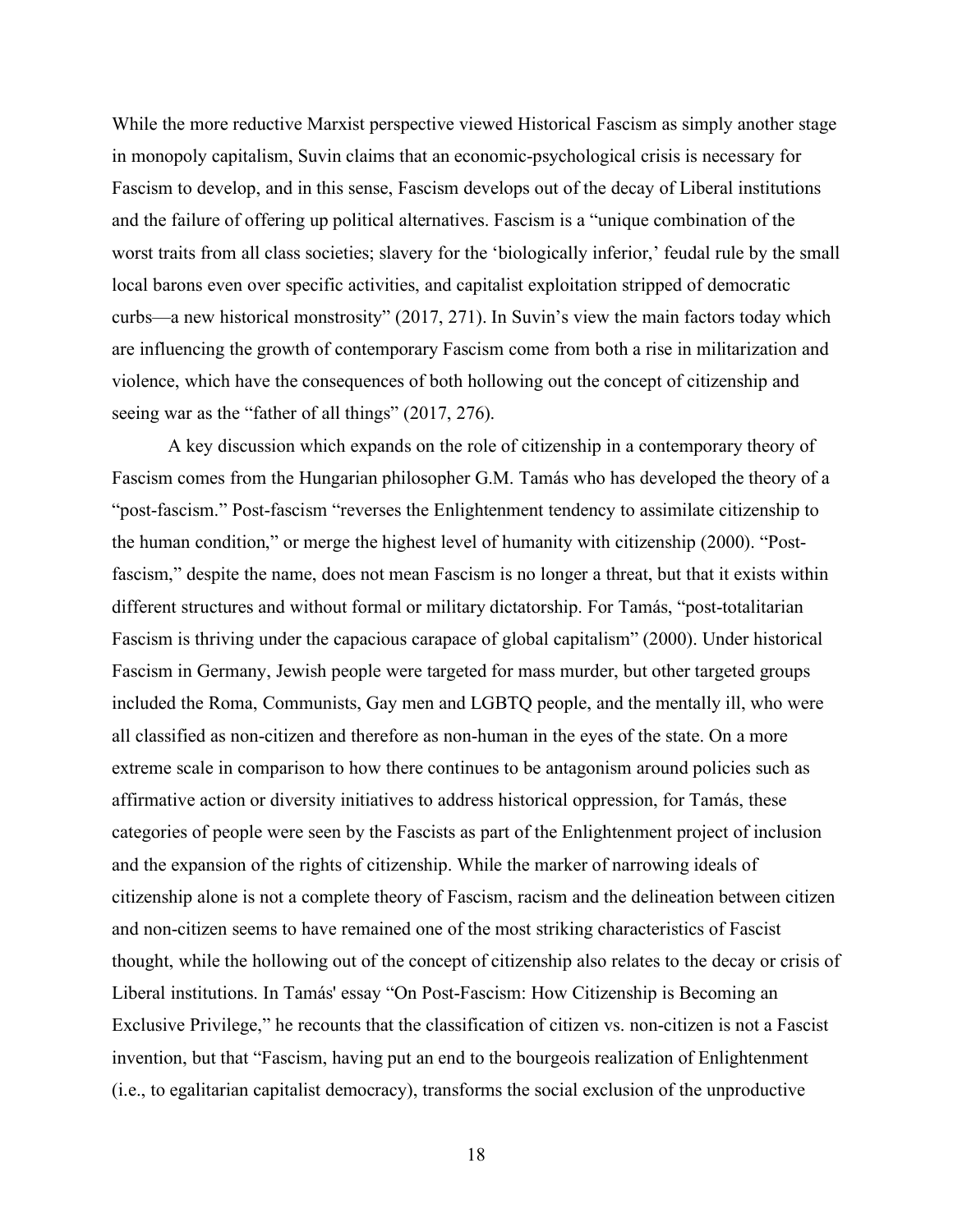(from hermits and vatic poets to unemployable paupers and indomitable rebels) into their natural exclusion (i.e., extra-legal arrests, hunger, and death)" (2000).

The increasing restrictions on and privileging of citizenship is not hard to see either in a European or North American context. The high levels of deportations, and detention of immigrants in the United States, the desire to ban travel of people from predominantly Muslim countries, the plan to 'build a wall' between Mexico and the United States, and the rise of White Nationalist and Neo-Nazi groups (the so-called "Alt-right"), all point to both the narrowing of citizenship and the increasing normalization of racist diatribes in mainstream culture. While there is often the temptation to juxtapose Canada as more enlightened and liberal compared to the United States, rising racism is also an issue in Canada, not only because of the settlercolonial context, but also given the increase in Islamophobia and terrorist attacks like the Quebec City mosque shooting, motivated by "far-right" views. In Europe these issues are evident in both the militarization of borders to prevent immigration from refugees fleeing war in countries such as Syria and Libya, and the rise of Fascist parties and extremely xenophobic groups.

These parties are present in countries such as; Germany, Austria, Hungary, Croatia, Poland, France, Italy, Greece, and the Czech Republic, but other European countries such as Spain, also face the resurrection of Fascist ideas through the rise of revisionist history. In Austria the far-right Freedom Party of Austria (FPÖ) is the governing party, while in Germany the Alternative for Germany (AfD), is the third largest party in the Bundestag and currently is polling as the second most popular party in the country (Deutsche Welle, 2018). In Poland, the annual Independence march on November  $11<sup>th</sup>$ ,  $2017$ , saw  $60,000$  on the streets with slogans seen such as "Clean Blood," and "Europe Will be White" (Wilczewska, 2017). Despite the fact that North America (particularly the United States), does not have the historical experience of Fascism, the sense of decline, revanchism, and the need to resurrect a national identity based primarily on ethnic lines are clear connecting themes and sentiments. Likewise, even though there is no great counterforce or threat in a communist or anti-capitalist alternative movement winning power throughout Europe, Fascist and xenophobic parties have coalesced and won support. Given the gap between historical Fascism and the present circumstances, the most important question is not about historical experience and patterns, but the importance of internal and psychic factors, as well as what is eternally violent in these societies which causes the Fascist ideology to continually resurface.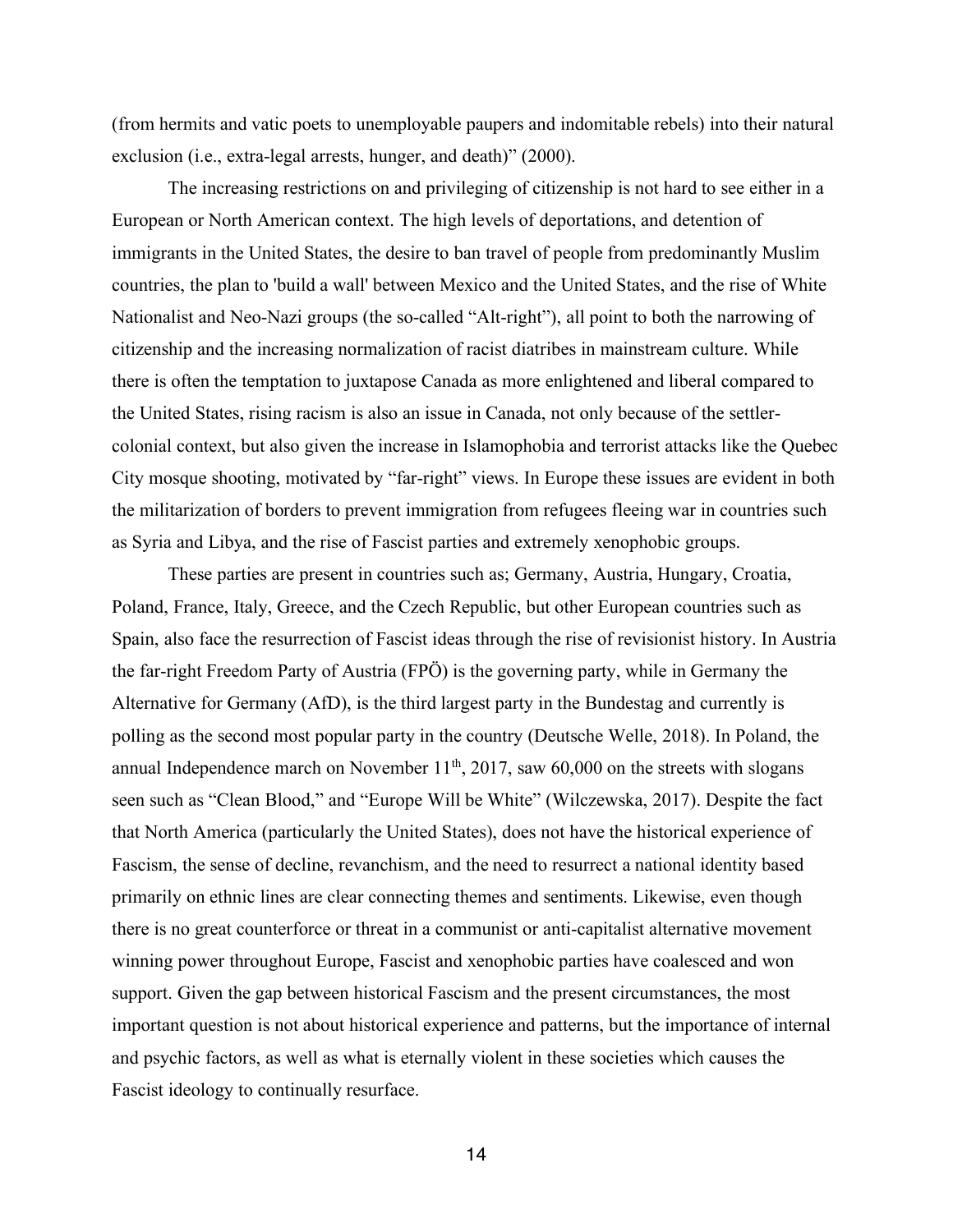"To be sensuous, that is, to be really existing, means to be an object of sense, to be a sensuous object, to have sensuous objects outside oneself – objects of one's sensuousness. To be sensuous is to suffer. Man

as an objective, sensuous being is therefore a suffering being – and because he feels that he suffers,

a passionate being."

(Marx, Economic and Philosophic Manuscripts of 1844)

## **Analysis of Authors**

#### **To Keep the Soul in Psyche: A Marxist Humanist Approach**

In exploring the work of Erich Fromm, first, an epistemological approach will be used to expand on the three main themes in this area of Fromm's work; his critique of Freud and place within psychoanalysis, the conceptual use of Alienation, and his conceptualization of the proper role and task of social psychology. The second historical approach will be applied to both contextualize Fromm as a philosopher responding to and motivated by the destruction Fascism brought to Europe and to examine his understandings of Fascism. Fromm's articulation of a critical psychology suggests that the most commonly accepted understanding of health is based on social necessity rather than a more intrinsic definition of health that focuses on human development or the flourishing of human nature. Fromm's views on Fascism are related to the development of what he calls the "authoritarian personality" and focuses on the psychological impact of conceptions of power, but alongside this, he also forms a study of a class-based "social character" which was more likely to support Fascism. The link between psychological study and Fascism in Fromm is evident in the way he discusses psychic forces and connects the rise in Fascism to the social character of a class which needed new identifications.

In many ways, Fromm's works fall into the tradition of philosophers trying to harmonize the writings of what is often called a "young" Karl Marx with the psychoanalysis of Sigmund Freud. In his 1962 work *Beyond the Chains of Illusion: My Encounter with Marx and Freud*  Fromm writes that both Marx and Freud operate under the same assumption "that man lives with illusion because these illusions make the misery of real life bearable" (15). Freud is considered by Fromm to be a radical, but unlike Marx not a revolutionary thinker, while Fromm thinks Freud's greatest achievement was the discovery of the unconscious and "science of the irrational" (1970b, 6). Despite this contribution, Fromm also considers Freud to be "deeply rooted in the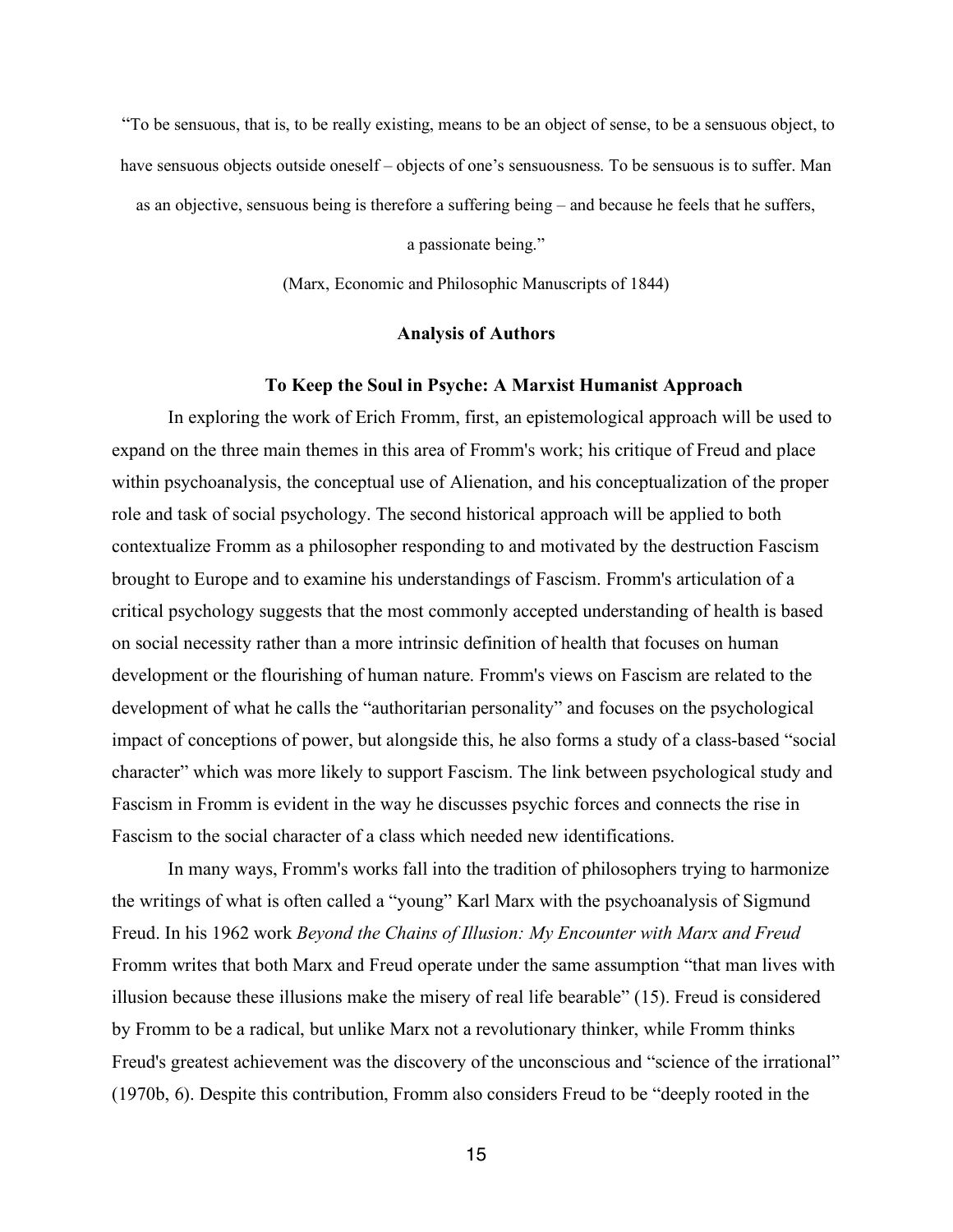prejudices and philosophy of his historical period and class" (1970b, 6). Freudian psychoanalysis was critical of existing psychiatric ideas and attacked the values of the Victorian age, especially "the notion that sex was not a subject for rational scientific investigation" (1962, 135). Freud may have examined the insincerity of Victorian morality, and the notion that there was no psychic and transcending consciousness, but his theories did not disrupt the existing social order. Freud was strongly representative of the urban middle class or bourgeois, and "tended to consider as neurotic anyone who deviated from this attitude, either to the left or to the right" (1962, 136).

One clear example of considering anyone "neurotic" who deviated from bourgeois norms was Freud's analysis of hysteria. Freud famously studied hysteria with Jean-Martin Charcot in Paris during the winter of 1885-1886 and came to the conclusion that hysteria was rooted in the original suppression of traumatic memories with sexual content. Freud linked hysteria to a "seduction" in early childhood and suggested to his colleague Fleiss that for hysterics, "in all cases, the father, not excluding my own, had to be accused of being perverse" (2013, xxiv). Hysteria then was linked to the violence of patriarchally organized families. Rather than using his findings to critique a culture which accepts violence or abuse within and outside the family, psychoanalysts like Freud used the ideological concept of the nuclear family to explain the roots of desire and formation for many types of psychiatric disorders, including hysteria. This was a problem in Fromm's eyes not only because of the evident misogyny in Freud's work, but also because Fromm then concluded that the aim of the Freudian "talking cure" was simply to help individuals adjust uncritically to circumstance, or to "reality," which Fromm called "a state of mind in which one's individual unhappiness is reduced to the level of the general unhappiness," with the aim of "adjustment" (1962, 139). While Fromm drops many of the prejudices and uncritical aims of psychoanalysis, what he takes from Freud to add to his Marxist analysis is the understanding that "social neurosis," is possible, not just individual pathology, and that psychic forces have both a historical and social content.

Since psychic forces are historical, they are also subject to change overtime and are not fixed. According to Fromm, "psychoanalysis is, first of all, a dynamic psychology," so to speak of psychic forces is to speak of social forces (1981b, 25). For a legitimate psychology to develop in Fromm's view it must be a social psychology, since psychic forces are collective. In Fromm's work, social psychology is also defined as a critical psychology, or "one critical of man's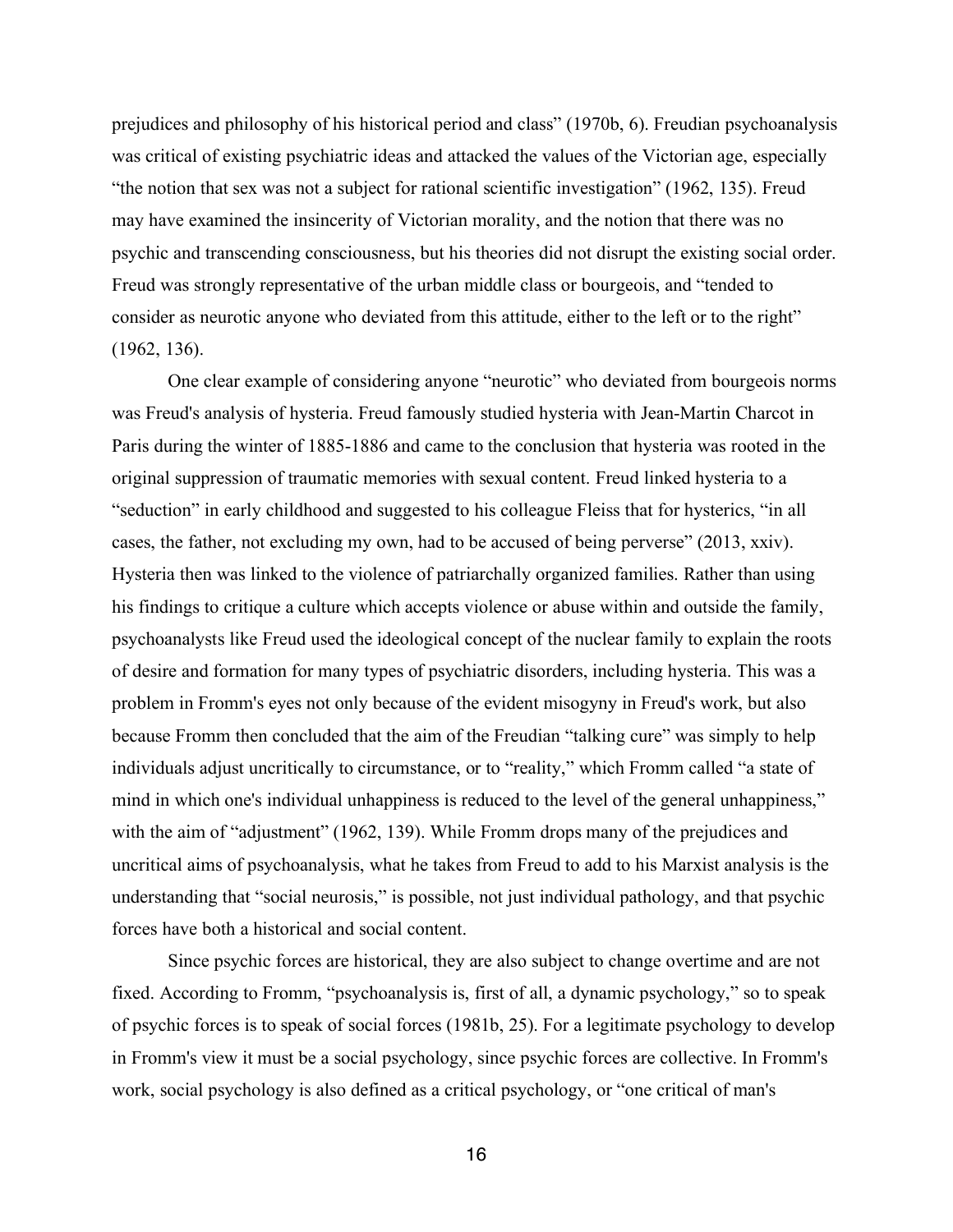consciousness" (1981b, 26). This critical psychology understands that "the social character is that particular structure of psychic energy which is molded by any given society so as to be useful for the functioning of that particular society" (1981b, 27). The social character of a society is not an inevitability, but the result of particular historical processes. The human psyche is molded for its use as productive force in the social process. Fromm uses the social character as the link between the material base and ideological superstructure in Marxism, to explain how people may act against their own interests and selves in order to protect the social order. In other words, "the social character is the intermediary between the socioeconomic structure and the ideas and ideals prevalent in a society" (1981b, 30). In *The Sane Society* (1955) Fromm points to the irony in isolating individual patients from their context, remarking that; "we look at them as strictly individual incidents, perhaps with some amazement that so many of these incidents should occur in a culture which is supposedly so sane" (1967, 13).

In the way that psychic forces can be seen to be both social and historical, as well as mediate between the base and superstructure, Fromm claims we can differentiate between individual and social pathology. The difference between individual and social pathology is demonstrated through the terms "defect" and "neurosis." In *The Sane Society* Fromm proposes that a person who fails to gain freedom, spontaneity, and a genuine expression of self might be considered to have a severe defect. However, if these goals were not achieved by the majority of society, it would be considered a social or socially patterned defect. The individual shares these defects with many others and is not even aware of it, and the culture provides patterns to "live with defect without becoming ill" (1967, 24). This "pathology of normalcy," normalizes a materialism that leaves people with "intense boredom," since "man lives not by bread alone" (1967, 19). Fromm believes a society itself can be sick and that mental health can only be present when there is a satisfactory answer to the question of human existence. That consumerist or materialist values are prioritized by a society and seen as a social good does not make them sane, as "consensual validation as such has no bearing whatsoever on reason or mental health" (1967, 23). Ultimately, the social definition of health is an ideologically loaded concept and when "speaking of health in a sick society, one uses the concept of health in a sociological sense, as denoting adaptation to society" (1970b, 25). Social psychology in Fromm's work must be both critical and Humanist or built on some sense of objective human needs and a theory of human nature.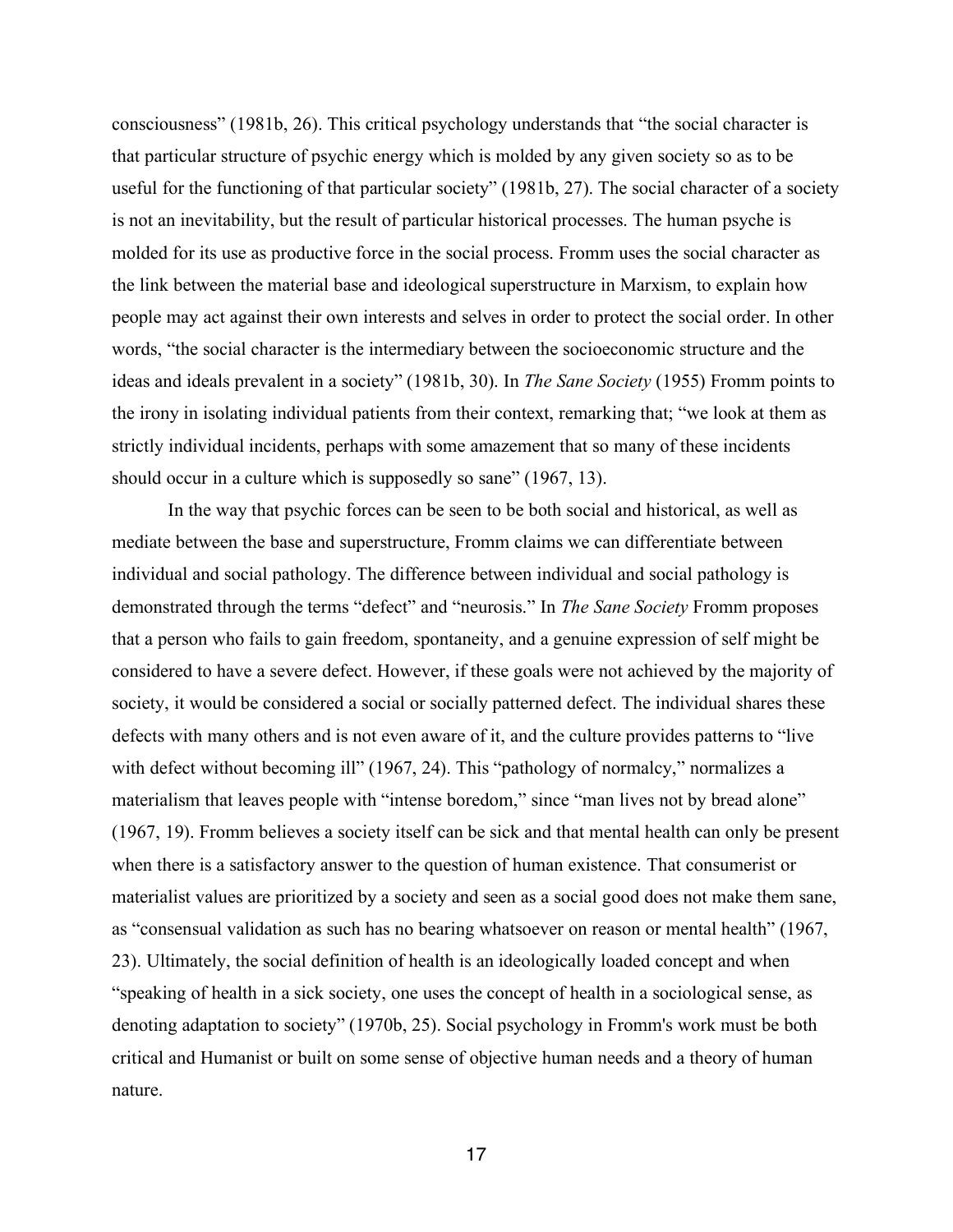As a Socialist, Fromm used the term *Alienation* in a specifically Marxist sense, but from the perspective of a psychologist and psychoanalyst he believed that alienation constituted a kind of psychopathology and that "Alienation then, is, for Marx, the sickness of man" (1962, 48). While there is not necessarily a systematic psychological theory informing Marx's work, for Fromm, terms such as "the essence of man," "alienation," "consciousness," and "passionate strivings," were all examples of psychological concepts at work in Marx (1981b, 25). Fromm demonstrates that the etymology of alienation comes from an older meaning denoting insanity or madness (French: aliéné, Spanish: alienado), and an alienist in English referred to a doctor or early psychiatrist who cared for the mad or insane. Under the alienation of capitalism the economic and moral sphere are independent from each other and this creates the "core of the psychopathology of modern man" (1962, 53). In Fromm's understanding, the model of "Homo Consumens" emerges where the main goal in life is not even primarily to own, but to consume. Fromm sees this environment as counter to human nature, but he views human adaption to this as proof that "one can do almost anything to man, yet only almost" (1981b, 31).

Consciously, humans living as consumers may be happy with their lot in life, but "the more crippled society makes man, the sicker he becomes" (1981b, 30). In order to raise consumption, "new artificial needs are created and man's tastes are manipulated" (1981b, 32). With consumption as the dominant psychic force, psycho-pathological phenomenon such as overeating and buying, and other forms of addictive behaviour compensate for hidden depression and anxiety. Similarly, radical post-68 works like *Turn Illness Into a Weapon* by the Socialist Patient's Collective, went further to suggest health itself is as an ideological concept which centres primarily around the ability of an individual to work and participate in the labour force, "to be healthy, therefore, means to be exploitable" (1972, 6). The Existentialist philosopher Jean-Paul Sartre's introduction to their polemic connects increasingly high rates of mental illness in industrialized capitalist nations to Engel's assertion in *The Conditions of the Working Class in England* (1845), that a world was created "in which only a race of people can feel at home who are dehumanized, degraded, intellectually and morally debased to the level of animals, and physically morbid" (1972). This alienation and the hidden psychological "costs" of capitalism are what Fromm means when he claims anything can be done to man "yet only almost."

Like Marx saw the undoing of capitalism inherent in the contradictions of the capitalist system itself, Fromm saw this more explicitly in human nature. Fromm writes that, "despots and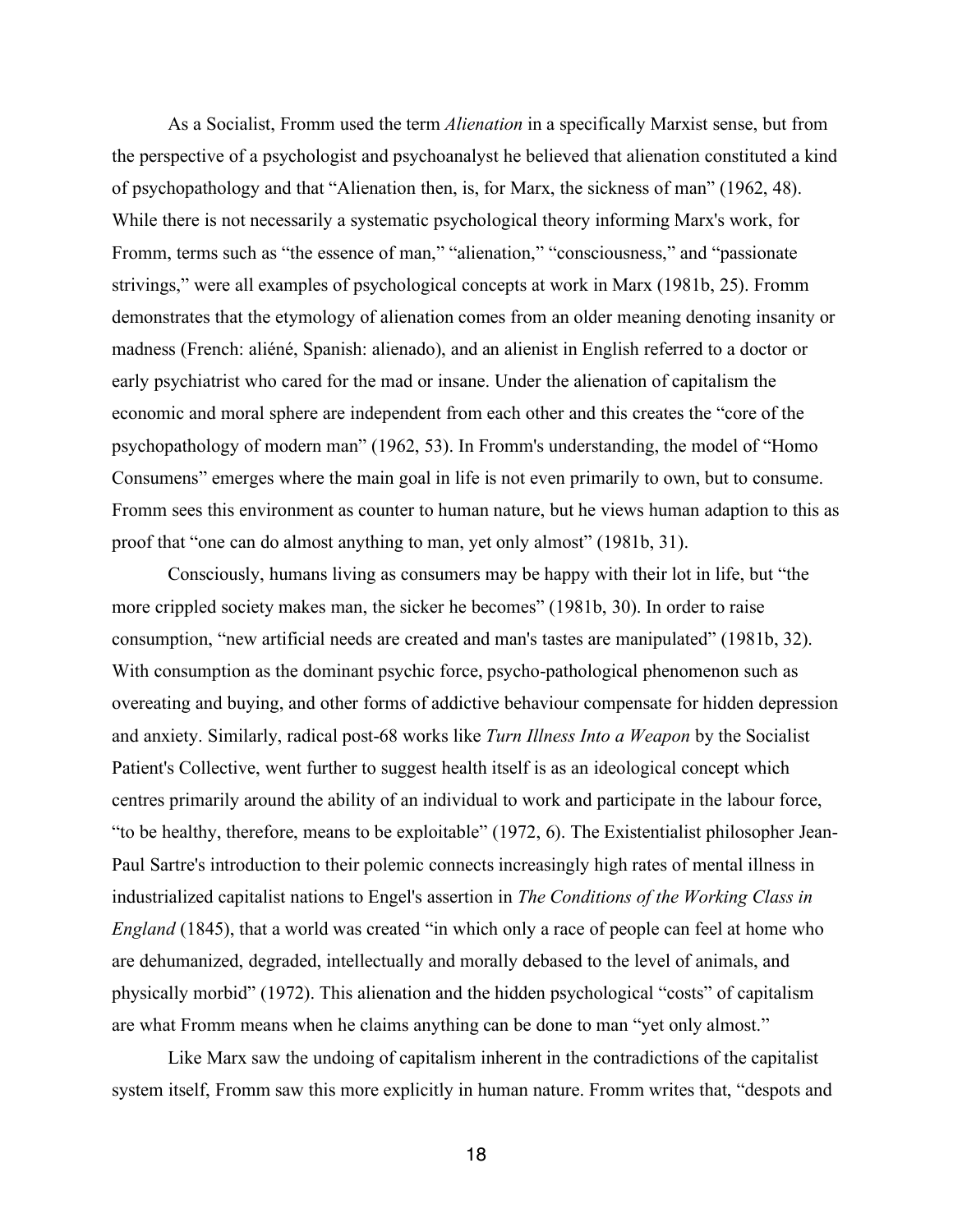ruling cliques can succeed in dominating and exploiting their fellow man, but they cannot prevent reaction to this inhuman treatment" (1967, 26). Reaction could come about either in a creative response in working to bring about change, or a destructive response with the subjects of the system simply perishing, giving up, and dying off. Either of these outcomes would lead people to be unable to perform the functions necessary to serve the rulers of this system and maintain the status quo. Disobedience is for Fromm a virtue of human nature. When forced to live under circumstances contrary to human nature, which Fromm defines as adequate conditions which provide room for human growth and sanity, either this destructive or creative and productive disobedience will occur. Fromm believes that Marxism aligns with these Humanist ideals, and "its aim is the full unfolding of man's potentialities—not man as deduced from his ideas or consciousness, but man with his physical and psychic properties, the real man who does not live in a vacuum but in a social context, the man who has to produce in order to live" (1981b, 24). In this Marxist Humanist approach, value is in being or what one is, rather than what one has.

Fromm also believed that domination (capitalist or otherwise) could be enforced by threats of isolation. Both individually and socially "man's greatest fear is that of complete isolation from his fellow man, or complete ostracism" (1981b, 37). In his work *On Disobedience* Fromm claims that society's demands for repression are accomplished by the threat of the primal fear of ostracism. The more human a society, or complementary it is to human nature, the less need there is to choose between either isolation from society or isolation from humanity. Societies contain a given number of irrationalities that "result in the necessity for its members to repress the awareness of many of their own feelings and observations" (1962, 123). The necessity for repression becomes intense in unrepresentative societies, while the greater the conflict between human and social aims, "the more is the individual torn between the two dangerous poles of isolation" (1962, 127). That repression increases in more stratified societies, suggests that a certain degree of knowledge has to be repressed in order for the individual to accept their reality. Tolerating the pull of these two forces is accomplished by both intellectual and spiritual development, as one feels solidarity with humanity, they can more easily tolerate the threat of ostracism and vice versa. As seen in Fromm's view of human nature, there is something more primordial to his understanding of humanity that demarcates how he is able to separate the individual from the social. The ability of an individual to act on their own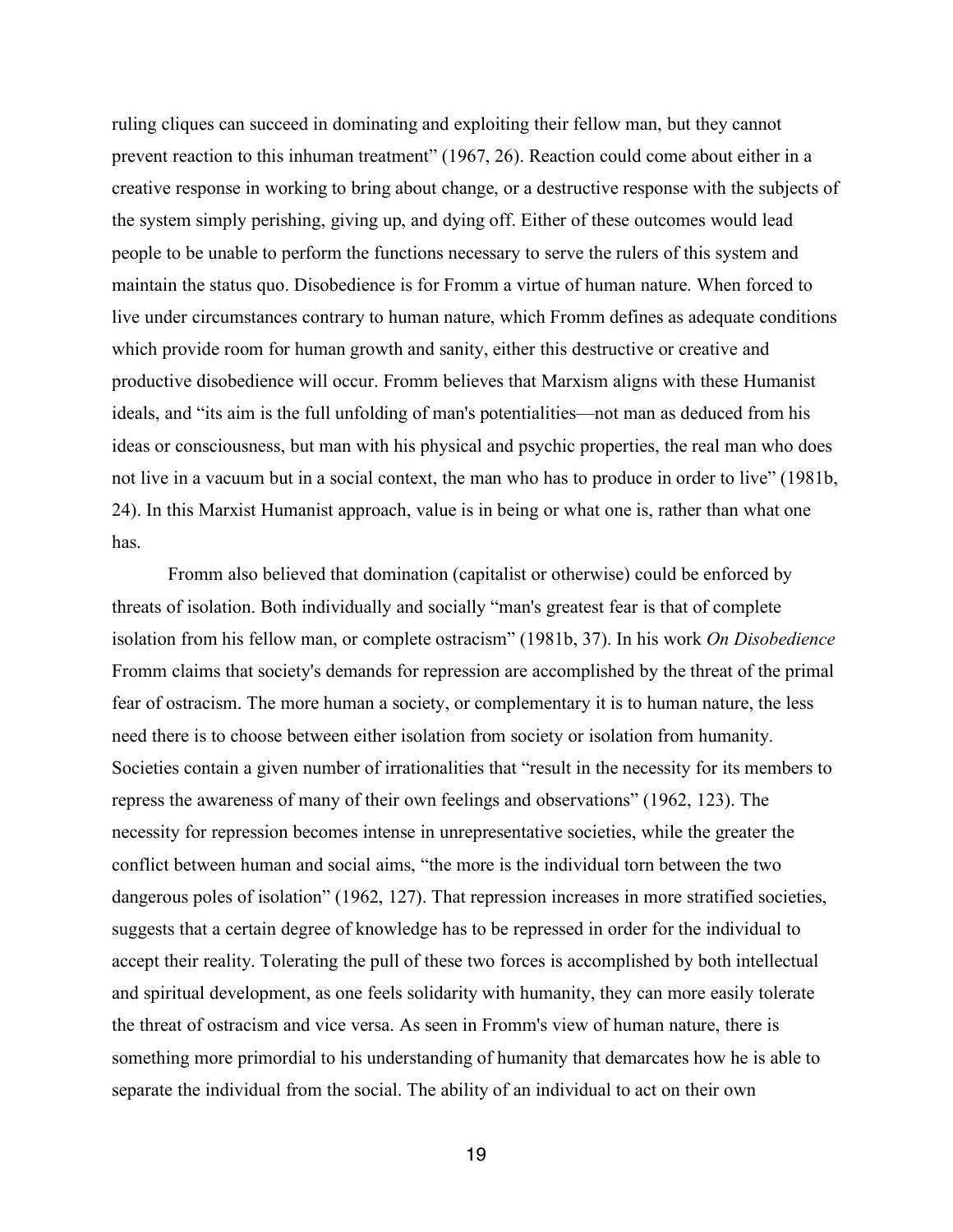conscience depends on transcending the limits of one's society, and embracing the idea of the self as a citizen of the world. Society is not necessarily representative of human nature, rather "the unconscious is the whole man—minus that part of him which corresponds to his society" (1962, 128). Therefore, in Fromm's view, society's definition of health is intrinsically tied to the reproduction of that society, not what is healthy by the standards of human nature. The extreme repression of feelings and observations increases in more unrepresentative society since the need to repress human nature also increases.

Fromm's *Escape from Freedom* first published in 1941 is his main work that investigates Fascism. While Fromm shares aspects of the Marxist analysis that Fascism developed with economic crisis and in response to the growing Socialist or Communist movements, he also believes there is a psychological or social character that enables Fascistic violence. *Escape from Freedom* mainly analyzes Nazism, or the German development of Fascism from a social psychological standpoint. The key characteristic of the Fascist psychology for Fromm is the relationship that develops with power. As will be discussed, Fromm connects these conceptions of power to the rise of individualism and individual attempts to bridge the gap between the self and the world. The authoritarian character as the "personality structure" of Fascism is for Fromm, characterized by either sadist or masochistic strivings and the stark view of a world divided into the powerful and the powerless. Finally, in his role as a psychoanalyst, Fromm picks up on the near compulsive destruction and cult-like obsession with death that Fascist ideologies share and relates this to the common element of misogyny that usually accompanies them.

To begin to outline Fromm's analysis of Fascism, it is key to start with the tension that Fromm identifies with the emergence of individualism under the new structures of liberal democracy and capitalism. For Fromm, the rise of individualism and new priorities placed on individual freedom saw many attempting to bridge the gap that arose between the self and the world. This amounted to seeking out new secondary bonds to make up for the loss of prior primary social bonds. This could lead the anxious individual to surrender their individuality or the integrity of the self in a desperation to bridge this gap. When this drive became compulsive, Fromm believed the Authoritarian personality developed. The most distinct forms of this authoritarian character are found in the interplay of submission and domination or masochistsadist strivings. The masochist and sadist personality Fromm describes are socially dependent on the existence of the other. The masochistic personality is characterized by feelings of inferiority,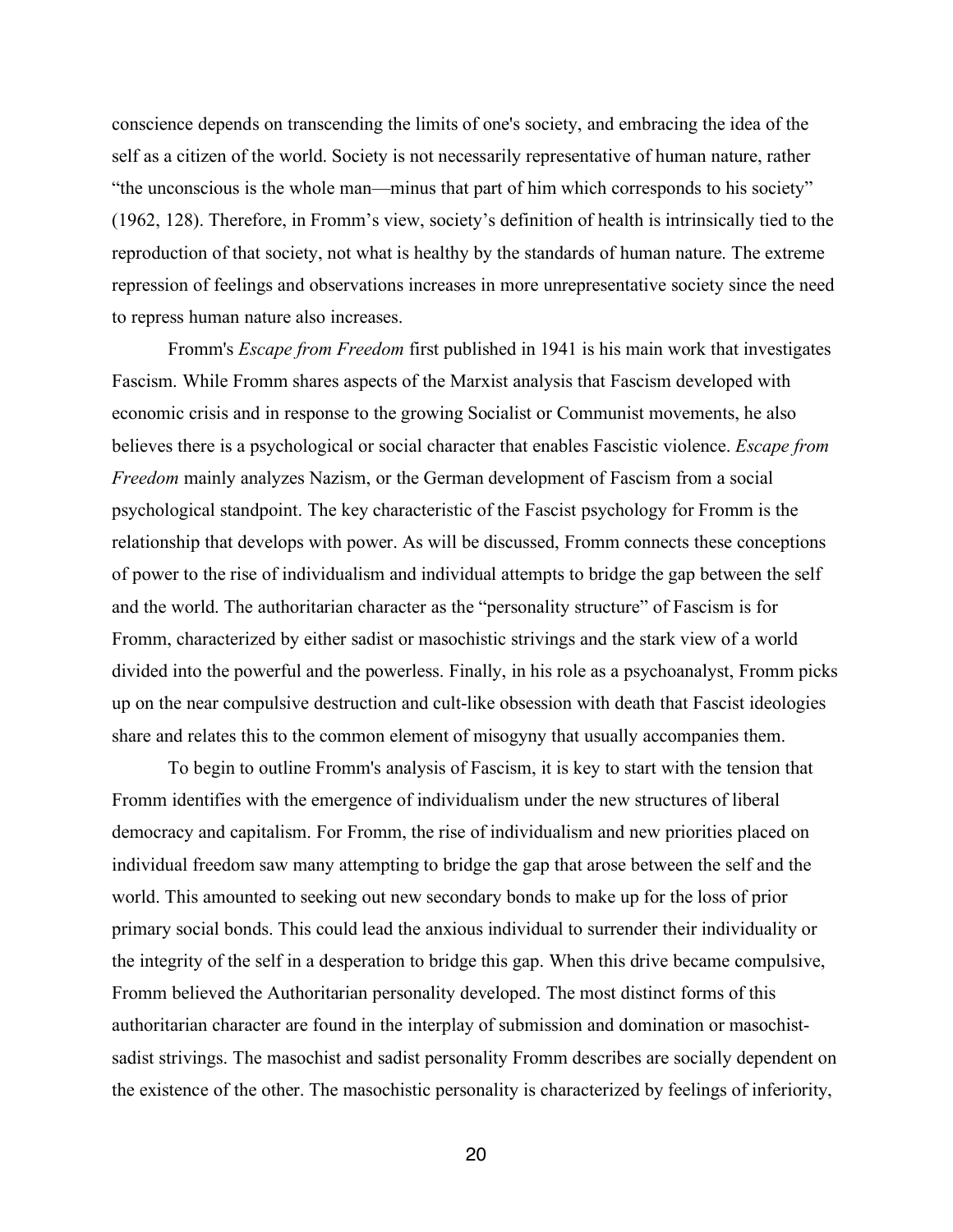powerlessness, passiveness, and individual insignificance, while depending on outside powers to give the self definition. Life for the masochistic personality is seen as overwhelming and all events and powers are seen to come from outside the self, life 'happens' to them, and in extreme cases, masochism could lead to the belittlement of and forcing extreme suffering onto the self. In contrast, the sadist personality compulsively aims to make others dependent on them, desires absolute power over others, and sees others as instrumental objects. In this instrumentalization, the sadist wishes to rule over, exploit, steal from, and use others. In more extreme cases, this compulsion wishes to see and make others suffer. Despite this, the sadist depends on the object of their abuse and cannot destroy it. Fromm writes that the sadist element of authoritarianism is both less conscious and more rationalized in society, despite being more socially harmful.

The authoritarian character is the personality structure of Fascism, and ultimately the most important feature of it is the attitude towards power. In Fromm's understanding, the desire for power has been rationalized socially as either the "natural" inclination for security or seen as part of the Darwinian survival of the fittest. Theories of an innate human desire for power and sadistic tendencies normalize violent behaviour and contribute to theories of "evolutionary capitalism," or the idea that capitalism is the inevitable outcome of a competitive human nature, not specific to particular and recent historical processes. For Fromm, "with the rise of Fascism, the lust for power and the conviction of its right [had] reached new heights" (1970, 183). While in a psychological sense, the desire for power may actually be related to an inability for the individual self to stand alone, or true weakness, under Fascist conditions might was confused with right and power taken to be strength. For the authoritarian, there are only two sets of people; the powerful and the powerless. Power fascinates the authoritarian not for any particular values that it represents, but simply because it is power. So, "just as his 'love' is automatically aroused by power, so powerless people or institutions automatically arouse his contempt" (1970, 190). This contempt is so extreme, that the "very sight of a powerless person makes him want to attack, dominate, humiliate him" (1970, 190). The concept of equality does not exist for the authoritarian personality, and ultimately there are only the superior and inferior i.e. powerful and powerless.

In defining the authoritarian personality, Fromm aims to describe both the character structure to which Nazism appealed, as well as the psychological characteristics of the ideology that made it such an effective instrument with regard to the same people. These psychological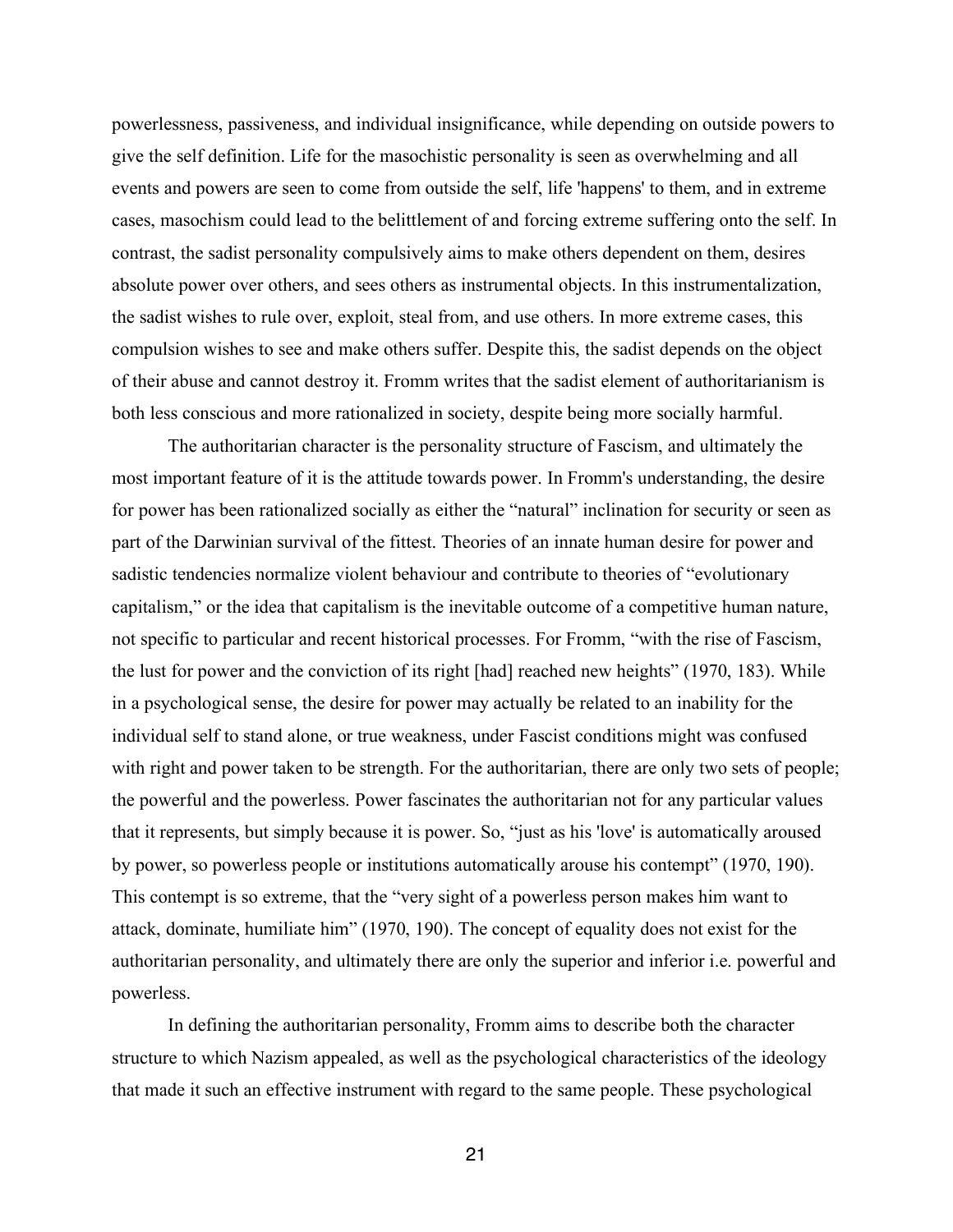bases are described as a "human basis" for which Nazism could occur, but not the cause of Nazi Fascism. Fromm writes that while one part of the German population accepted Nazism without resistance, but also without becoming admirers of Nazi ideology and practice, another part of the population became deeply attached to the new ideology and fanatically attached to those who proclaimed it. Fromm historicizes the psychic forces at work in this period to understand why Nazism mainly appealed to what he calls the "lower middle class strata," or groups like shopkeepers, artisans, and white collar workers. For Fromm, the social character of this group was markedly different than both the working class and the nobility and upper classes. The influence of Calvinism made asceticism a leading value, emphasizing a merciless god and the damnation of part of mankind, while the principle of scarcity operated on both an economic and social level. In the Great Depression the middle classes were effected the most and Fromm identifies the disappearance of institutions such as the monarchy, the increase in women's rights and freedoms, and the new "social prestige" of the working class, as all factors related to the eventual authoritarian backlash and need to submerge individual identity back into a larger force.

Underneath the authoritarian character that Fromm defines there is a more general undertone of celebration of destruction and death in Fascist ideology. Fromm connects this identification with destruction to alienation suggesting that, "bureaucratic individualism tends to transform human beings into things. It tends to replace nature by technical devices, the organic by the inorganic" (1981, 56). Fromm discusses the Futurist Manifesto and Fascism in Italy, connecting the desire for war, destruction, death, and attachment to machines to misogyny, and more archetypically the denigration of "life." One famous slogan illustrating this point being that of the Francoist-era General Millán-Astray, who adopted the slogan "¡viva la muerte!" or "long live death." Fromm describes the love of death in the midst of living as the "ultimate perversion" (1981, 57) and claims that "there is indeed no greater distinction among human beings than that between those who love life and those who love death" (1981, 56). While there are some caught in between affirming life or death— "there are some who are true necrophilias—and they salute war and promote it, even though they are mostly not aware of their motivation and rationalize their desires as serving life, honour, or freedom" (1981, 57).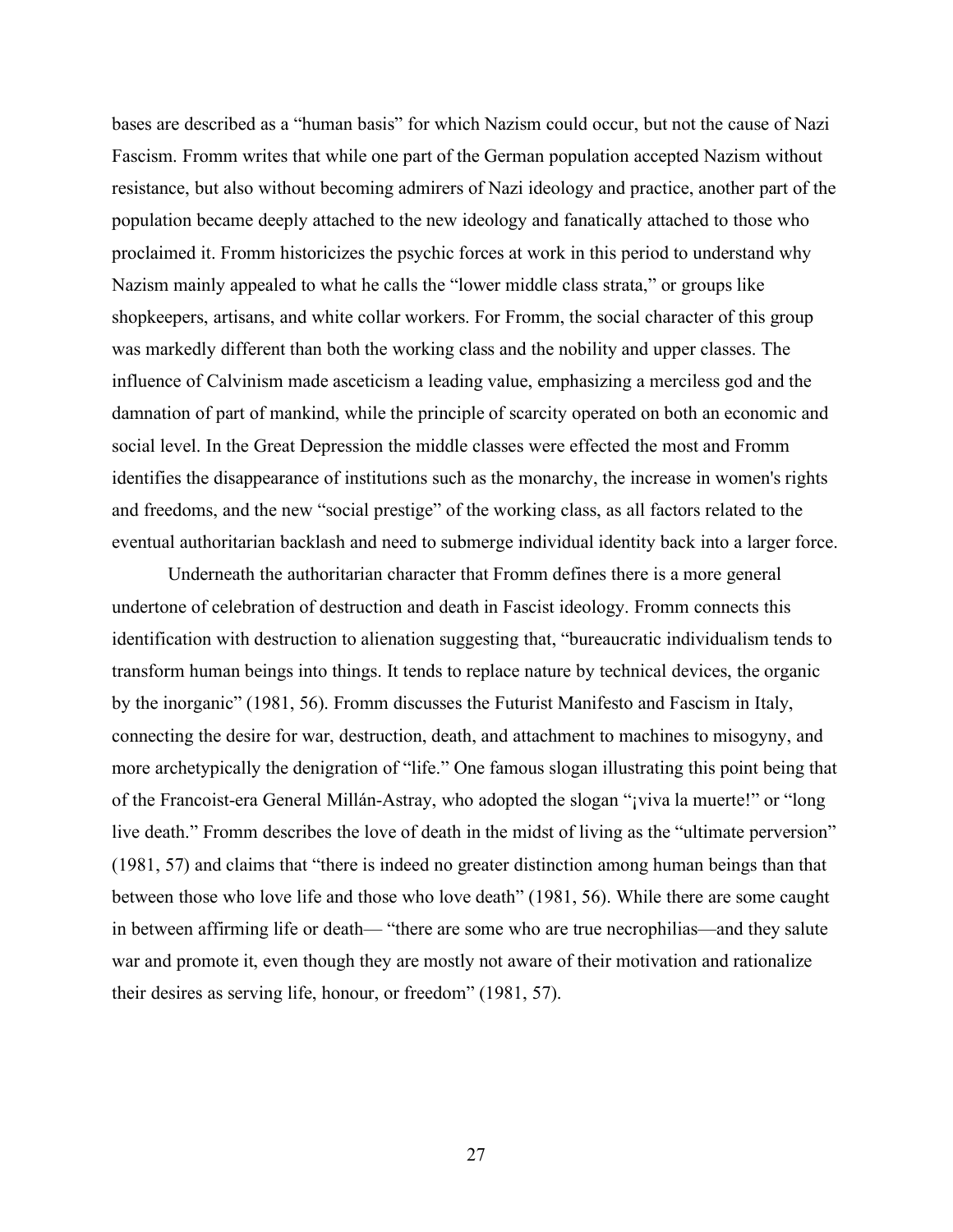#### **At Once Personal and Political: How the Margin Became a Myth**

In turning to the works of Michel Foucault, his study on Madness seems to be somewhat peripheral to his more popular works, but the idea of normality/abnormality, deviance, and alterity are frequently reoccurring themes throughout his life's work, even if not always explicitly stated. Breaking with Fromm's reliance on Freud, works such as *Madness and Civilization: A History of Insanity in the Age of Reason* focus on the moral theory that is embedded in the categorization of madness, while Foucault also criticizes the operations of psychiatric power as a whole in his lectures series *Psychiatric Power: Lectures at the Collège de France, 1973-1974*. For Foucault and his genealogical study of madness throughout European history, there is a sense that medicalization and what he describes as the dialogue between reason and unreason has entailed an overall closing of the possibilities of what it could mean to be human. Foucault is not a philosopher often associated with theorizing Fascism, but his conceptualization of bio-politics is partly formulated as a response to analyzing Fascist ideology and how the idea of the social body played a large role in the Fascist state's structure in Germany. While it is suggested that Foucault eventually abandoned his work on madness because he came to believe that the "margin was a myth," or that there was no conceivable outside to bio-politics, his work in this area highlights the epistemological problems that occur when models from the natural sciences are purely applied to complex subjectivities and psychological states.

In *Madness and Civilization* Foucault tracks the perceptions and uses of madness from the Middle Ages to the Classical period and finally, modern times. In the Middle Ages, Foucault describes the mad as leading wandering existences, being ritually exiled and expulsed from towns and villages, or frequently handed over to boatmen who would take them away from the cities. This transitory existence is described as being "the passenger par excellence: that is, the prisoner of passage" (1965, 11). Access to church was denied to the mad, but not the use of sacraments. In these conceptions of madness there was a sense of "something which refers elsewhere, and to other things," or that madness had a divine significance (1965, 58). Archetypes associated with the Middle Ages' understanding of madness were fools, prophets, mystics, and lovers. Madness was also associated with the danger of the "passions" and corporeal vices. The passions were viewed as the intermediary between the soul and body and the balance of the four Hippocratic humours was said to account for both illnesses and character i.e. a melancholic, or sanguine person. Near the end of the Middle Ages, madness began to be used as a more general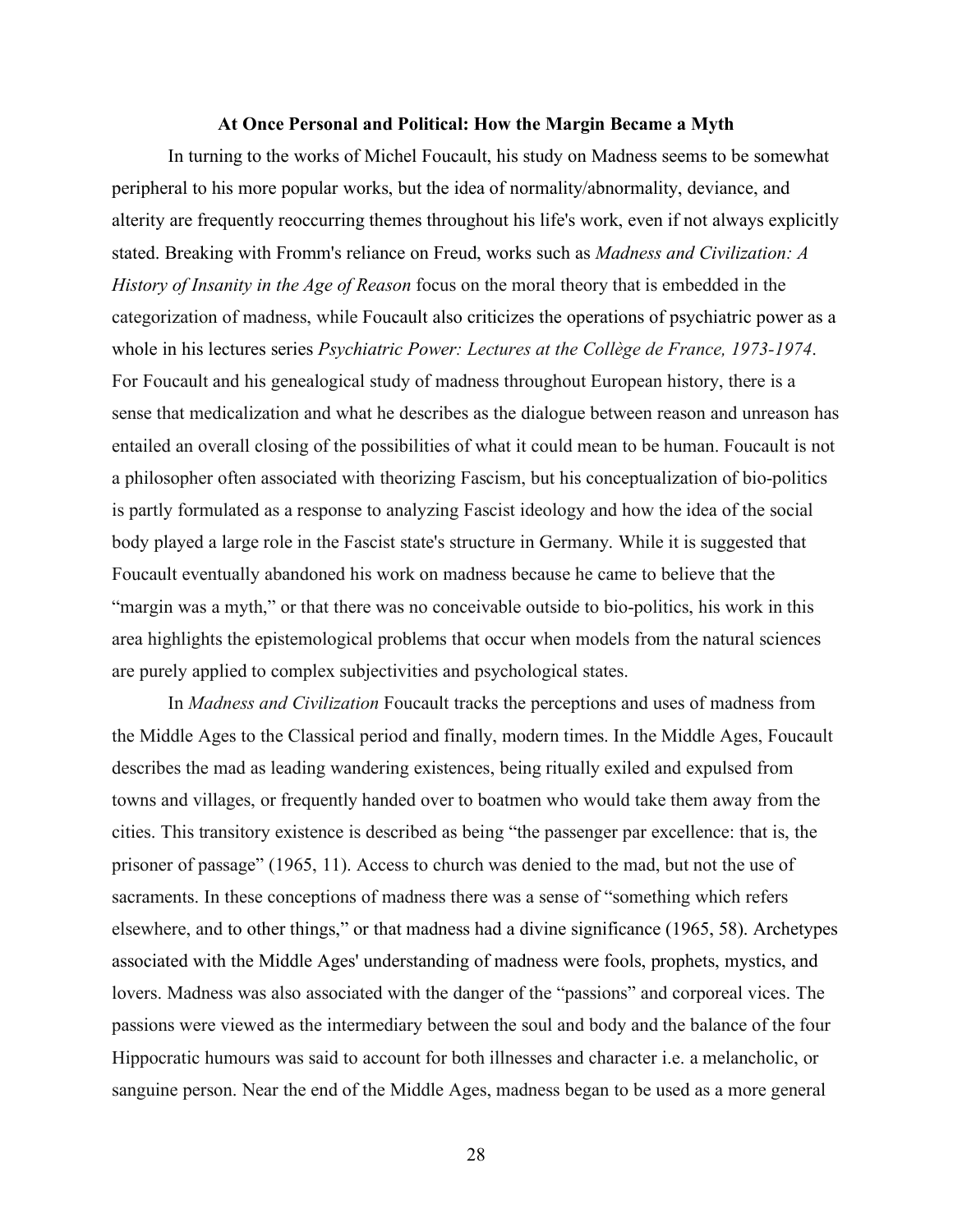form of criticism and a symbol to express different anxieties. Moving into what Foucault called the Classical Age (the  $17<sup>th</sup>$  and  $18<sup>th</sup>$  Century), Madness was increasingly correlated with animality where "the animal in man no longer has any value in the sign of a Beyond; it has become his madness, without relation to anything but itself: his madness in the state of nature" (1965, 74).

Where Foucault begins to explain the economic and political factors influencing modern conceptions of madness is in his discussion of the "Great Confinement." Foucault describes in both France and England how the introduction of poor laws and other measures criminalizing vagabonds and vagrancy led to new structures being built to house the poor, insane, unemployed, and prisoners. These structures grew quickly and in 1697 the first workhouse was built in Bristol, England, but by the end of the 18<sup>th</sup> Century there were 126 workhouses built in the country. Houses of correction, hospitals, and workhouses formed a new administrative and semi-juridical order. Foucault connects the introduction of these institutions to the imperatives of labour and what could also be described in Marxist terminology as "primitive accumulation." Instead of the negative measures of exclusion which used to shun or exile the mad from society, confinement increasingly absorbed everyone into the new economic model. The anxiety around Madness was no longer in relation to either a reference to the Beyond or to pure animal instincts, but the anxiety around the figure of the madman was "because he crosses the frontiers of the bourgeois order of his own accord, and alienates himself outside the sacred limit of its ethic" (1965, 58). Doctors such as Philippe Pinel and William Tuke developed "moral treatment" and therapy centered around labour and proper work ethic, as well as the studies of math and sciences, rather than also exercising the imagination through studies of the arts or literature. In connection to the Great Confinement, poverty was increasingly viewed as the result of "the weakening of discipline and the relaxation of morals" and it was believed that proper work ethic could restore reason to afflicted individuals (1965, 58).

That many populations of the "underclass" were grouped together in the Great Confinement is not overlooked by Foucault, and he sees both the medical and legal aspects of these structures as falling on a medico-judicial continuum. Though medical and empirical explanations of madness claimed to be more humane and to free the mad from an association with guilt and criminality, madness maintained an implicit proximity to criminality and was also used to justify mass confinement. Whereas in previous eras in France the mad had sometimes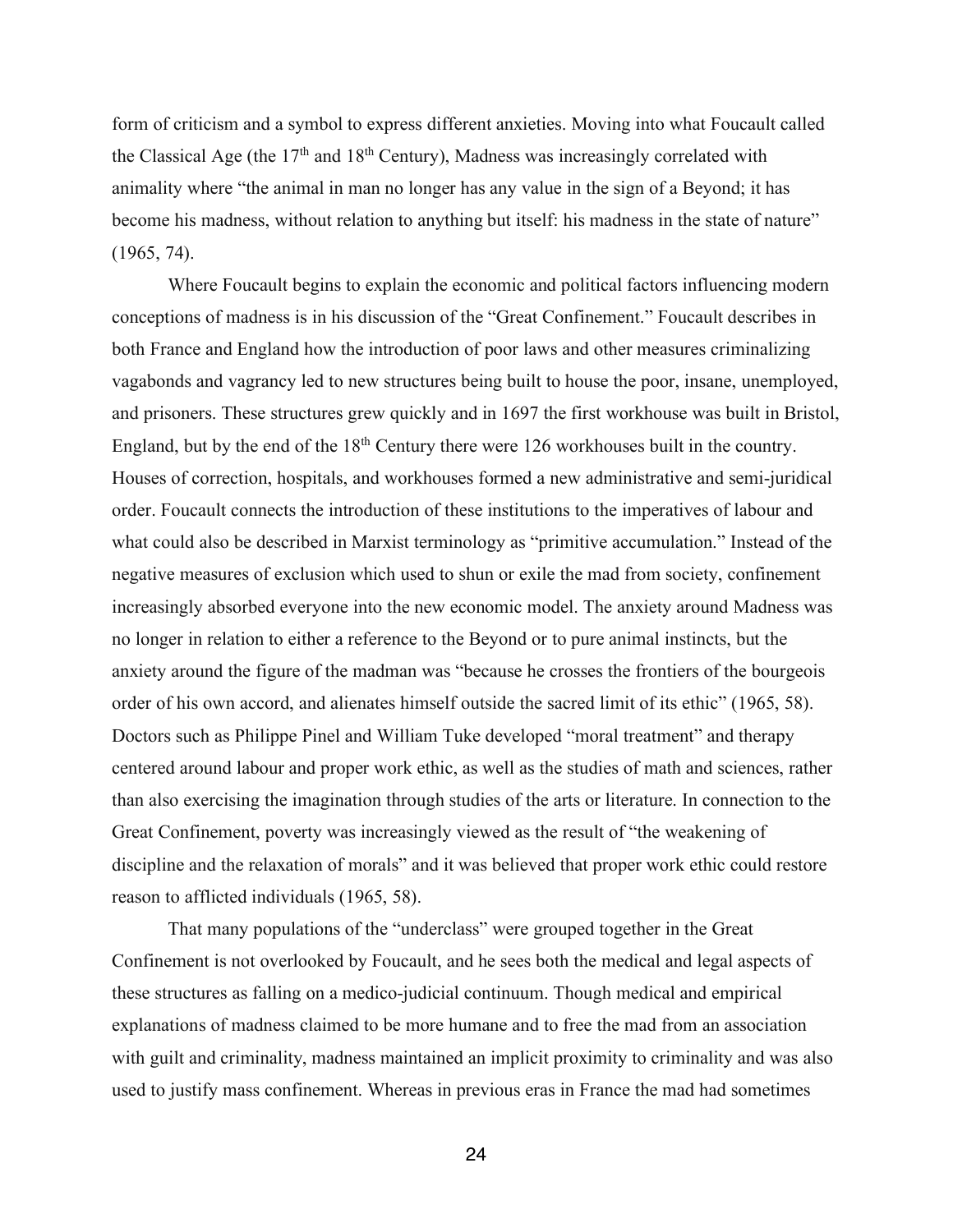been put on display, confinement suggested a shame and a belief that "there are aspects of evil that have such a power of contagion, such a force of scandal that any publicity multiplies them indefinitely" (1965, 67). The threat of contagion from the mad was seen to be a problem of public morality, order, and a decaying influence on society. What Foucault called the "essential and most dangerous" madness rose from the poor depths of society and resisted bourgeois morality, "acting against the solidity of the family institution and against its most archaic symbols" (1965, 267). The moral implications of this is described by Foucault as "a terrible ulcer upon the body politic, an ulcer that is wide, deep, and draining, one that cannot be imagined except by looking full upon it" (1965, 202). Foucault suggests that ultimately the most dangerous madness rose from the lower classes and these dangers were cardinal sins committed against the bourgeois society: religious fanaticism, resistance to work, and theft.

After *Madness and Civilization*, Foucault's work in the early 1970s on madness directly addresses what he would call the apparatus of power itself, or a more micro-level analysis of the inner workings of asylums, the role of psychiatrists, and the doctor-patient relationship. In Foucault's view, the psychiatrist in the modern asylum from the 19<sup>th</sup> Century onward would no longer operate or justify their power and role based on truth, "but will switch resolutely, definitively, to the standpoint of reality" (2006, 132). As the "master of reality" the psychiatrist would be able to give Reality enough constraining force or power that madness could disappear as madness. The psychiatrist is someone who "must remove from madness its power to avoid reality" (2006, 132). The psychiatrist is described as giving a surplus-power to reality, or is responsible for the "intensification of reality" (2006, 132). Since psychiatry had constituted itself as a medical and clinical science, the question of the truth of madness was no longer at the heart of its cure and the question of truth was only posed within psychiatry itself. Psychiatric power is defined by Foucault as utilizing two forms of discourse; an "analogan of medical truth" which consists of clinical, classifactory, and nosological discourse, and an "anatomical-pathological knowledge" which describes the organics correlatives of illness (2006, 133). This psychiatric power is defined as first of all being concerned with managing and administering before therapeutic intervention.

Foucault also turned his attention to the agency of patients and their struggle against psychiatric power, as well as how psychiatric power had travelled beyond the asylum. One factor that showed the gap between the question of truth and actual psychiatric practice was the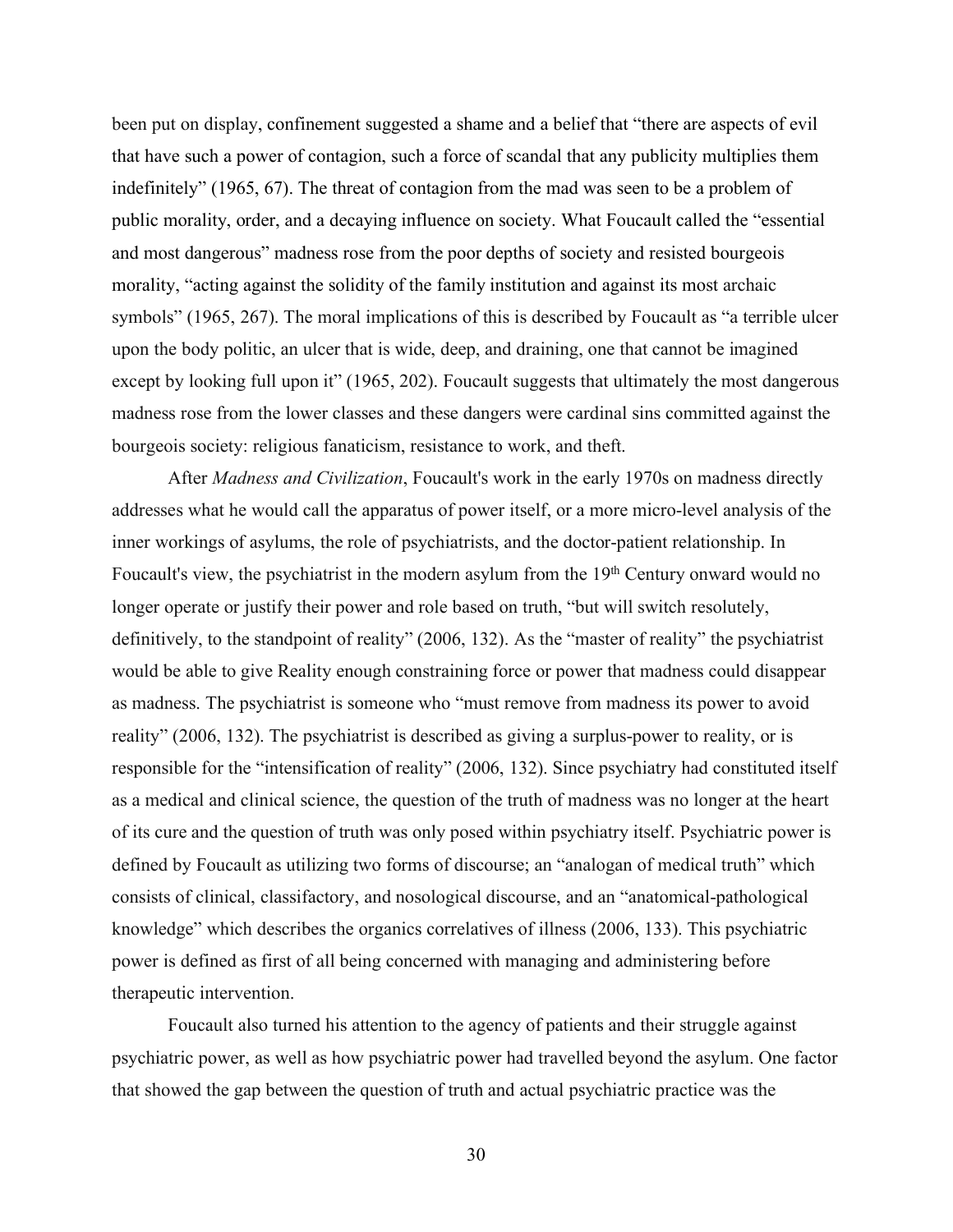problem that simulation presented to psychiatric power. Simulation, or the ability to distinguish real illness and neurosis from performance or from a madness that simulated madness "was the anti-power of the mad confronted with psychiatric power" (2006, 135). The problem of simulation is described as "the way in which hysteria simulates hysteria, the way in which a true symptom is a certain way of lying and the way in which a false symptom is a way of being truly ill" (2006, 135). Hysteria is used as the greatest example of anti-power and also anti-psychiatry in action, hysteria was in many ways an asylum-syndrome, or "a syndrome correlative to asylum power or medical power" (2006, 137). Foucault claims the performance of hysteria and the relationship it created between doctor-patient was not a pathological phenomenon, but a phenomenon of struggle within and outside the asylum itself, or a way to force the question of truth back onto psychiatry. Within the asylum there was a micro-physics of power between the mad person's body and the psychiatrist's body; the psychiatrist was responsible for both dominating and absorbing the mad person's body. Foucault describes this relationship between doctor-patient as being the subservience to both reality and to the regime of the asylum which was made to match the relationships, rules, and functioning of the outside world as much as possible. Psychiatric power had also been dispersed throughout other areas of society, and is "found wherever it is necessary to make reality function as power" (2006b, 189). The example Foucault gives here is how a psychologist will be present in a school when the knowledge the school offers ceases to be real to the students and they also need to be directed to back to this "reality."

The fundamental concern over the dispersal of psychiatric power is related to both the disappearance of madness and what Foucault calls "Exteriority." A short article titled "Madness, the Absence of an Oeuvre," published in 1964 after the first French edition of *Madness and Civilization,* gives clear insight into Foucault's views on what the future of psychiatry and conceptions of mental illness would be. In this essay Foucault mentions the major French theatre figure Antonin Artaud, who was institutionalized several times and wrote the essay "Van Gogh, the Man Suicided by Society" (*Van Gogh le suicidé de la société)*, a defence of Vincent van Gogh which claimed that "a madman is also a man whom society did not want to hear and whom it wanted to prevent from uttering certain intolerable truths" (1976, 485). Foucault imagines that in the future an artistic figure such as Artaud would belong to the "foundation of our language, and not to its rupture; neuroses will be placed among the forms that are constitutive of (and not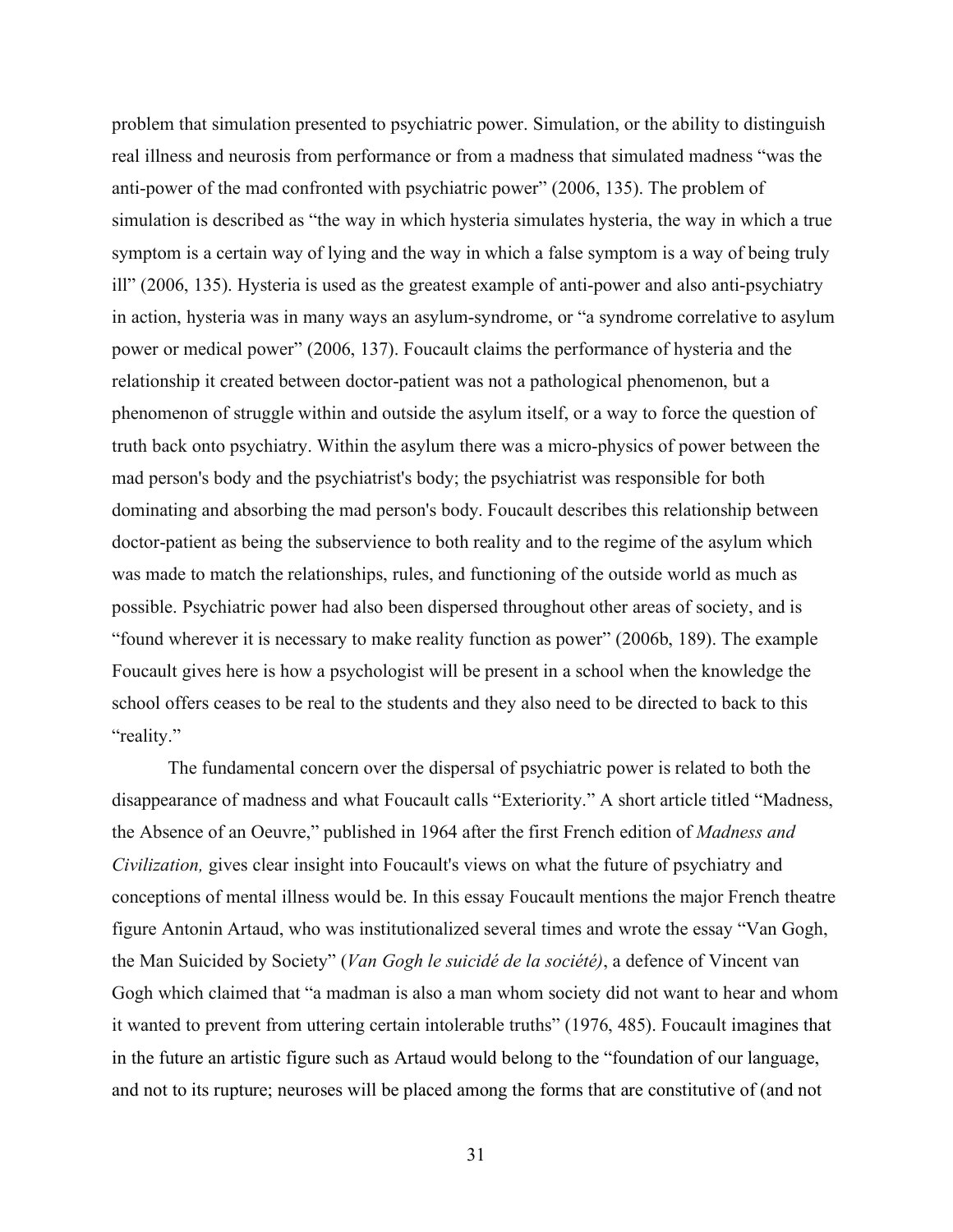deviant from society)" (2006c). What Foucault describes is the effect of normalization and he suggests that in the future what used to be experienced as the limits of strangeness or the intolerable would join the society of the "positive." Madness, which used to denote an "outside," or an Exteriority would be placed in "a pale neutralised space" and effectively cancelled out (2006c). Though the actual works of someone like Artaud would be accepted, people would not also see themselves in the mad person behind them. The idea that Madness is the absence of an oeuvre or work, points not only to one of Foucault's theses in *Madness and Civilization* that madness was associated with the "idle" or seen as the inability to be productive or work, but also that a history of madness itself was absent and that madness was a limit or outside that could not be adequately captured through language. In questioning why historians had not introduced the topics of mental illness and institutionalization into their own areas of study Foucault claimed in an interview that it was necessary "for a 'twisted' person to have the bad idea of introducing questions at once personal and political" (Friedrich, 1981). The lack of understandings of these topics is also related to the stratification of these disciplines, and the continued belief that subjective experience cannot constitute a basis for scholarly work.

In the case of mental illness, Foucault writes that it will become part of a "technical substratum" and could either be viewed like any other organic condition, or that perhaps what would be accomplished could be the "precise pharmacological control of all psychical symptoms" (2006c). The definition of neutralised or depoliticized behavioural constraints and modifications would not suppress the development of mental illness, but would simply remove madness from culture, and all its subversive connotations along with it. Culture would not be distant from madness, but *in the distance of* madness—or still defining normality in relation to what is excluded from a culture, and thus not even fully understood. Overall, Foucault sees that while madness and mental illness became confused in the  $17<sup>th</sup>$  Century they are increasingly moving apart linguistically and undoing their belonging to the same phenomenon. Mental illness is "set to enter a technical region that is increasingly well controlled: [while] in hospitals, pharmacology has already transformed the rooms of the restless into great tepid aquariums" (2006c). In contrast, "madness, the lyrical halo of sickness, is ceaselessly dimming its light" (2006c). While there are revolutionary changes made possible through Enlightenment thought, including combatting ideas of satanic possession or sin causing madness and illness, there is also the flip side of the reification of not only a certain conception of what it means to be human,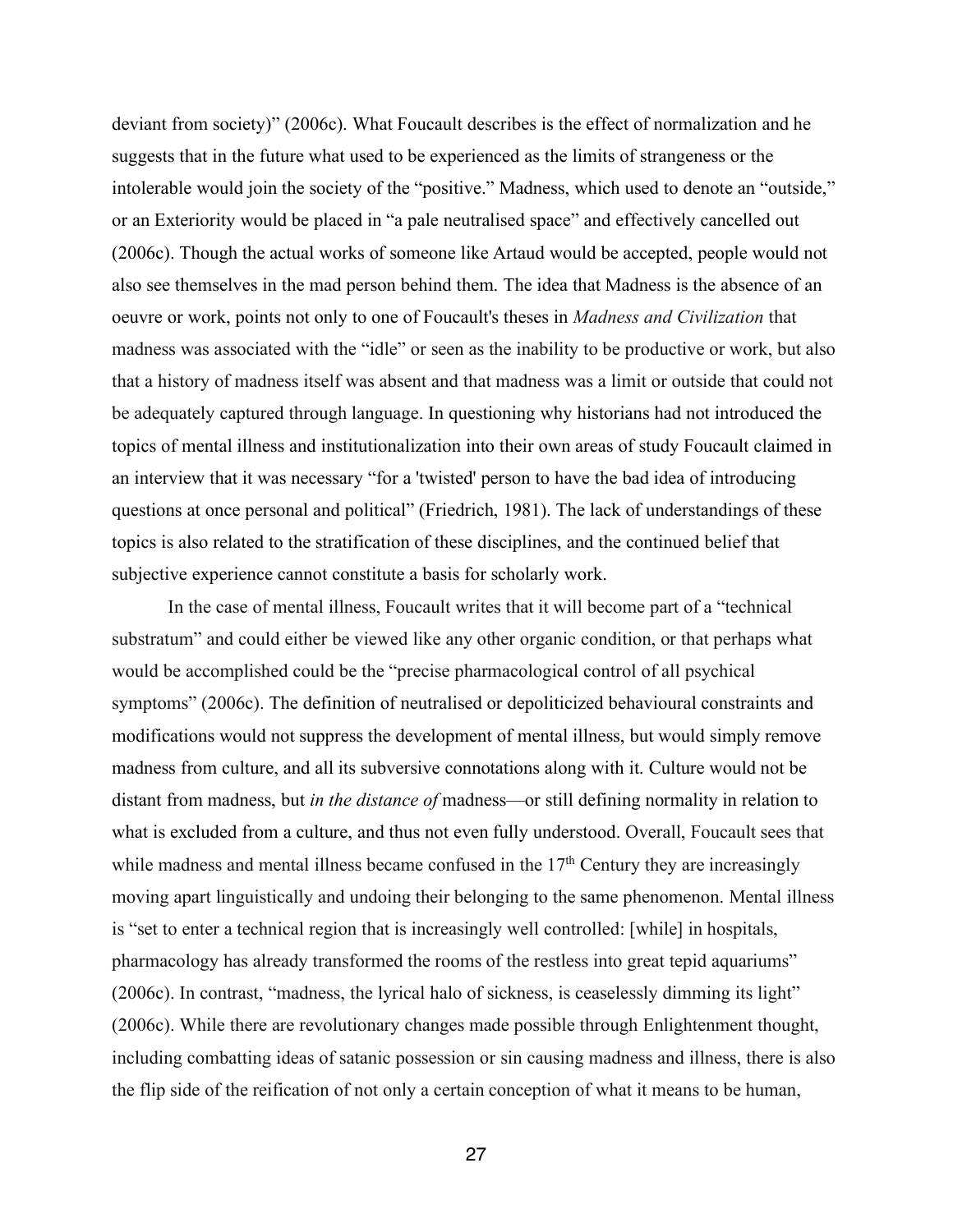sane, or productive, but how this relates to the ideals of the bourgeois class, which Foucault describes in *The History of Sexuality.* 

To turn focus from mental illness and madness, towards the work of Foucault on the subject of Fascism, it is helpful to begin with his understandings of how sexuality was integrated into the human sciences to arrive at the concept of bio-politics. Though his *History of Sexuality: Volume One* is concerned with how sexuality became a part of scientific and medical discourse, it is also connected to his understanding of the role of psychiatry and psychology*.* Like some would argue health is conceptually formed only in relation to what is first defined as pathological, for Foucault, the work of the science of sex was made up of the refusal to speak of sex itself and "concerned itself primarily with aberrations, perversions, exceptional oddities, pathological abatements, and morbid aggravations" (1980, 53). In Foucault's view, despite the neutral standpoint that science adopted, evidently there were "imperatives of a morality whose divisions it reiterated under the guise of the medical norm" (1980, 53). Drawing on the history of theories of eugenics, degenerationism, and evolutionary theory, Foucault writes about the preoccupation with the health of the overall social body along with a changing understanding of the role of the state. What he calls the medicine of perversions and programs of eugenics are defined as the two great innovations in the technology of sex in the second half of the 19<sup>th</sup> Century. These theories "promised to eliminate defective individuals, degenerate and bastardized populations" (1980, 54). To attain a certain social body, both biological and historical understandings justified state racism and defined women's bodies as intrinsically pathological, or "thoroughly saturated with sexuality" (1980, 104).

The intensified focus on the body and public health is viewed by Foucault as the selfaffirmation of the bourgeois class. This self-affirmation is described as a technology of power and knowledge through which "the bourgeoisie underscored the high political price of its body, sensations, and pleasures, its well-being and survival" (1980, 123). While this may have involved social control and the political subjugation of other populations, in Foucault's work this is described not so much as a "negative" practice, but as an actual program and affirmation of self—a way of maximizing life. This focus on the body is seen as a class-based shift from the symbolics of blood to the analytics of sex. Whereas the old noble and aristocratic class relied on blood to assert the special distinction of their body, the antiquity of their ancestry, and the value of their family alliances, the bourgeois class relied on new technologies of sex or a *scientia*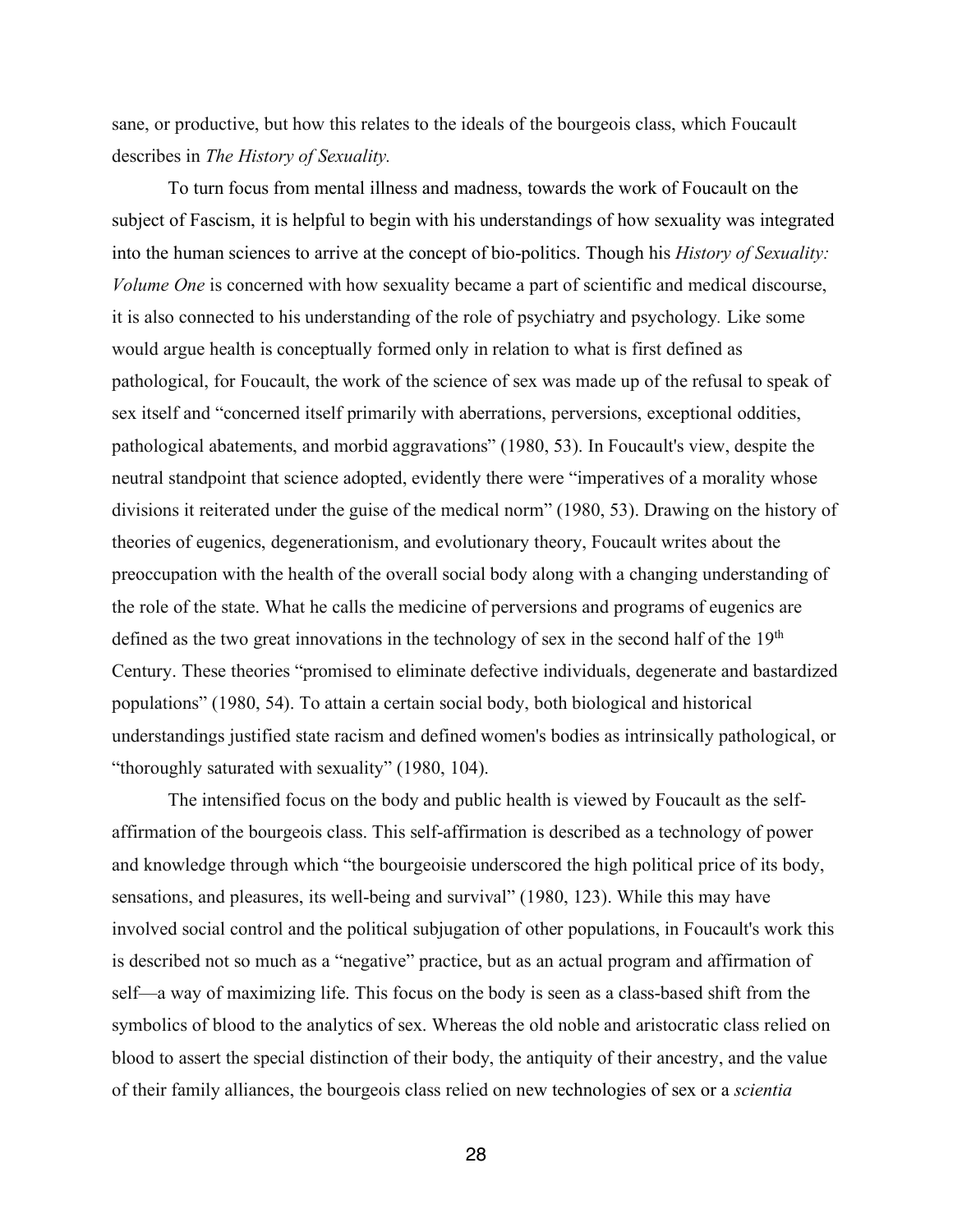*sexualis* to assert themselves. Themes from the nobility and their theories of superiority resurfaced in the 19<sup>th</sup> Century bourgeoisie, but in the guise of "biological, medical, or eugenic precepts" (1980, 123). This cultivation of health and the body was not simply a tool to maximize labour capacity, but represented something much deeper "politically, economically, and historically for the present and future of the bourgeoisie" (1980, 125). As previously stated, in Foucault's view this preoccupation with health and the social body was not due to just repression or restrictive capacity, but was evident of both a changing formation of state and understandings of sovereignty.

What Foucault titles bio-politics and the anatomo-politics of the human body are seen as indispensable to the development of capitalism. Bio-politics meant that the highest expression of sovereignty and power was no longer to kill, punish, or withhold, but to "invest life through and through" (1980, 139). The rapid development of disciplines and institutions such as; universities, secondary schools, barracks, and workshops, along with tools measuring birthrates, longevity, public health, housing, and migration, all signaled to Foucault the era of bio-politics. Law increasingly coalesced around regulatory norms which were incorporated across a spectrum of institutions or apparatuses, from the medical to the administrative. A society centered around normalization was seen as "the historical outcome of a technology of power centered on life" (1980, 144). Unlike Fromm's analysis of the psychic interplay between the forces of sadismmasochism and the development of the authoritarian personality, Foucault does not see Nazism or Fascism as a result of repression or the social psychology of a certain class, but as the most extreme logic of the bio-political and administrative society. An outcome which is not an deviation from modernity. In the *History of Sexuality* Foucault describes Nazism as containing both the old form of the nobility's idea of superiority and the modern disciplinary power of new technologies employed by the bourgeoisie. Fascism in Germany contained both a program of eugenics and ordering of society based on biological grounds, as well as the exaltation of a superior blood and a state racism, though both seem to fit into the exclusion of groups defined as "sub-human," or a biological danger. Similar to the brutal logic of colonialism long practiced outside of Europe by the Europeans, whoever is not citizen is subject, but in this case applied within Europe itself. In Foucault's view, "it is an irony of history that the Hitlerite politics of sex remained an insignificant practice while the blood myth was transformed into the greatest blood bath in recent memory" (1980, 150).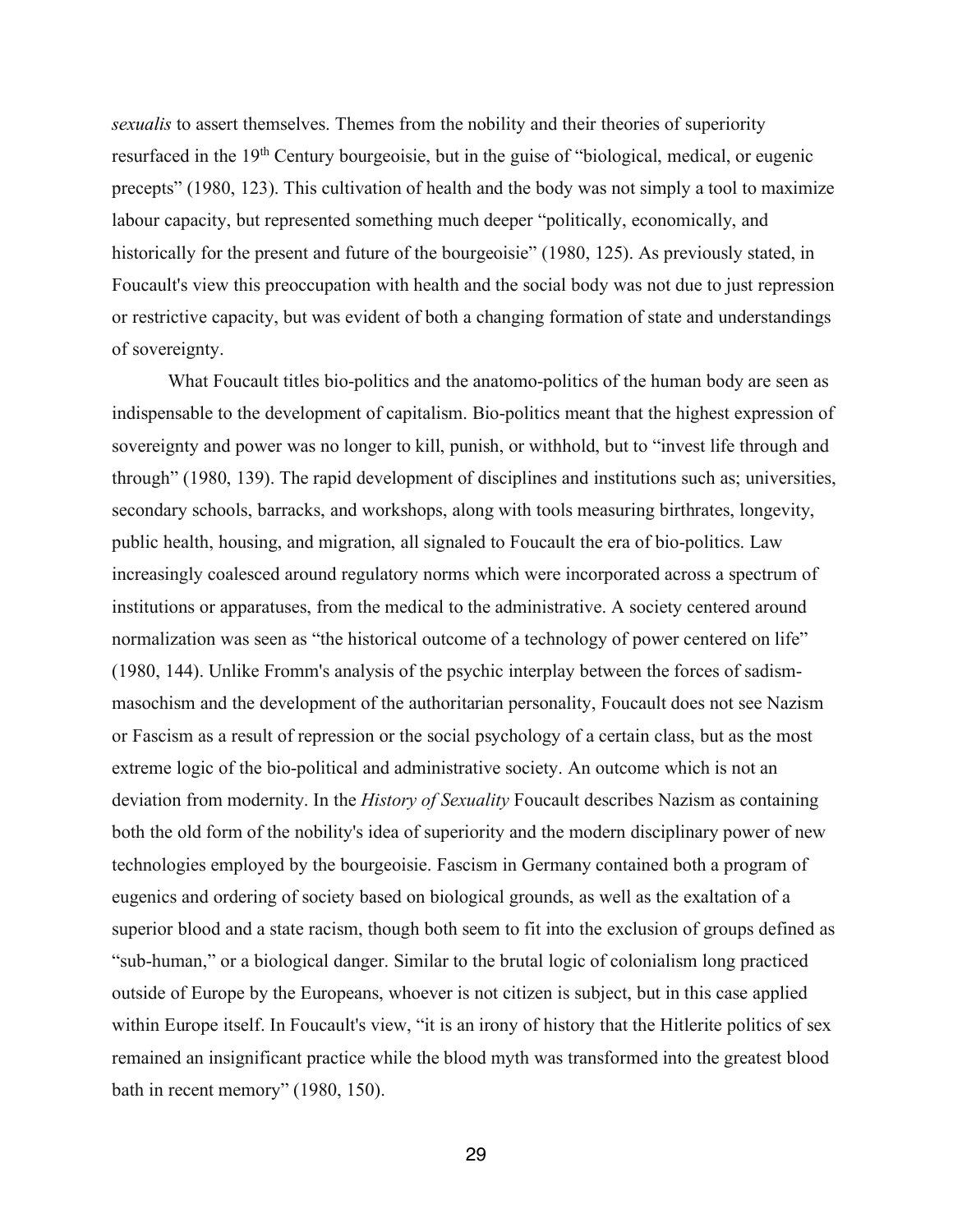#### **Materialist Psychiatry and the Social Production of Desire**

In understanding suffering as not just an isolated or individual, but a social phenomenon, the concepts created by Deleuze and Guattari offer unique understandings of psychological life under capitalism and the persistence of Fascist ideas. As in Fromm and Foucault, there is a clear epistemological critique to purely naturalistic understandings of the problem of mental disorder, but whereas Foucault employs an genealogical response and Fromm a Marxist Humanist one, Deleuze and Guattari put forward a materialist philosophy. Psychoanalysis is also examined through their lens of "materialist psychiatry," and they do so through the idea of the Body without Organs, a critique of Freudian ideas, and investigating the concept of Lack. Desire in Deleuze and Guattari's work is examined in relation to Fascism, but more broadly desire is defined as a productive sphere which is shaped in particular ways for the functioning of capitalism. Deleuze and Guattari quote Spinoza to illustrate this Fascist element in the operations of desire; "why do men fight for their servitude as stubbornly as though it were their salvation? That is, how is it possible that people cry for 'More taxes! Less bread!'?" In questioning how people can come to desire their own oppression, *Anti-Oedipus* disregards the Marxist thesis of false consciousness and suggests through the development of a "materialist psychiatry," that psychic forces are not abstractions or externalities, but that "desiring-production is one and the same thing as social production" (1977, 28). *Anti-Oedipus* responds to both the popularity of psychoanalysis, and the continued support on some of the Left for Stalinism, which also encompassed social conservatism and hierarchical understandings of "legitimate" political action and thought. The chaos of *Anti-Oedipus* is informed by both this challenging of dominant strands of thought and the opening up of possibilities for the psyche.

Before turning to *Anti-Oedipus* and its critical contributions, the main definition of Fascism in these works will be explored. Guattari's essay "Everybody Wants to be a Fascist," from this time period offers further insight and identifies Fascism as a key theme to use in approaching the question of desire in the social realm. Fascist desire is not conceived of as something only possible in military dictatorship, but is also explored in relation to Stalinism and the model of liberal-capitalist democracy. Fascism is not defined as entrenched in one historical context or political regime, but "what fascism set in motion yesterday continues to proliferate in other forms, within the complex of contemporary social space" (2009, 163). The term "Fascist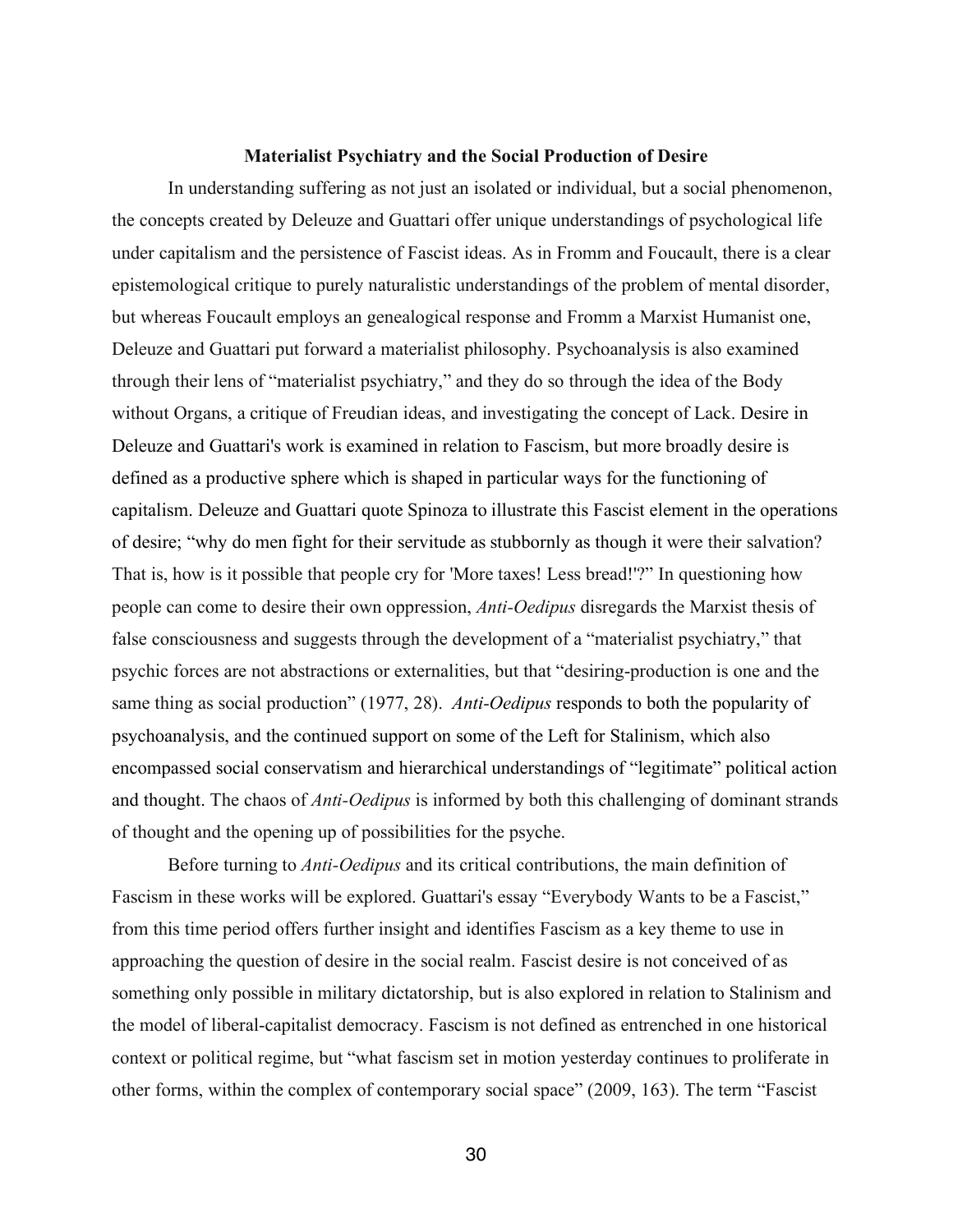desire" indicates that Fascism has a psychic relevance and force and that there is a "fascism of the superego in situations of guilt and neurosis" (2009, 163). To this end, as will be seen in *Anti-Oedipus*, the anti-fascist struggle is not confined to political action only in the "public" sphere, but exists also as a "micropolitical anti-fascist struggle" (2009, 163). Like the other psychical forces discussed in *Anti-Oedipus*, Fascism also has a genealogy and permanence in social contexts and relations that goes beyond the historical characterization of Fascism.

While Guattari does not discount that the historical forms of Fascism in Germany or Italy had specific causes he questions how the dominant narratives around the history of the Second World War obscure the remaining problem of Fascism. Guattari suggests in the figure of Hitler, there were at least "four libidinal series" that crystallized a new desiring machine for the masses, or specific components which appealed to different layers of society. These are identified as; the populist style which appealed to those marked by socio-democratic and "Bolshevik" strains of thinking, the veteran-of-war style which both appealed to and neutralized the military, the "shopkeepers opportunism" that led to negotiation with industry and financial magnates—all while giving the impression that Hitler could be easily be controlled, and finally, racist delirium. The racism in Nazi Germany took the form of a "mad, paranoic energy which put [Hitler] in tune with the collective death instinct released from the charnel houses of the First World War" (2009, 166). In Guattari's view the narrative of real antagonistic contradictions between the Allies and Axis powers and the belief that the alliance of Western democracies and the U.S.S.R. formed to "save democracy" is not correct. Guattari writes that while the response of the Allied powers was due to the catastrophic realities that Fascism created, it was also in response to "the deadly form of libidinal metabolism which developed in the masses as a result of these experiments" (2009, 166). The destruction and mass appeal of Fascism was a threat to both Capitalism and Stalinism "because the masses invested a fantastic collective death instinct in it" (2009, 166). Like Fromm's suggestion that Fascism is the domain of those who revere death and have contempt for life, Guattari further claims that "all fascist meanings stem out of a composite representation of love and death, or Eros and Thanatos now made into one" (169). The war continued even after it was effectively lost and "Hitler and the Nazis were fighting for death," up to and including the death of Germany (2009, 169).

In the aftermath of this apocalyptic scenario, "the last World War will thus have been the opportunity to select the most efficient totalitarian machines, those best adapted to the period"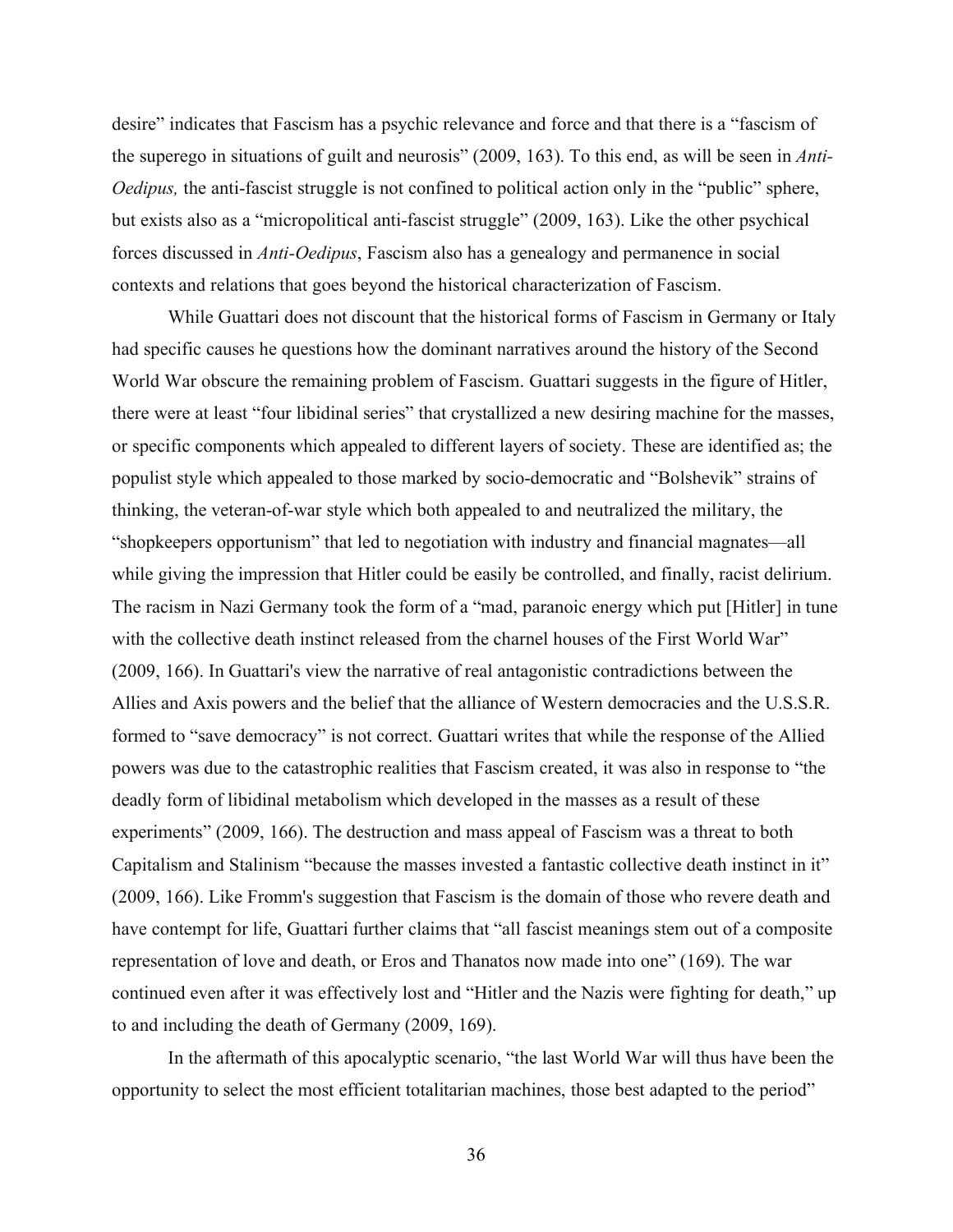(2009, 169). The optimal selection was the capitalist totalitarian machine, which unlike fascism managed to "divide, particularize, and molecularize the workers, meanwhile tapping their potentiality for desire" (2009, 169). Capitalism was then able to infiltrate not only the ranks of workers, families, the couple, and childhood, but the heart of subjectivity, dreams, and visions of the world. Here, the main concern again is returning to the question of subjectivity and psychology in relation to capitalism. Capitalism, described by Guattari as a "totalitarian machine," is particularly good at inventing new desires and needs. Everywhere it searches for "structures capable of adapting desire to the profit economy" (2009, 170). Fascism and Fascist desire is described as a latent phenomenon, something that did not dissipate with the end of the war, but is constantly evolving "to the extent that it shares in a micro-political economy of desire itself inseparable from the evolution of productive forces" (2009, 171). Fascism may seem to come from an external force or the Outside, yet it finds energy "right at the heart of everyone's desire" (2009, 171).

The preface to *Anti-Oedipus* was written by Michel Foucault and characterizes the work as being concerned with the "strategic adversary of Fascism," and not only historical fascism, but "also the fascism in us all, in our heads and in our everyday behaviour, the fascism that causes us to love power, to desire the very thing that dominates and exploits us" (1977, xiii). In Foucault's view, *Anti-Oedipus* is a book of ethics or the *Introduction to the Non-Fascist Life*. That the work deals with Fascism "whether already present or impending," and on the level of everyday life, suggests that Deleuze and Guattari see Fascism as something that develops out of ingrained behaviour, relationships, and patterns of thought, which stem from structures of domination, control, and exploitation. Foucault summarizes the main points in the work in a way that is both programmatic and deals with aspects of praxis, as well as philosophical, by looking at how Deleuze and Guattari's work breaks with the dominant figures of Marx and Freud. This is shown when Foucault characterizes the work as pushing back against both the 'sad militants' "who would preserve the pure order of politics and political discourse," and the psychoanalysts, described as "poor technicians of desire" (1977, xiii). Political action is seen as something that should develop from multiplicity and disjunction, rather than unitary ideas, or subdivisions and hierarchies. Foucault suggests that the work invites the reader to "believe what is productive is not sedentary but nomadic" (1977, xiii). Or that useful political ideas cannot develop from static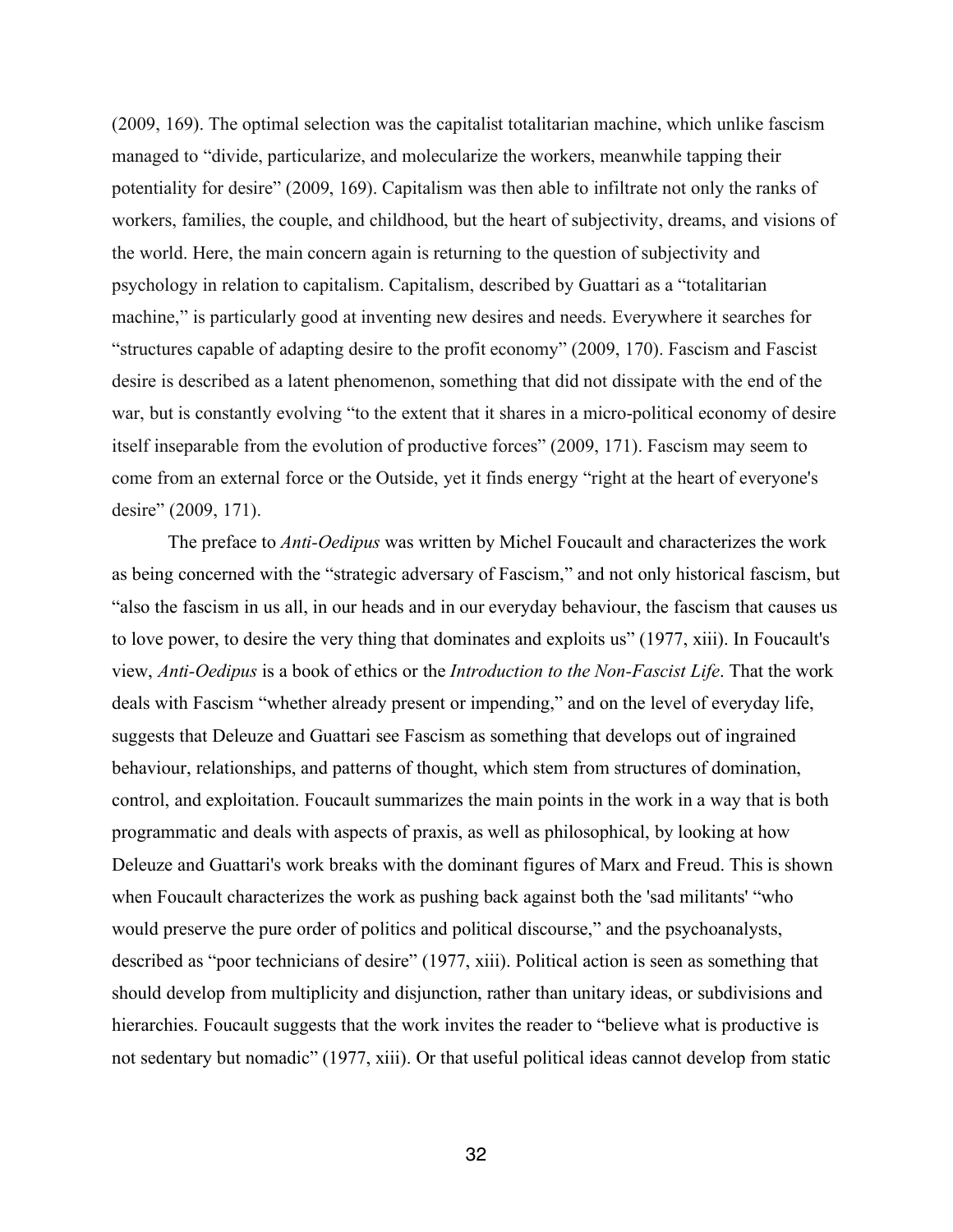dogmas, but have to be understood through experience and questioning the "pure order" of politics.

*Anti-Oedipus* is described as something that ideally resists the dogmas of the Left at the time, and works towards an opening up of the category of the human. It is stated; "do not demand of politics that it restore the 'rights' of the individual, as philosophy has defined them. The individual is the product of power" (1977, xiii). As is common in many studies of Fascism, the work is also concerned with conceptions of power, and Foucault writes that it is a warning to "not become enamoured of Power," and consists of a tracking down of Fascism, "from the enormous ones that surround and crush us to the petty ones that constitute the tyrannical bitterness of our everyday life" (1977, xiii). In Foucault's view the effect of the Non-Fascist Life is the realization that "the flows and productions of desire will simply be viewed as the unconscious of the social productions" (1977, xviii).

Deleuze and Guattari further relate Fascism to their understanding of desire in *Anti-Oedipus* when they define two different types of libidinal investments: the paranoiac or fascisizing pole and the schizo-revolutionary pole. While the paranoiac element is described as an authoritarian type which "counterinvests the periphery" and "invests the formation of central sovereignty," the schizophrenic element is described as a pole following lines of escape of desire, which causes flows to move (1977, 276). In Deleuze and Guattari's work the fixed subject is one that can only be maintained through social repression. In contrast, the schizophrenic subject is described as not believing in the Ego and being far past the problems that the Ego brings. Deleuze and Guattari suggest this escape or loss of Ego can have revolutionary consequences, "provided one sweeps away the social cover on leaving, or causes a piece of the system to get lost in the shuffle" (1977, 277). Foucault's introduction to Anti-Oedipus also suggests that "madness is a radical break from power in the form of a disconnection" (1977, xxiii). Or that the unfixed subject is a break with social repression and offers new understandings. In the system of machines described in *Anti-Oedipus*, "every machine is a machine of a machine" (1977, 36). Therefore, the break from power or from any of these machines is still a productive act and leads to productive reassemblies in themselves (1977, 36).

Deleuze and Guattari's conception of desire forms the basis for their theory of materialist psychiatry as "desiring-production is the principal concern of a materialist psychiatry" (1977, 5). Deleuze and Guattari suggest that their theory of materialist psychiatry has two goals: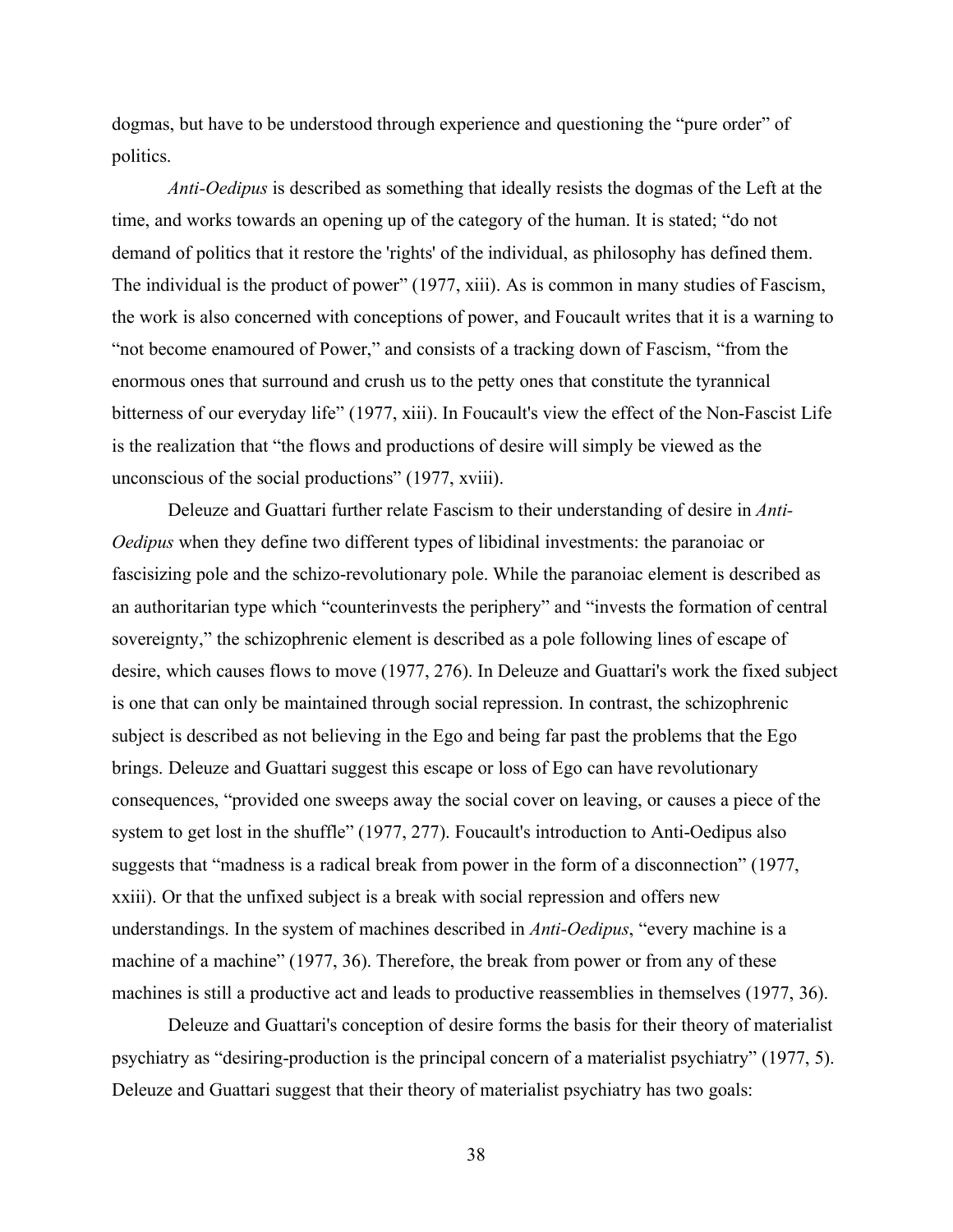introducing desire into the social realm and introducing production or economy into desire. Deleuze and Guattari claim that production is an immanent principle of desire, meaning desire manifests directly in the material world. In this sense, "there is no particular form of existence that can be labeled 'psychic reality'" (1977, 22). Rather, "the order of desire is the order of production; all production is at once desiring-production and social production" (1977, 296). If desire itself is a productive material force and not solely about consumptive practices, "needs are derived from desires" (1977, 27). Defining the relationship between consumption and production in the work of Deleuze and Guattari relies on spatial theory to help breakdown how production and consumption are experienced both socially and individually. Consumption and production are not seen as oppositional categories, but the authors claim that "everything is production, since the recording processes are immediately consumed, immediately consummated, and these consumptions are directly reproduced" (1977, 4). A productive force is defined as "forces that no longer permit themselves to be contained in representation, and it calls forth flows and breaks that break through representation" (1977, 299). In characterizing this non-linear process of production and consumption, Deleuze and Guattari conceive of a complex system of connections and flux to explain how desire is connected to the production of reality.

The process of desire can be interrupted by the Body without Organs (BwO), a concept which appears in both *Anti-Oedipus* and *A Thousand Plateaus.* The concept of BwO relates to both psychiatric power and how Deleuze and Guattari conceive of subjectivity under capitalism. Deleuze and Guattari suggest the Classical body is an "organism," or an organization of bodies and desire by patriarchal and medical forces based on "the judgement of God, from which medical doctors benefit and on which they base their power" (1987, 159). In Deleuze and Guattari's view, a normative and androcentric understanding of subjectivity or the relationship between the mind and the body is exercised through medical authority. In contrast to the Classical body and patriarchal conceptions, the BwO is described as a limit "which is continually dismantling the organism, causing asignifying particles or pure intensities to pass or circulate, and attributing to itself subjects that it leaves with nothing more than a name as the trace of an intensity" (1987, 4). Like Foucault, Deleuze and Guattari looked to Artaud for inspiration and questioned the extent to which psychoanalytic forms of suppression (one example being psychic driving) and medical authority may simply reinscribe a normative conception of a unified subjectivity, productivity, and Ego that is useful for maintaining and reproducing the status quo.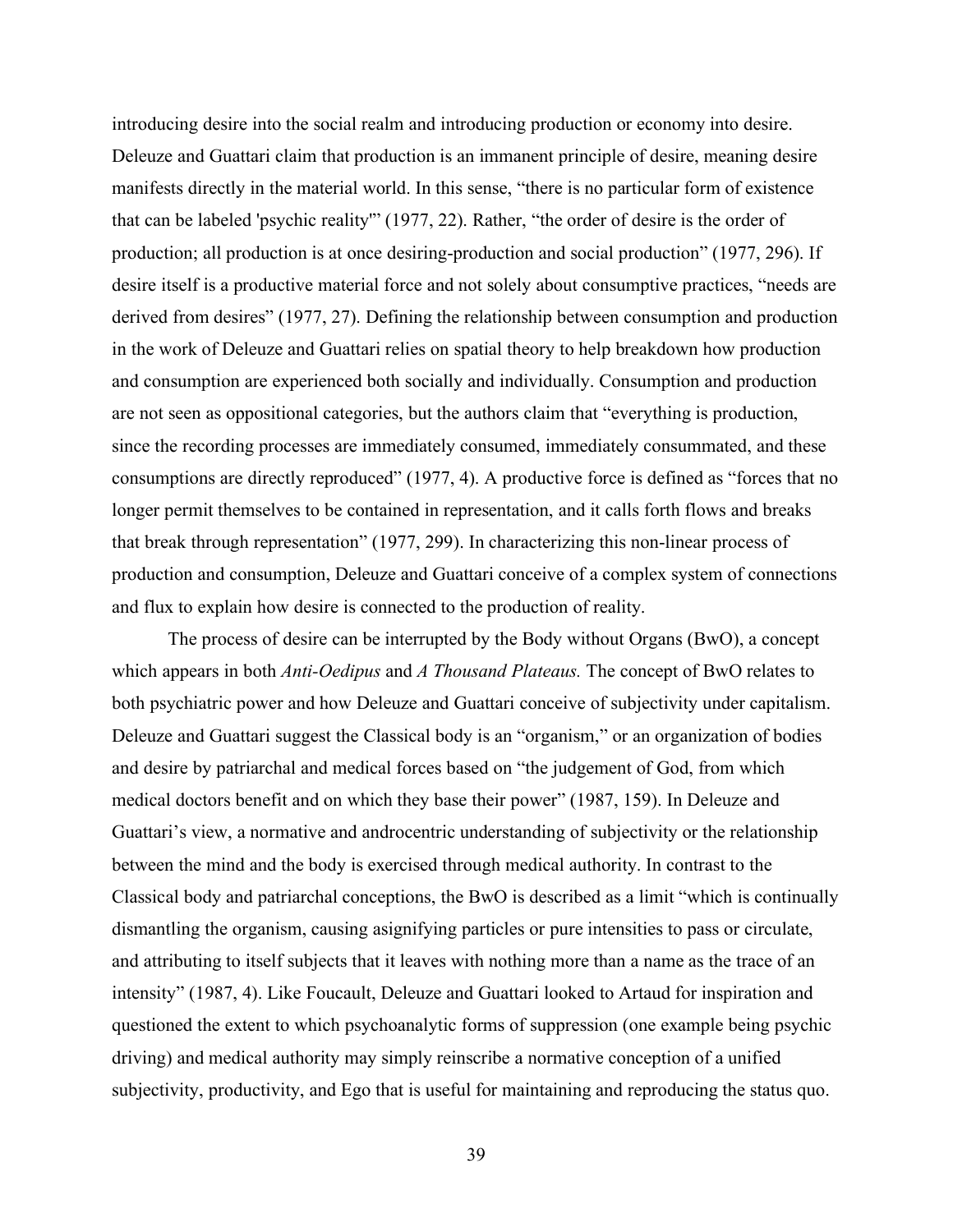Deleuze and Guattari assert that "where psychoanalysis says, 'Stop, find yourself again,' we should say instead, 'let's go further still, we haven't found our BwO yet, we haven't sufficiently dismantled ourselves'" (1987, 151). Deleuze and Guattari do not describe this dismantling as self-destruction, but see this dismantling as a disarticulation, or "to cease to be an organism" and organized on the lines of the Classical body. Like Foucault, Deleuze and Guattari also look to recover what is subversive in conceptions of madness and alternative subjectivities.

This distinction between the BwO and the Classical body also implies a challenge to a Liberal conception of subjectivity and this challenge relies on the theory of Affect, described as "a prepersonal intensity corresponding to the passage from one experiential state of the body to another and implying an augmentation or diminution in that body's capacity to act" (1987, xvi). Deleuze and Guattari emphasize Spinoza's notion of affectio, where a state is "considered as an encounter between the affected body and a second, affecting body" (1987, xvi). Both mental and physical bodies are part of this affecting terrain, and the BwO, populated by intensities, is used to examine the ways in which psychiatric power readjusts the subject to a normative conception of subjectivity and Ego, while closing off new potentialities and experiences. The "judgement of God" uproots the immanence of desire, making the body "an organism, a signification, a subject" (1987, 159). The stratified and blocked BwO "swings between two poles, the surfaces of stratification into which it is recoiled, on which it submits to the judgement, and the plane of consistency in which it unfurls and opens to experimentation" (1987, 159).

The materialist critique of psychoanalysis is also shown in how the concept of Lack is questioned as a motivation or the cause of desire. In a materialist philosophy of psychiatry "lack is created, planned, and organized in and through social production" (1977, 28). Lack is not something that exists prior to desire, but it is a deliberate creation of social and economic forces, and "production is never organized based on pre-existing needs or lack" (1977, 28). Demystifying lack reinforces Deleuze and Guattari's point that there cannot be a psychic reality separate from a social production of reality on another level. Desiring-production and social production are both political phenomenon which are enacted materially. Treating belief as equivocal to desires misses how people may act against their own interests, desire their own oppression, and contradict their own beliefs, principles, and values. Beliefs becomes a main part of an already "unproductive unconscious," rather than seen as having a material basis too (1977, 61).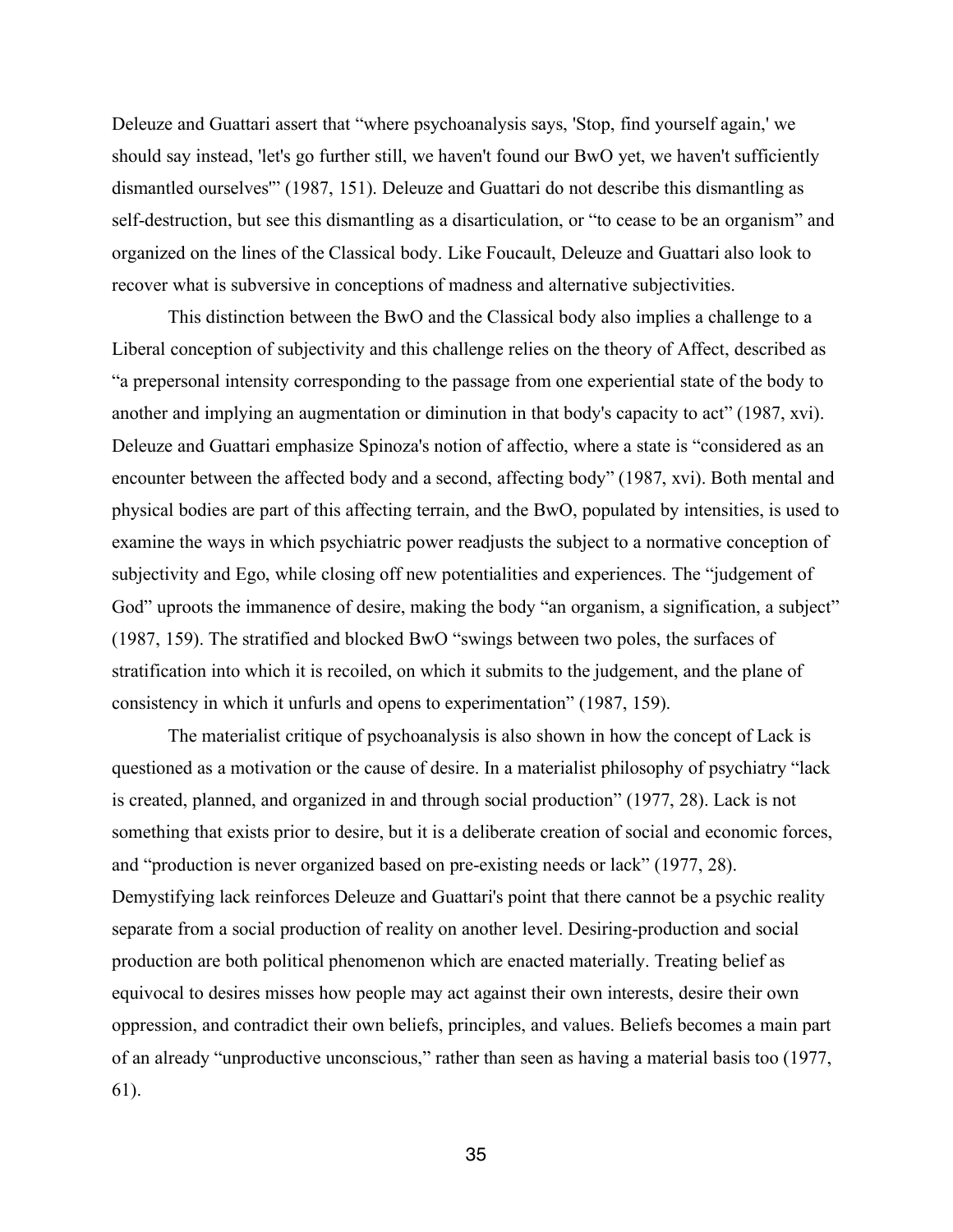The criticism of psychiatry in *Anti-Oedipus* also looks at psychoanalysis through Freudian conceptions of desire and the Oedipal complex. Deleuze and Guattari use the figure of the schizophrenic as an antagonist to the Freudian project and claim that the Oedipal complex presupposes a social investment of a paranoiac type which the schizophrenic refuses, while also refusing to be oedipalized. Likewise, "Oedipus presupposes a fantastic repression of desiringmachines" (1977, 3). Deleuze and Guattari suggest that in the schizophrenic the processes of desiring-production and social production are joined together, rather than fragmented. Schizophrenia is described as "desiring-production as the limit of social production" (1977, 35). The schizophrenic is represented through an excentric circle in contrast to the neurotic triangle of the Oedipus. The Oedipal triangle privatizes desire and for Deleuze and Guattari epitomizes the social repression of desiring-machines, as desire is described in a specific manner that is the creation of the adult world and adult fears, not the child's. The Oedipal triangle is seen as constructing desire as something personal, and imaginary so that "production is reduced to mere fantasy production" (1977, 55). All productive forces are seen as emanating from the Oedipal triangle. Deleuze and Guattari emphasize that in this model of desire a "thousand break-flows of desiring-machines—all positive, all productive—are projected into the same mythical space, the unitary stroke of the signifier" (1977, 60).

In using the ideologically fraught concept of the nuclear family to explain desire and formation, "Oedipus is always and solely an aggregate of destination fabricated to meet the requirements of an aggregate of departure constituted by a social formation" (1977, 101). In this aggregate there remains only mother, father, and child, rather than a multiplicity of desire, which can be sexual or non-sexual, as libido comprises more than sexual drives. Deleuze and Guattari suggest that the reoccurring question of the role of the Father and God in psychoanalysis is born of abstraction and assumes "the link to be already broken between man and nature, man and the world, so that man must be produced as man by something exterior to nature and to man" (1977, 107). The corrective and moral authority of the abstraction of Father and God, is what is also replicated in the role of the doctor, who is connected to state institutions such as prisons and judges. For Deleuze and Guattari, psychoanalysis has constituted "a microcosm symbolizing the massive structures of bourgeois society and its values" (1977, 93). The nuclear family is seen as a key form for the unconscious psychological repression of the child under capitalism. Rather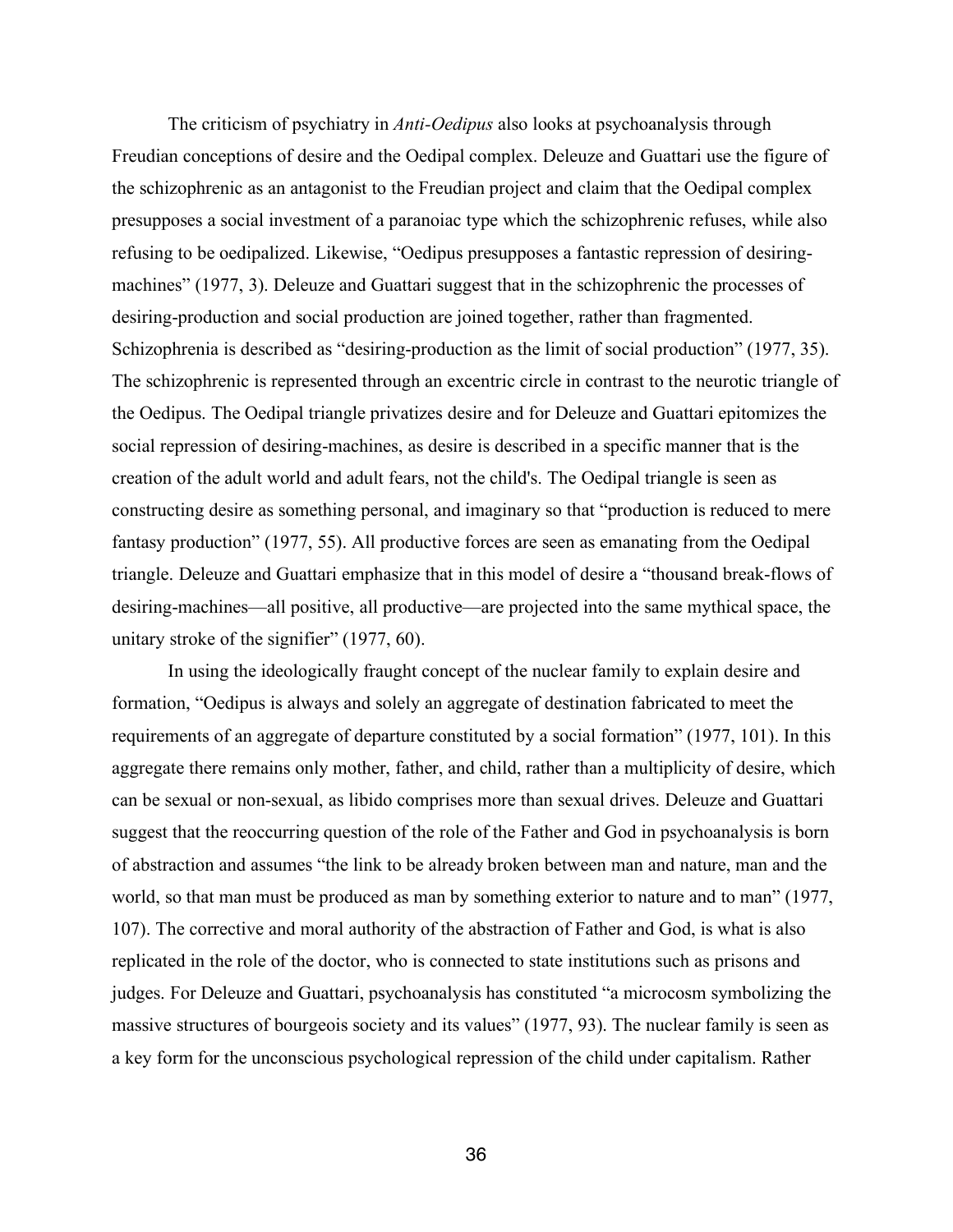than emanating from the child's desires or ideas, Deleuze and Guattari again claim that Oedipus is first and foremost the idea of an "adult paranoiac" (1977, 274).

In "Schizoanalysis," the programmatic response offered to psychoanalysis by material psychiatry, the authors claim there are three unavoidable conclusions. First, from the point of view of regression, "it is the father who is first in relation to the child" and therefore it is "the paranoiac father that oedipalizes the son" (1977, 275). Guilt is created by the father and projected onto the child before it is an emotion or inner feeling of the child. Deleuze and Guattari also claim that the model of regression encloses the family into a simple reproduction and generation cycle. From the view of materialist psychiatry "the family is never determining, but is always determined" (1977, 276). The family, particularly the construction of father-mother-child, is not a pre-existing social formation apart from economy or culture. Using familial relations as the determining factor in psychiatry imposes a predetermined structure as normative and undermines the importance of other social relations or production processes. Deleuze and Guattari attempt to show that the psychoanalyst is not a neutral figure that simply reveals the unconscious through castration and the Oedipal complex and can show the unconscious itself without any social context. It is not just the psychoanalyst as an individual who chooses this mode of representation, but "the psychoanalyst in us all" (1977, 297). The psychic forces the psychoanalyst uncovers and identifies not only have a historic character, but are also socially created.

# **Comparative Analysis: Humanism and Subjectivity**

In examining the intersections between these author's ideas on psychology, psychiatry, and Fascism, there are both commonalities between these analyses and major points of contention. Epistemologically, the works of Fromm, Foucault, and Deleuze and Guattari studied here offer a critique to the positivist and naturalist understanding of mental disorder and human suffering. Fromm uses a Marxist and Humanist approach to look at the role of Alienation in industrial capitalist societies, and also suggests that the divide between the pathological and healthy is directly related to the values of a society and that societies themselves can be "sick." Foucault uses a genealogical approach to examine the historical roots and meanings of madness and places the increasing medicalization and focus on the body into broader structures of biopolitics and psychiatric power. Deleuze and Guattari examine the psychic force of desire and connect this to social repression and the processes of production and consumption. While all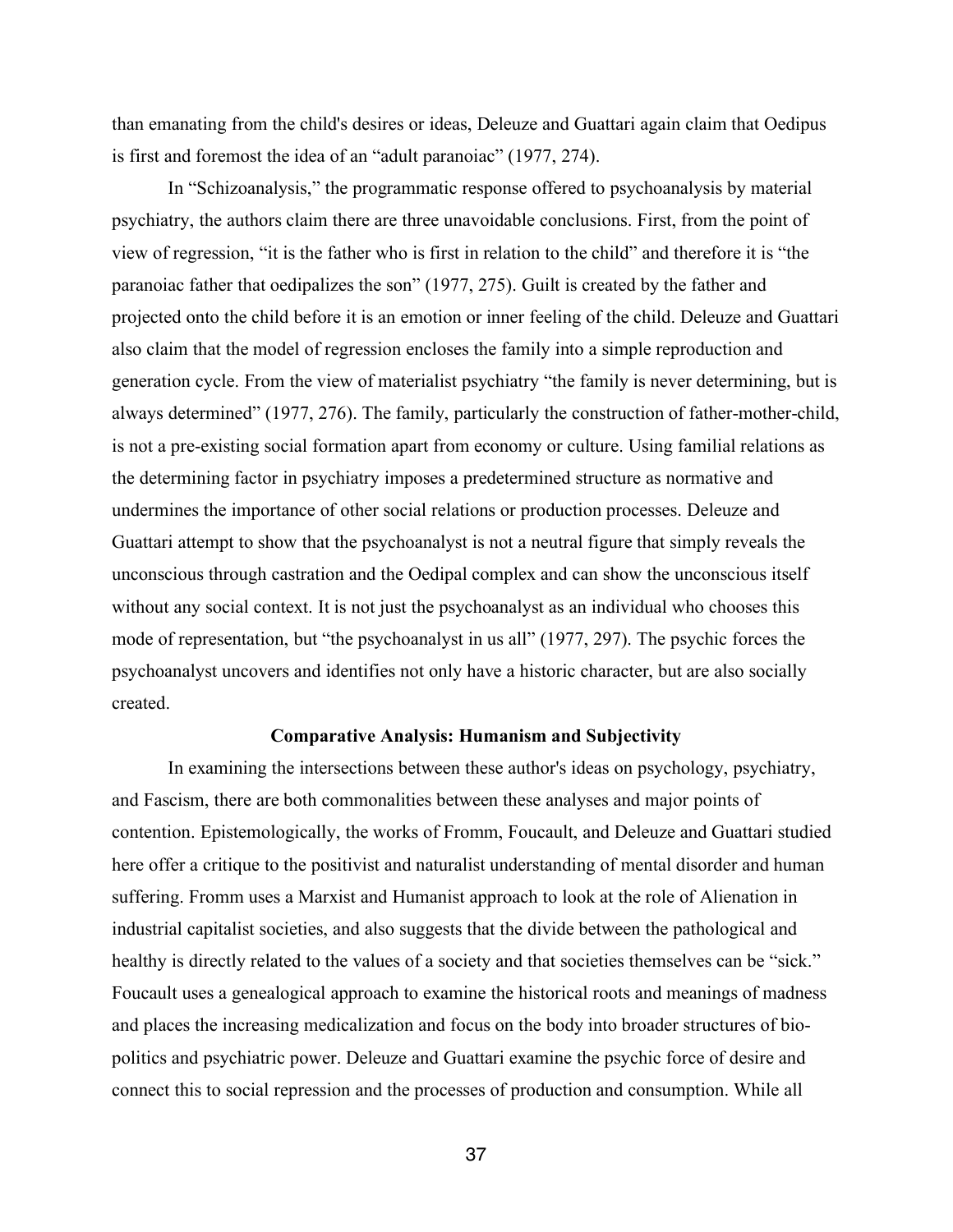authors are critical of capitalism and motivated to look at the psychological affects of economic processes, a commitment to Humanism and the understanding of the subject is a central conflict between these works.

The tension here lies in the desire to affirm a universalist notion of the psyche or human nature, and the critical view on how this idea of 'human nature' is formed and may eradicate difference. Fromm's particular mode of Humanism and understanding of human nature is part of a Marxist understanding of emancipation and humanity as a "species-being." There is a sense of a better future that can be achieved when humans are supported to develop to the best of their capacities and innate sensibilities. Foucault is critical of Humanism and any essential concept of human nature (especially in the context of the Enlightenment) and sees the individual as a product of power-relations, revealing how certain subjectivities are pathologized or seen as deviant if they do not conform to the view of the individual as a Liberal subject. Deleuze and Guattari are also not concerned with affirming Humanism, but are more interested in conceptformation and developing new language to think of subjectivity and open up possibilities for multiple understandings of difference and subjectivity. Foucault's work captures something necessary to understandings of normativity in relation to mental disorder and subjectivity that Fromm's cannot, while Fromm's affirmation of psyche or the soul of humanity is a necessary tool for keeping explorations of social psychology centered on social transformation.

Health, in Fromm's work is stuck between society's notion of health and an intrinsic ideal of health correlated to his conception of human nature. Fromm believes that an individual is classified as healthy if they are "able to fulfill the social role he is to take in that given society" (1970, 159). Health from the standpoint of society is based on the reproduction of that society, the ability to start a family, and to fulfill social necessities. On the individual level, which Fromm believes corresponds with human nature, health and normalcy are defined as the optimum of growth and happiness of the individual. Most societies promote the individual and society-based concept of health with discrepancy between them, and as this distance grows, the society grows sicker. People who do not adapt to the sociological concept of health are seen as having less value by psychiatrists who do not also analyze the structure of society, and adopt the positivist view. The disconnect between the societal and individual understandings of health mean that the neurotic person can be healthier and less stunted than the person viewed as more normal who may have lost their individuality all together. Health for Fromm then is not a purely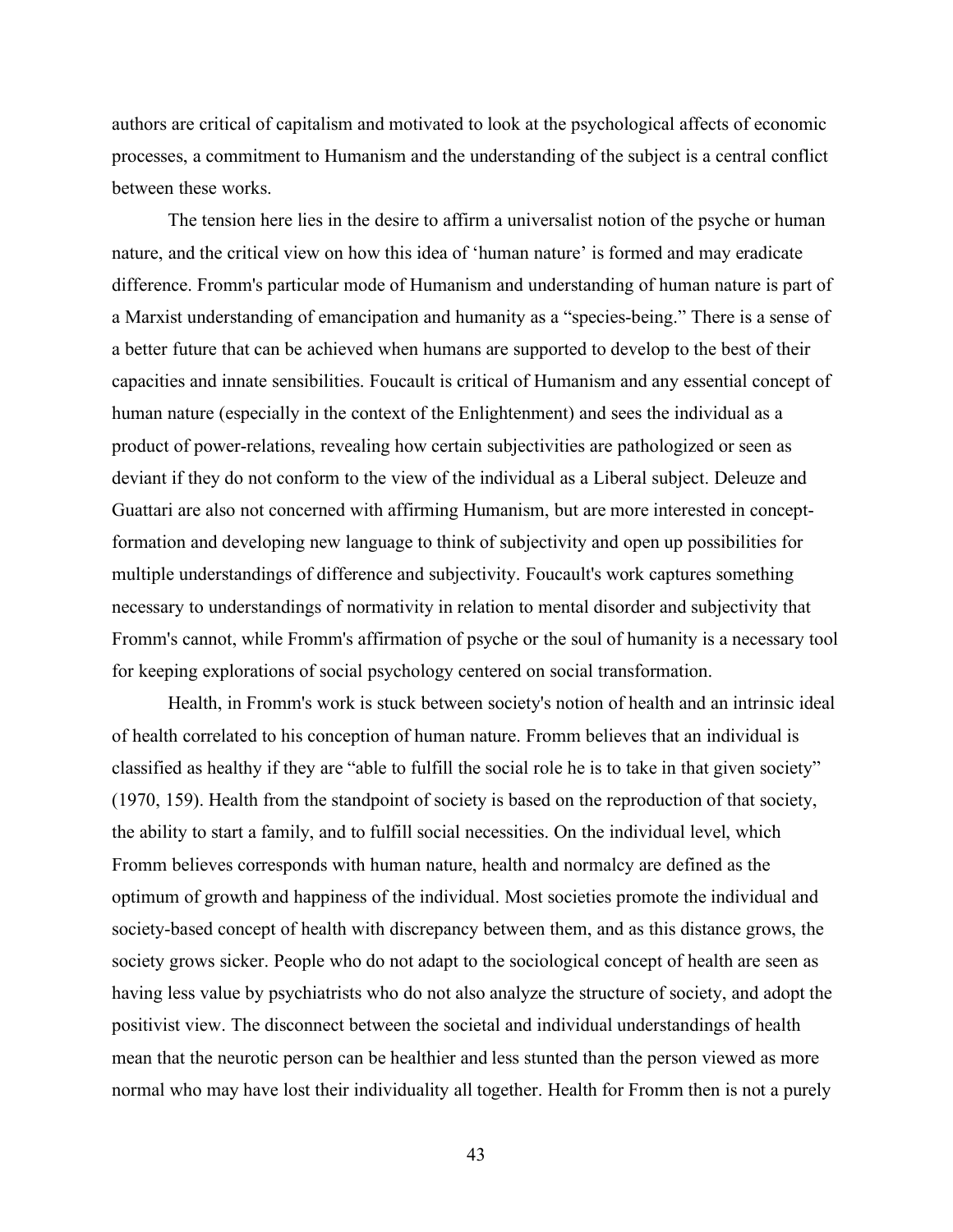ideological construction, but also indicates conditions and material circumstances which allow individuals to develop their own better natures.

Marxism here is part of both a social and individual emancipation. Marxism is defined by Fromm as Humanist, as he believes its aim is the full-unfolding of humanity's capacities and potentials. Marx saw his contemporary society as one where people had much, but inside were little. A key part of Marx's analysis which is often misunderstood, is that he did not just claim that the proletariat suffered and was exploited by the capitalist model, but also saw the bourgeoisie in acting as the oppressors, as themselves being diminished. The Humanist and normative psychology Fromm develops is interested in the divide between having and being, and suggests human nature is more concerned with being. Fromm is critical of the materialism and consumerism of capitalist society and how this develops new needs, desires, and consciousness for people, alienating them from their own nature. Critical psychology is "one critical of man's consciousness," and therefore, new ethical norms and spiritual development is necessary to evolve consciousness towards different values, or for social psychology to be orientated towards social transformation. Fromm is correct that psychology needs to be socially based and must develop a set of ethics, especially in relation to the problem of alienation, but his lack of further analysis of normativity and its historical roots provides problems when considering Humanism more deeply, and how subjectivity is understood.

While Foucault's work is not explicitly Feminist theory or philosophy, he is much more interested in the idea of difference, looking at dualism, and challenging the Liberal conception of Humanism or view that the subject is a unified, rational, and autonomous individual. In the works studied here, this is evident in his discussion on hysteria and how he conceives of resistance to psychiatric-power. In Foucault's *Madness and Civilization* he discusses how "nervous disorders" and hysteric symptoms were classified in relation to a specific understanding of subjectivity. Diseases of the nerves were seen as diseases of sympathy and women's bodies were viewed as enclosing a "perpetual possibility of hysteria" (1965, 154). Women could fall ill from perpetual feeling and sympathy. These "diseases of the nerves are diseases of corporeal continuity" (1965, 154). Or in other words, a subjectivity that is also formed through relations with others and so cannot be unified and static. The hysterization of women's bodies is considered a key development in the technologies of sex that Foucault describes, where women were coded as "throughly saturated with sexuality," and women's bodies were given an intrinsic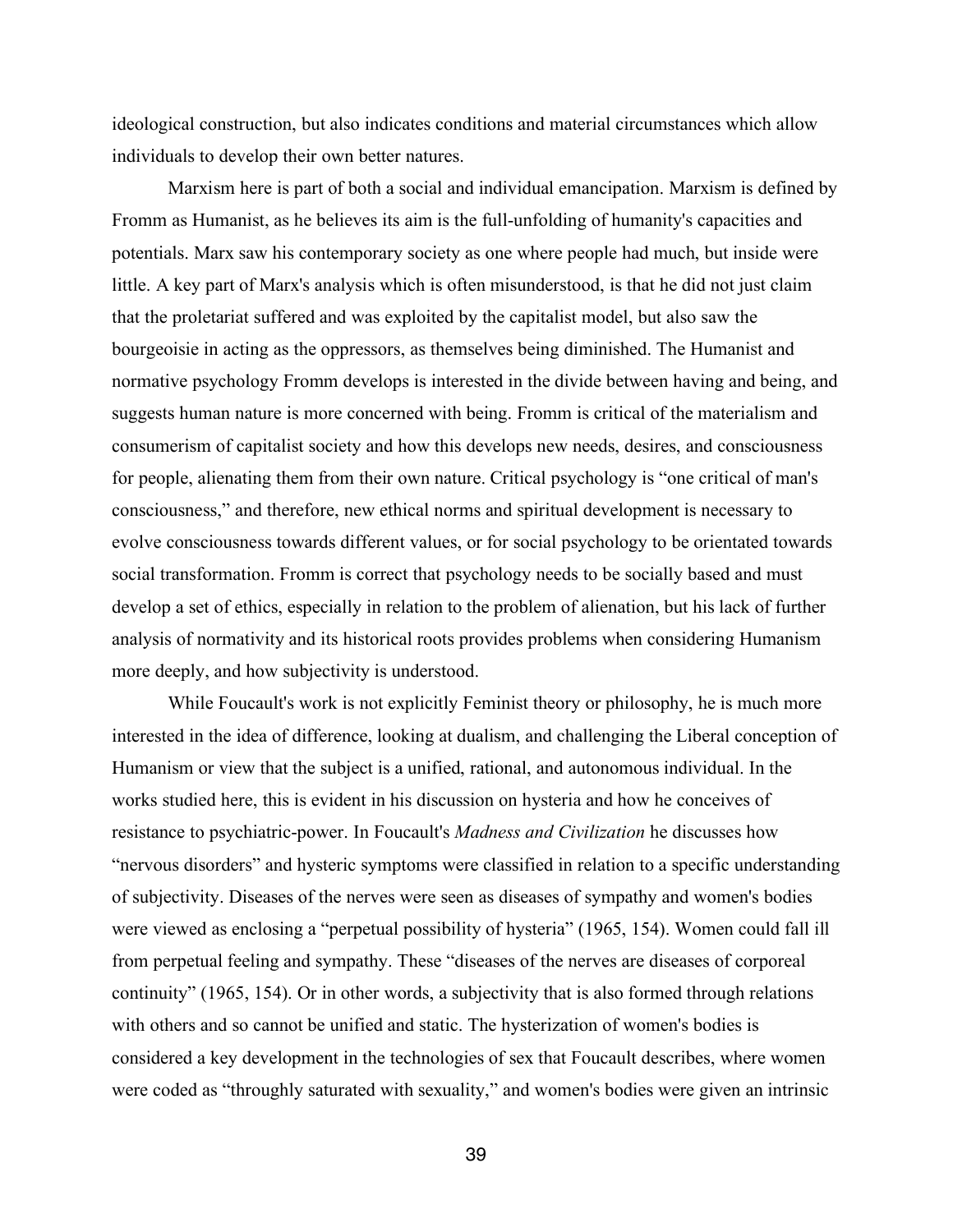pathology, especially in relation to reproduction and family life. In Foucault's discussion of how hysteria operated within asylums he attempts to show that the relationship between patient and doctor is not just one between the powerful and the powerless, or a victim and victimizer, but that the patients also impacted how diagnoses were formed and symptoms "captured." This agency is shown through discussions of simulation and how psychiatric power was evaded by the question of truth that simulation brought back onto the doctor. This is what Foucault called the "anti-power" of the mad and Foucault saw simulation and the performance of hysteria as a phenomenon of struggle within the asylum itself.

While Fromm looks at normativity in relation to either the distinction between social and individual views of health, and suggests there are normative ethics which conform to humanity's essential nature, Foucault investigates how normativity more broadly relates to understandings of subjectivity. Normativity is not seen in just the demarcation between the pathological and healthy, but is foundational to a conditional subjectivity that everyone is expected to embody, despite the vast differences between people's experience of the world and self-knowledge. Where this becomes further problematized is when this subject is conflated with humanity or human nature, giving license to exclude or dehumanize anyone who does not share this experience of the world. Certainly, this point applies theoretically to feminist and anti-colonial critiques of humanism, whether these groups resisted Humanism all together or aimed to develop the new "Human." In relation to the history of psychiatry this point connects to how pathologization has frequently coincided with labelling or restraining those who act "above" the station society has granted them, and fully embody their experience of the world. Whether it is called subversion, deviance, or "anti-power," the importance of affirming this history is what Fromm misses in his development of the idea of normativity and that this agency is seen in the work of Foucault is one thing that continues to make his work resonate today.

While Deleuze and Guattari fall alongside Foucault in questioning the dominant subjectivity that Humanism is coalesced around, their philosophy is less interested in critique and instead focused on producing new concepts and language. In offering a "materialist psychiatry" Deleuze and Guattari, like Fromm, are also searching for an ethical framework that psychology and psychiatry could exist under. While Deleuze and Guattari's analysis is more in contention with Marxism than Fromm's, they are also concerned with praxis. This is even noted by Foucault when he suggests that *Anti-Oedipus* is surprisingly and maybe to the dismay of its authors, a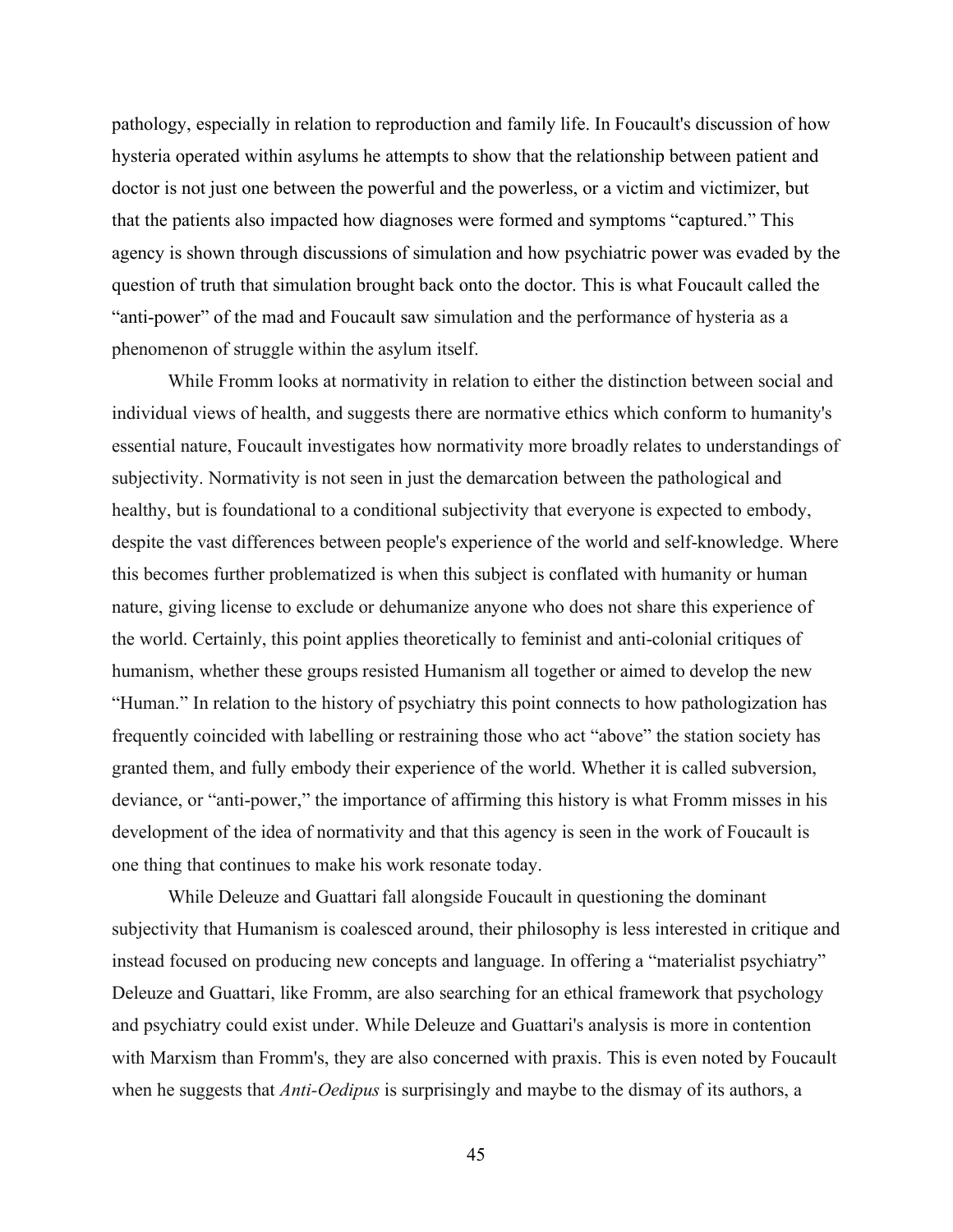book of ethics. Materialist psychiatry is aimed at identifying desire in the social realm and seeing psychic forces as connecting to the economic processes of both production and consumption. Since "there is no particular form of existence that can be labeled 'psychic reality.'" Deleuze and Guattari make a point to explain how an individual may articulate one set of principles and beliefs, but act in contradiction to those beliefs. Their explanation of how individuals may come to desire their own repression is critical of the Marxist notion of false consciousness and the Humanist ideal of an essentially rationally motivated, unified, and organized subject. The concept of the Body without Organs and "desiring-production" are all ways in *Anti-Oedipus*  through which Deleuze and Guattari attempt to provide alternative ways for thinking about subjectivity. While *A Thousand Plateaus* is even more rife with conceptual creations like; multiplicity, rhizome, plateaus, and assemblages.

Another factor which explains why Deleuze and Guattari rely on a more "affirmative" program and the development of an ethics to discuss the connections between psychiatry, psychology, and politics is their wish to avoid representational thought and affirm materialism. In arguing against the reproduction of representational thought, Deleuze and Guattari claim that; "the question is not: is it true? But: does it work?" (1987, xvi). Meaning more so if the work is helpful for developing alternatives ways of living, rather than does it correspond with a direct representation of reality.The philosophy in the *Capitalism and Schizophrenia* series is part of a more broader criticism of Western philosophy for relating "expressions and actions to exterior or transcendent ends, instead of evaluating them on a plane of consistency on the basis of their intrinsic value" (1987, 22). Representational thought is viewed as "State philosophy," and "analogical; its concern is to establish a correspondence between these symmetrically structured domain" (1987, 22). State philosophy, according to Deleuze and Guattari "has never reached an understanding of multiplicity" and produces a dichotomous and binary logic, built on a strong principle of unity (1987, 5). So, while Deleuze and Guattari are also opposed to the Humanist view of a fixed human nature that Fromm endorses, they are also engaged with ethics and attempting to provide frameworks for understanding the psyche as a social concept and for this transformation to be emancipatory, which is much less evident in Foucault's analysis.

In returning to the historical approach of the works under study, Fascism is relevant to both the Post-war context these authors are writing in and the concern with psychology that informs their theoretical basis. In all cases, Fascism is related to class, critiques of capitalism or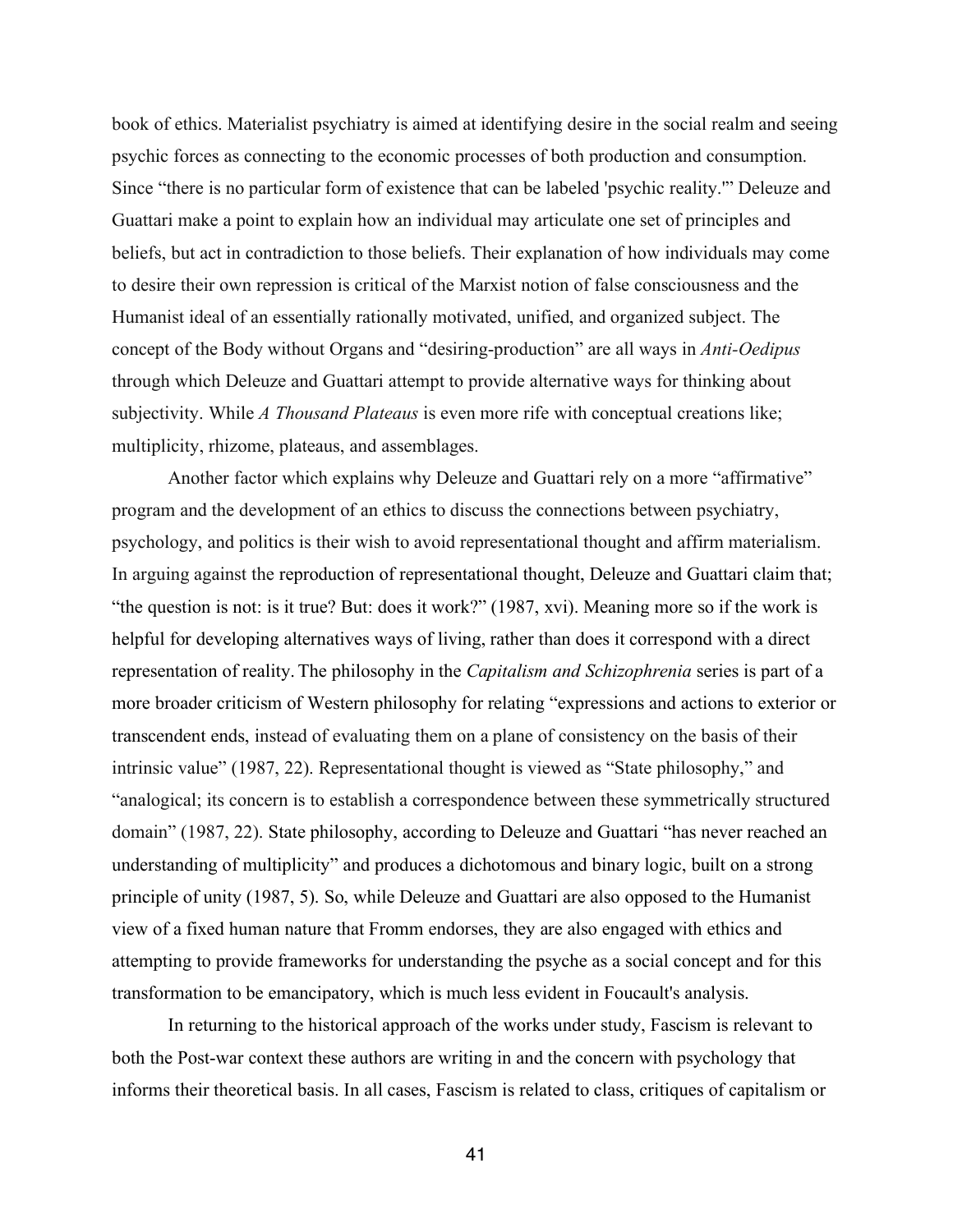structures of power, and not defined through the lens of Historical Fascism. Fascism is seen as something that is not just related to one set of economic circumstances or crisis, but also has a basis in subjectivity. The problem in applying these analyses to the contemporary rise in Fascist or Neo-Nazi groups will lie in the divide between Historical Fascism and Fascism defined as a response to more general psychic and economic forces. For Fromm, the rise of Fascism was related to a "social character" of a particular class and the development of the authoritarian personality. The social character Fromm describes is most relevant to Historical Fascism in Germany. However, Fromm's description of individual alienation and the revanchism that these destructive identifications often follow, also seems to have contemporary relevance. In Foucault's writings Fascism is not an anomaly in the history of liberal democracy, but is connected to the new social body formed in the image of the bourgeois class, technologies of sex, and the advent of the administrative bio-political society. Foucault acknowledged that these technologies were transient and would change overtime, but the bio-political control of populations is also still seen in claims to the racial "purity" of the social body. In Deleuze and Guattari, Fascism has a historical form that was particular to certain conditions at the time, but is also a latent force which continues to operate in the totalitarian capitalist system. While there is merit to a historical analysis in more specific contexts, the reappearance of this problem under very different circumstances also reiterates the point that Fascist ideologies have wider significance than was once thought.

In Fromm's view the social subjectivity of Fascism in Germany was related to the need for a class which had been displaced, or lost previous economic privileges, to reaffirm their identity through a powerful authoritarian force. In the transition to a more individualistic model of society, individual powerlessness, alienation, and isolation made these identifications more likely to have a destructive basis as "destructiveness is the outcome of an unlived life" (1970, 207). Since the time Fromm is writing in, the power to make economic changes and decisions by democratic elections in individual states has also been increasingly delinked from the nationstate model to international bodies and capital, making this perhaps a new instance of powerlessness for the average person, and arena in which social bonds are displaced and there is an anxiety to reaffirm them. Globalization has promoted the free flow of goods, while the flow of people has come up against borders which have become more stratified, divided, and militarized. Destructive and Fascist identifications, especially on ethnic lines, have followed the model of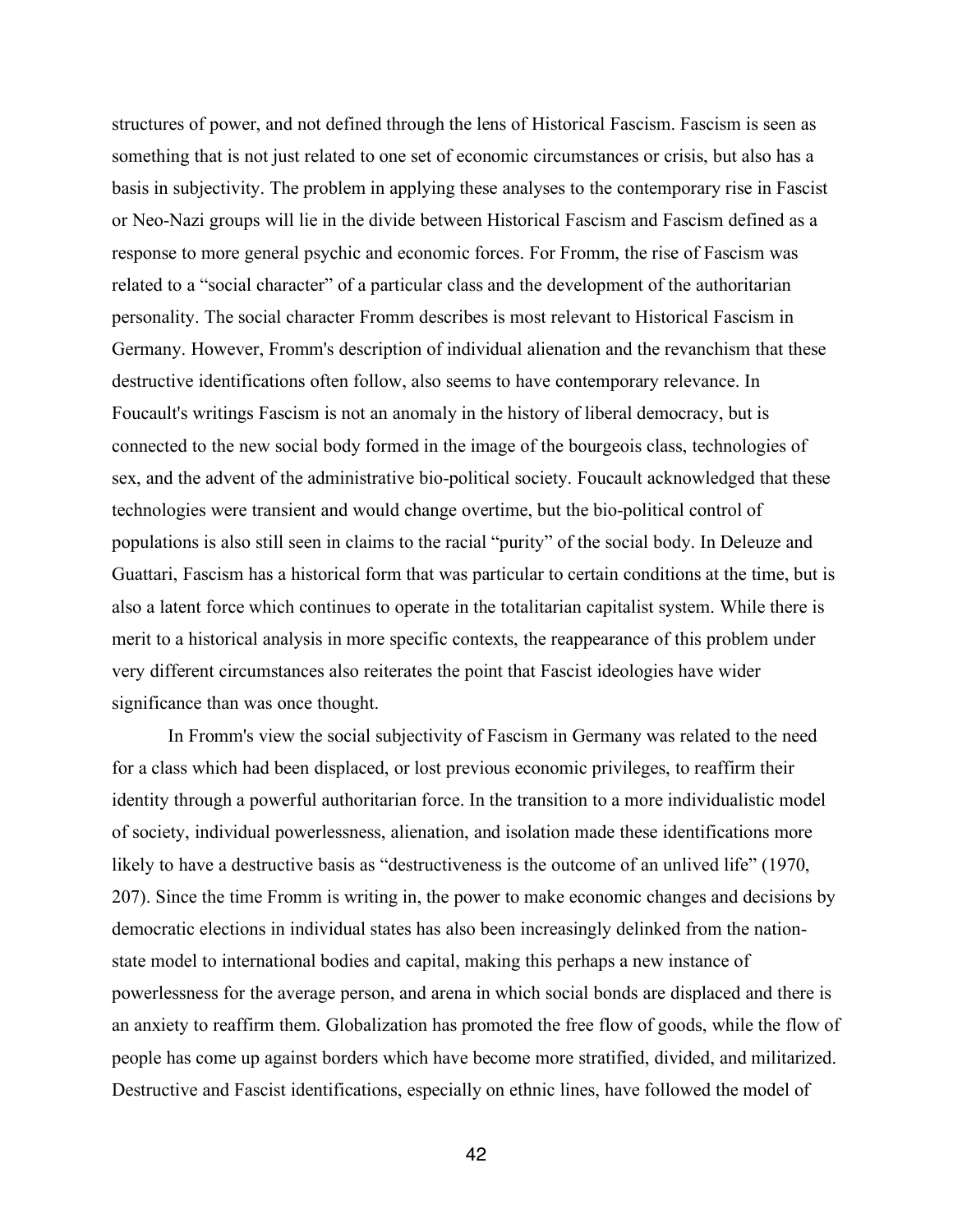concerns over citizenship that Támas outlined in his theory of "Post-Fascism." For Fascism to have a social base, there is no longer the need for formal dictatorship or military control as "posttotalitarian Fascism is thriving under the capacious carapace of global capitalism" (2000). While the specific "social character" Fromm describes in relation to Germany is a historical one, the sense of reactivity to a perceived loss in privilege in the middle classes is relevant for describing Fascist resurgence today. White Nationalist and Nazi groups affirm a White-only conception of citizenship and as Támas describes, also fall along the lines of reversing the Enlightenment project of inclusion into the concept of citizenship and socially excluding others to the point of "their natural exclusion (i.e., extra-legal arrests, hunger, and death)" (2000). Yet, as Támas writes, the linking of citizenship to the height of humanity is not a Fascist invention, but a larger contradiction and problem within liberal democracy itself.

In Foucault's view, the most racist societies were also likely to be the most violent and destructive. Foucault analyzes Fascism as being based on both the nobility's claim to "blood" as justifying their ruling superiority and the bourgeois classes' production and solidification of their own body through technologies of sex. Even prior to the Fascist era in Germany, the Weimar Republic practiced a eugenic ordering of society, and Fascism extended and intensified these micro-powers while the "blood myth was transformed into the greatest blood bath in recent memory" (1980, 150). While the transient technologies Foucault described have certainly changed, the belief in the protection of the social body and discourses around birthrates and the fear of the disappearance of the "white race" seem to be relevant to the technologies of sex he outlines in *History of Sexuality.* This analysis could also relate and be applied to Fascist ideologies around gender and the reaffirmation of women as only being socially relevant in the role of mothers and caregivers. Like Deleuze and Guattari, Foucault also cautions against the "fascist in us all," suggesting that these destructive drives have a wider relevance in relation to economic forces and organization.

In Deleuze and Guattari's analysis Fascism should not be the "historian's speciality;" but what the Fascist experience set forward continued to proliferate in other spheres. Therefore, it was not enough to just politically identify as "anti-Fascist" or link Fascism to one historical circumstance that had been defeated by the forces of democracy. Fascism also took place on a micro-political level, involved other social institutions, and the continuation of hierarchies, exploitation, and domination on all levels. The Non-Fascist life in this case involves the more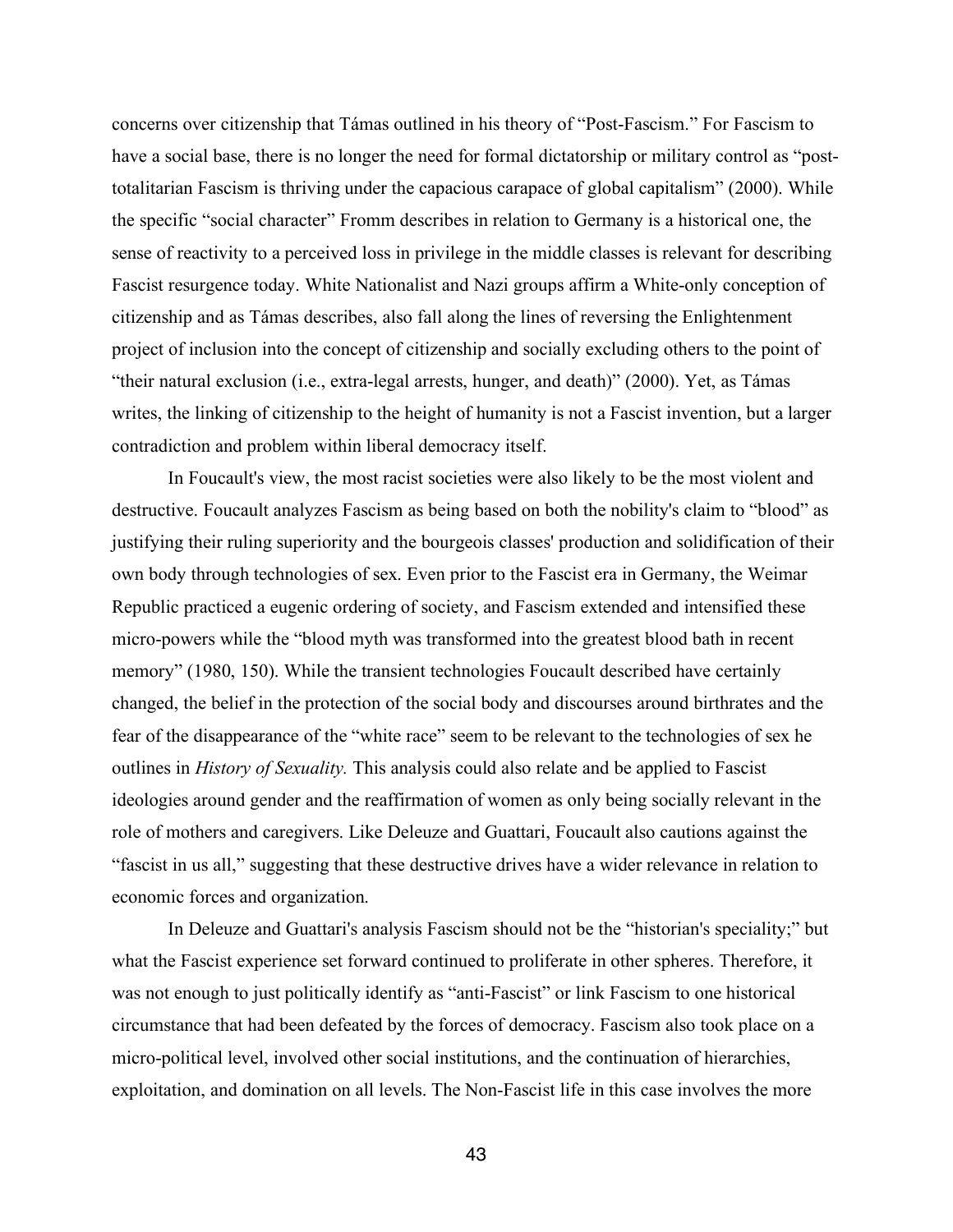difficult task of everyday life and interpersonal relationships. New ethical frameworks needed to be created. Fascism could be not be dismissed as a phenomenon "outside" or "over there," but had to be seen as only possible through socially produced desire that found its energy "right at the heart of everyone's desire" (2009, 171). What was totalitarian about capitalism in this instance was that it would continue to search out for proper structures and "structures capable of adapting desire to the profit economy," and whether these structures reinforced Fascist-desire had no bearing on their operations (2009, 171).

#### **New Developments: The Control Society and Psycho-politics**

Given that each analysis studied is related to evolving economic and technological circumstances and how psychic forces form and interact with them, new developments should be examined to further relate how the intersections of psychology, psychiatry, and Fascism can be understood today. Mental illness has also increased to what some would consider "crisis" levels and as seen in the statistics relayed earlier, is a more common and growing occurrence. Another issue in applying the epistemological insights from these authors is that technologies such as big data and algorithms have evolved to make quantification and positivist applications more commonplace in all levels of society, as well as to operate on a more profound level than what mere statistical analysis can capture. Related new developments will be explored through Deleuze's essay "Postscript on the Societies of Control" (1992) which builds off of Foucault's previous analysis of disciplinary societies and attempts to describe how new institutions and modes of control are emerging. Another relevant author to discuss in updating the context of these analyses is the philosopher Byung Chul-Han whose recent works *The Burnout Society*  (2015) and *Psycho-Politics* (2017) build on both Foucault and Deleuze to analyze the new technologies of Neoliberalism in relation to mental health outcomes. Han's analysis offers insight in describing social subjectivity under Neoliberalism, but his work under-analyzes the structural causes of these symptoms. The technologies Han describes are new modes of capitalist accumulation and suggesting that these transformations result in an "auto-exploitation" which obliterates and internalizes the Master-Slave dialectic, obscures any useful understanding of class in the basis of these technologies. While it is clear that an increase in precarity, competition, and the downloading of social to individual responsibility may lead to the "achievement-subject" Han describes, it is also undefined in Han's work at which point some of the exhaustion and burnout he describes acts also a refusal to the compulsion of constant productivity or amounts to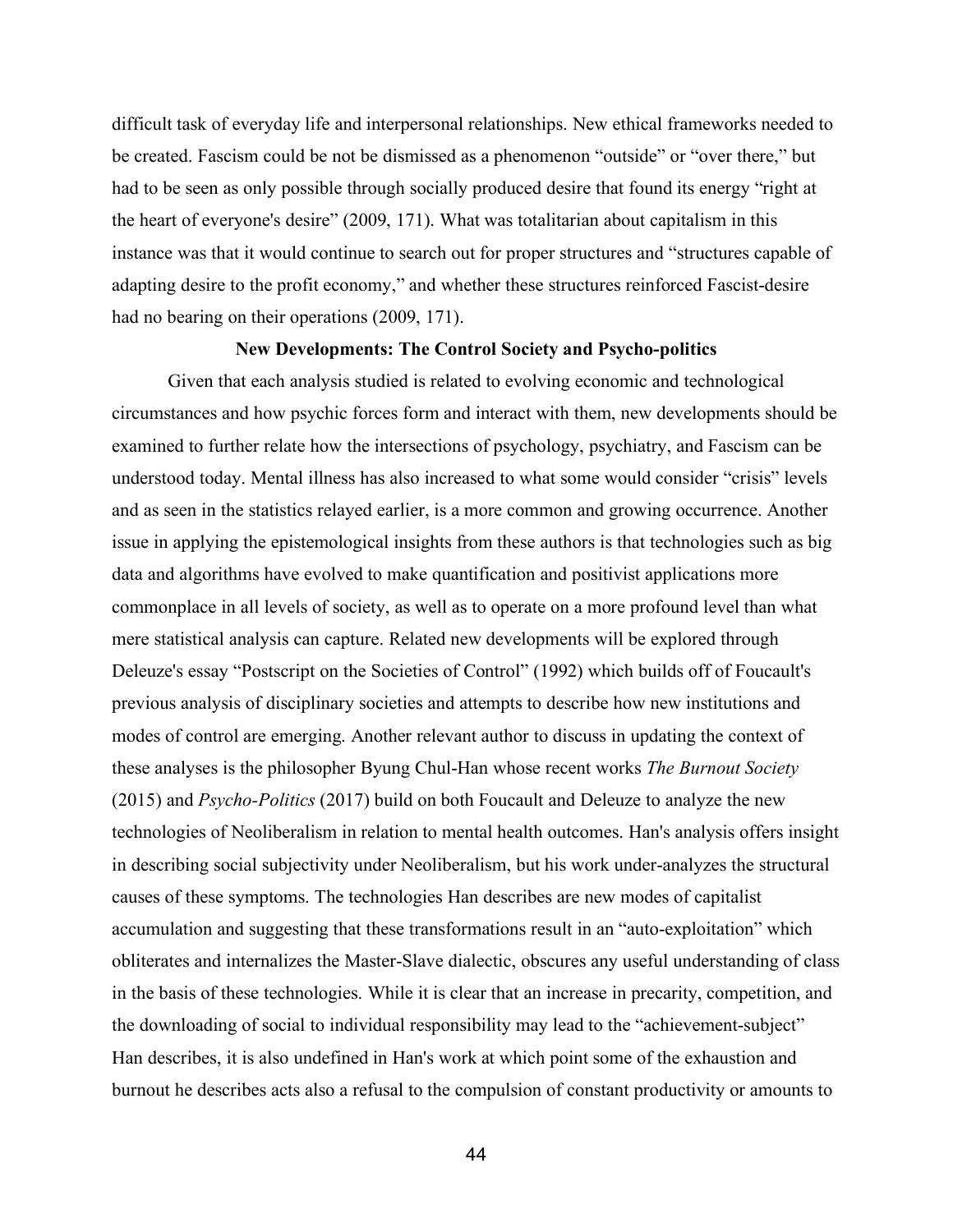Fromm's suggestion that the adaptability of human beings always has its limits, and either a constructive or destructive disobedience will arise.

In the essay "Postscript on the Societies of Control" Deleuze describes facets of what might be recognized to be typical characteristics of Neoliberalism today, but the essay is centered on describing a broader crisis in the transformation of institutions from the disciplinary society to the control society. Issues that relate to the relationship between the psyche and economic processes mentioned in this essay include: a change in the economy of attention and cognitive functioning to a more fragmented level, an increase in debt-based economics, an increase in competition, as well as the belief in "meritocracy," or merit-based salary. In Deleuze's view the disciplinary society from the  $18<sup>th</sup>$  and  $19<sup>th</sup>$  Centuries reached its heights in the 20th Century and post-Second World War transitioned to a society centered on control, rather than discipline. The disciplinary society was based on the "organization of vast spaces of enclosures," and the individual could only pass from one enclosed space to another (1992, 3). As Foucault states in *History of Sexuality* this society is predicated on a bio-politics aimed at administering and organizing life, rather than a sovereign power based on the threat of death or exclusion. The disciplinary society included institutions such as hospitals, school, the factory, and family, but the prison was the analogical model and the main aim of the environment of enclosures was "to concentrate, to distribute in space; to order in time; to compose a productive force within the dimension of space-time whose effect will be greater than the sum of all its component forces" (1992, 3).

The conception of space changed from the disciplinary society's differentiated enclosed spaces that an individual could walk through from one to the other, as independent variables, to mechanisms of control and space that acted as inseparable variables. In the control society Deleuze describes this power as operating as "free-floating control" (1992, 4). An example Deleuze gives being that the enclosure of the school is replaced with perpetual and ongoing training. Instead of the prison as the main analogous-model the control society is an analogy to the corporation "and the corporation is a spirit, a gas" (1992, 4). Power is described as both less tangible and identifiable, but more all encompassing. The corporation is a "metastability" that presents the brashest rivalry as a motivating force and "a healthy form of emulation" (1992, 5). Individuals are increasingly pitted against one another "dividing each within" and one is never finished with anything productivity-wise (1992, 5). Attention and how one focused their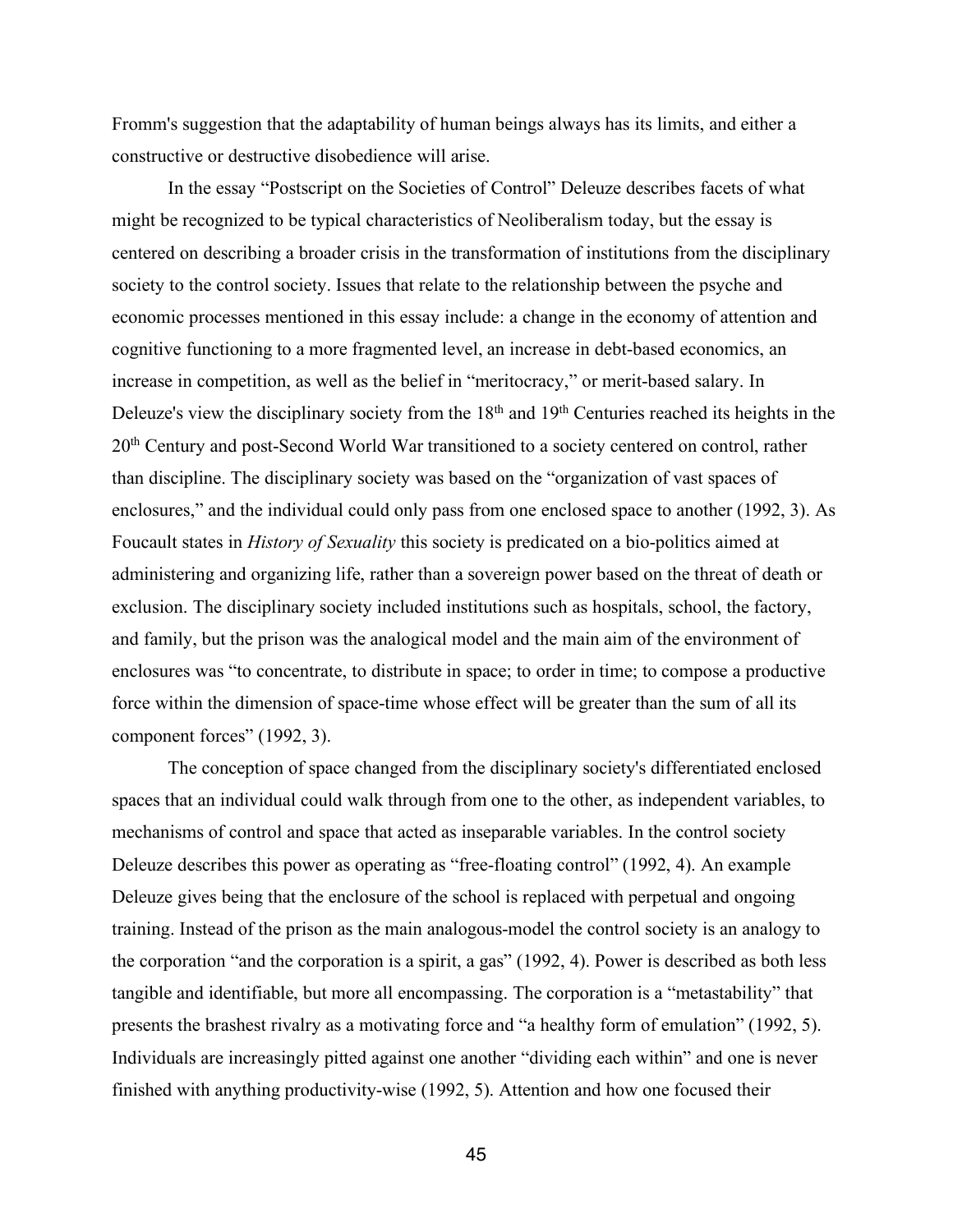cognitive energies became fragmented, while economic precarity increased. In the disciplinary society there were two distinct and separate poles, that of the individual and the mass, in which a number of an administrative numeration would indicate their position within a mass. In the control society this shifted to where "power individualizes and masses together, that is, constitutes those over whom it exercises power into a body and molds the individuality of each member of that body" (1992, 5).

In terms of technological changes, Deleuze writes that increasingly individuals have become represented as quantified data. They were increasingly "dividuals" rather than individuals and could be used to represent masses, samples, data, markets, or "banks." Deleuze also describes the impact of Neoliberal economics and outsourcing of production with the "soul" of the corporation changing from concrete production to marketing. In this economic system the subject of control is in constant network, flux, and orbit. Under the deluge of financialization "even art has left the spaces of enclosure in order to enter into the open circuits of the bank" (1992, 6). The transition to the control society is also marked by an increase in debt, and indebtedness being tied to subjectivity. Deleuze returns to the question of how ideas of health and the social body changed from the disciplinary society to the control society and writes that there will be a "new medicine" that singles out potential sick people and subjects at risk "which in no way attests to individuation—as they say—but substitutes for the individual or numerical body the code of a 'dividual' material to be controlled" (1992, 7).

In Han's *Burnout Society* (2015) the transition from the disciplinary to the control society is not as strongly connected as in the work of Deleuze to particular structural and economic changes, but describes a general affective shift in psychic forces caused by the increased deployment of emotions in a kind of "affective" capitalism. In Han's view both the control and disciplinary society are still effectively based on the "negative" or governed by "no." In contrast, contemporary neoliberal society operates on positivity and the "violence of positivity does not deprive, it saturates; it does not exclude, it exhausts" (2015, 7). This excess of positivity is described alongside excessive stimuli, information, impulses, and a fragmented economy of attention, and "the society of achievement and activeness is generating excessive tiredness and exhaustion" (Han, 2015, 31). However, in following Foucault's work, the disciplinary model is already moving away from a sovereign power based on the threat of exclusionary measures, and so is already "positive." Though the desire to maximize production continues to act as the social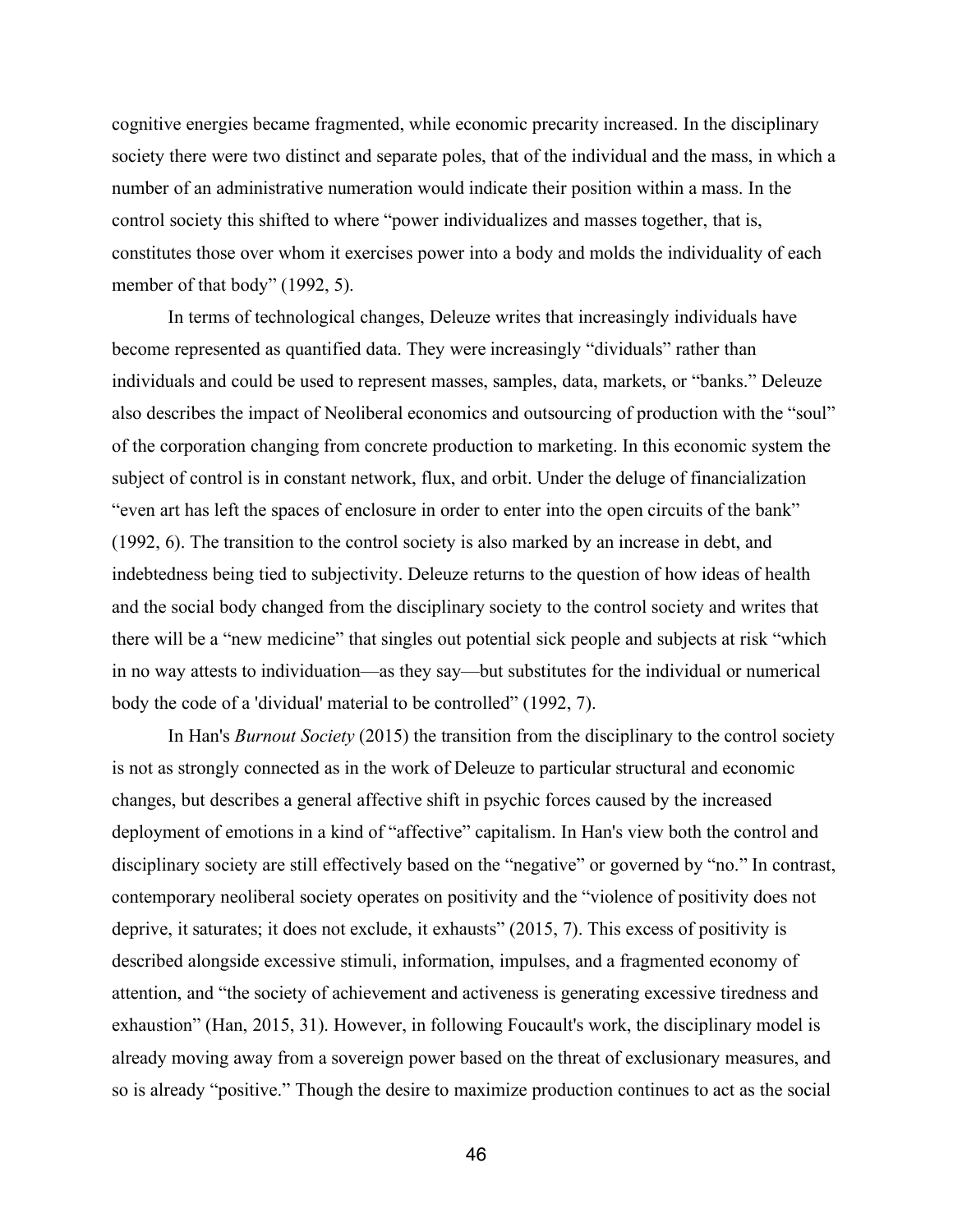unconscious, the invocation has changed from what others "should" do, to what they "can" do. Han suggests that the epidemic of burnout, exhaustion, and depression are the results of a burned out soul which is constantly being pressured to achieve, belong, and continually become oneself. Han's analysis in *Pyscho-Politics* (2017) suggests that capitalism more frequently relies on techniques of emotional and affective capture and control. Neoliberalism deploys emotions as "resources in order to bring about heightened productivity and achievement" (2017, 45). Foucault's notion of Bio-politics is used to describe the governmental technology of disciplinary power, but somehow this is still described as power based on negative measures, while the control Deleuze recounts is instead aimed at the psyche and constitutes a kind of "psychopolitics."

That people in this state of Neoliberal competition become "divided within" as Deleuze claims is echoed in Han's conceptualization of the "achievement subject" which is described as having internalized the master-slave dialectic. Yet, whereas Deleuze clearly sets the groundwork for institutional change and the shift to neoliberal and financial capitalism in how he contextualizes people in a growing state of flux or orbit, Han's analysis seems to inadvertently individualize these problems when he suggests that, "the depressive human being is an animal laborans that exploits itself—and it does so voluntarily, without external constraints" (2015, 10). The epidemic of psychic maladies such as depression and burnout are seen by Han as representing "pathological signs that freedom is now switching over into manifold forms of compulsion" (2017, 2). What exactly this prior freedom is that has been eroded by the excess of "positivity" into compulsion is undefined, but it may be the awareness of exploitation itself. It is clear that the logic of free exchange or freedom to enter into agreement provides little substance for understanding the context these agreements take place in or their outcomes, i.e. selfexploitation. For Han, the compulsion to exploit one's self or auto-exploitation, suggests "people are turning their aggression against themselves" (2017, 6).

An example which can offer insight into both Han's "psycho-politics" and the conceptual problem that the abstract idea of "self-exploitation" represents is the recent Cambridge Analytica scandal, where it was discovered that tens of millions of Facebook user's data was obtained by a private third-party working with the Trump campaign on its election strategy. While it can be argued that the technologies of big-data and social media more specifically are used willingly by users who agree to certain terms and conditions, for work, self-promotion, leisure, and social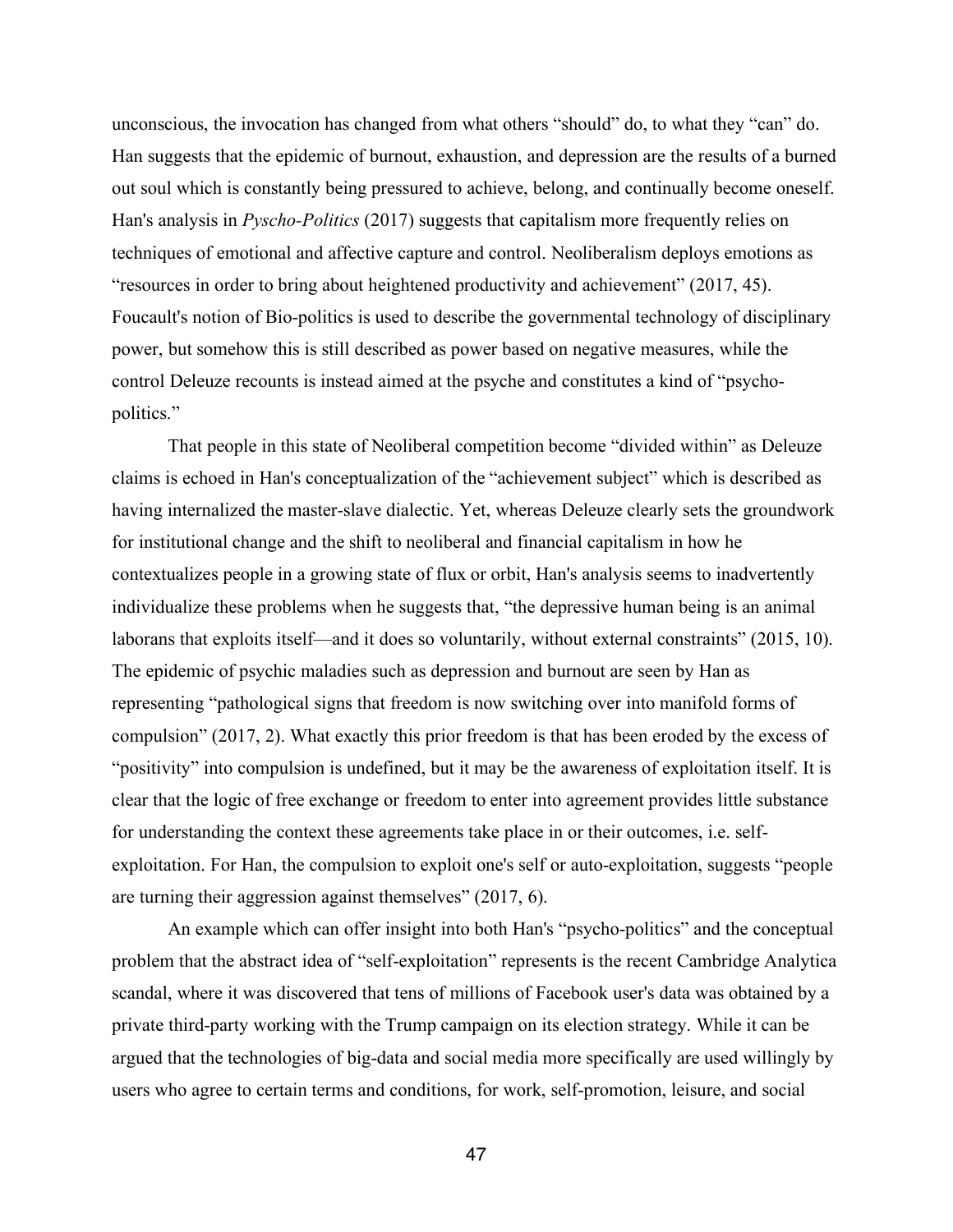connectivity, the uses of user-generated data for private profit and political purposes suggests that this data-mining of the "soul" or intensive psycho-graphics is not driven by individual "autoexploitation," but is a clear example of capitalist accumulation in a new realm. To suggest users drop out from these platforms as solutions, use analogue technology, or to romantically advocate as Han does to "returning to the inner animal, which doesn't consume or communicate unfortunately" ignores the structural problem of democratic control of these technologies and does not guarantee a transformation in mental health outcomes (Geli, 2018). Here politics is not only resting on the basis of psycho-graphics and the intensive harvesting of voters deepest hopes and fear, but this positivist application imagines the complexities of these voters as mere "mathematical outputs" and psychological vulnerabilities to be exploited (Chen, 2018).

If as Han claims "auto-aggressivity means that the exploited are not inclined to revolution so much as depression" it is also worth considering the political ramifications of mass burnout and exhaustion (2017, 6). Han's description suggests there is level of self-unawareness in this self-exploitation. In Fromm's discussion of the adaptability of human beings, he suggests that almost anything can be done to human beings "yet, only almost." Fromm writes that, "despots and ruling cliques can succeed in dominating and exploiting their fellow man, but they cannot prevent reaction to this inhuman treatment" (1967, 26). Response to this domination either takes a creative and productive disobedience in attempting to change this system, or a destructive form in people simply becoming exhausted and perishing. Might it be more useful to think of the symptoms Han describes as not the "destruction of the human soul," but more what Fromm classifies as disobedience, albeit in a reactive and self-destructive form? In this way Han's category of compulsive and abstract "self-exploitation," like the model of bio-medical application, removes the individual from the social body and seems to also obscure a structural understanding of the new technologies he describes.

While Han discusses the increased deployment of affects and emotions in capitalism, he does not clarify the role of emotions or desire as a social force in politics, or where this destructive "burnout" can lead besides self-exploitation. Or how this burnout can coalesce into social destruction. It is clear that Fascist movements also respond to and manipulate fears and frustrations by uniting people under the guise of national or racial superiority, while practically further creating divisions between people, neutralizing the working class and alternative political forces, and scapegoating the most marginalized communities as somehow responsible. The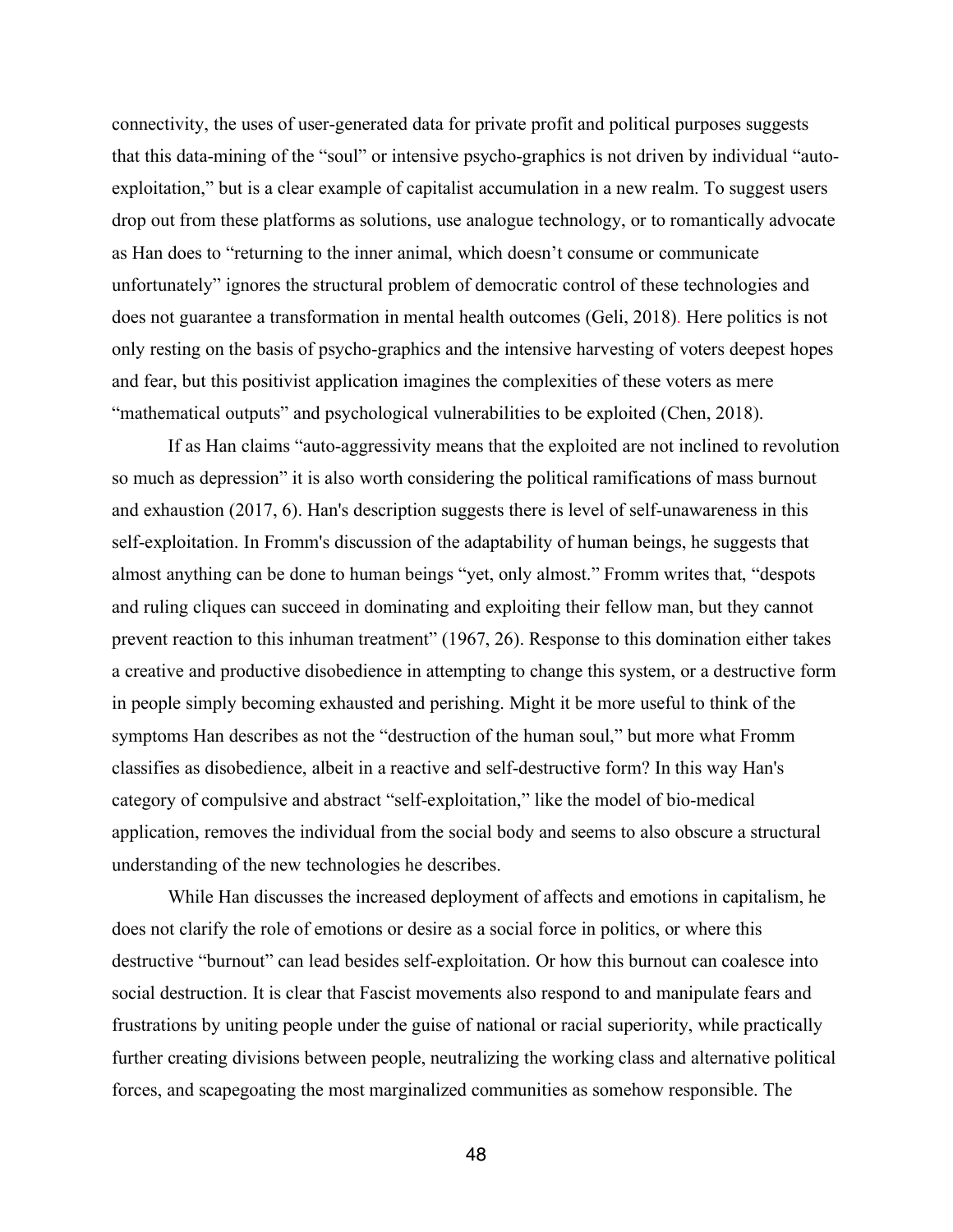widespread exploitation of fears and frustrations needs to be responded to with a sustained understanding of the powerlessness, alienation, and disempowerment many people feel. As has been shown in this work, some examples which offer insight might be the Marxist approach to Alienation Fromm describes in motivating the social identifications with something larger and destructive, or Deleuze and Guattari's suggestions that Fascism is a socially produced desire, so that these problems are not displaced and simply called the ignorance of some others. Fascism still remains a structural possibility under capitalism in response to economic and psychological crisis and to ignore this possibility would be more even more destructive.

#### **Conclusion: Towards a Sane Society?**

Regardless of technological changes and a shifting economic model, on an epistemological level, the critiques Fromm, Foucault, and Deleuze and Guattari make about explanations of mental disorder from a positivist standpoint remain even more relevant today. In shifting from bio-politics to a much more technologically advanced capitalism that increasingly deploys emotional and affective methods, the "belief that life admits measurement and quantification governs the digital age as a whole" (Han, 2017, 60). While Big Data "opens up the prospect of absolute knowledge" this data-driven quantification of all of reality "is driving Spirit from the realm of knowledge" (Han, 2017, 68). Spirit is driven from the realm of knowledge and as seen in the history of psychology the concept of psyche is emptied of its content of soul, becoming just another measurement for mental performance and productivity. Despite these technological advancements, it remains true that "sensation is the enemy of quantification. There is no machine, yet, to which a nervous system can submit to transform into a sufficiently descriptive measurement" (Boyer, 2015). That being said, the problem remains with what to do with suffering once it is freed from the strictly medical realm. The point of this philosophical investigation has not been to advocate for the view of "anti" anything, or to follow the theoretical threads of an "anti-psychiatry," i.e. suggest people forgo all psychotropic medication and medical interventions, or to deny the life-saving value these responses do have in some circumstances. The aim in freeing mental suffering from the strictly medical realm is to address the social functions of illness and see suffering as also a social phenomenon. Despite the pretensions of an objective scientific paradigm the bio-medical model, it is not free from the workings of larger social and economic models or from making morally grounded claims on how people 'ought' to behave.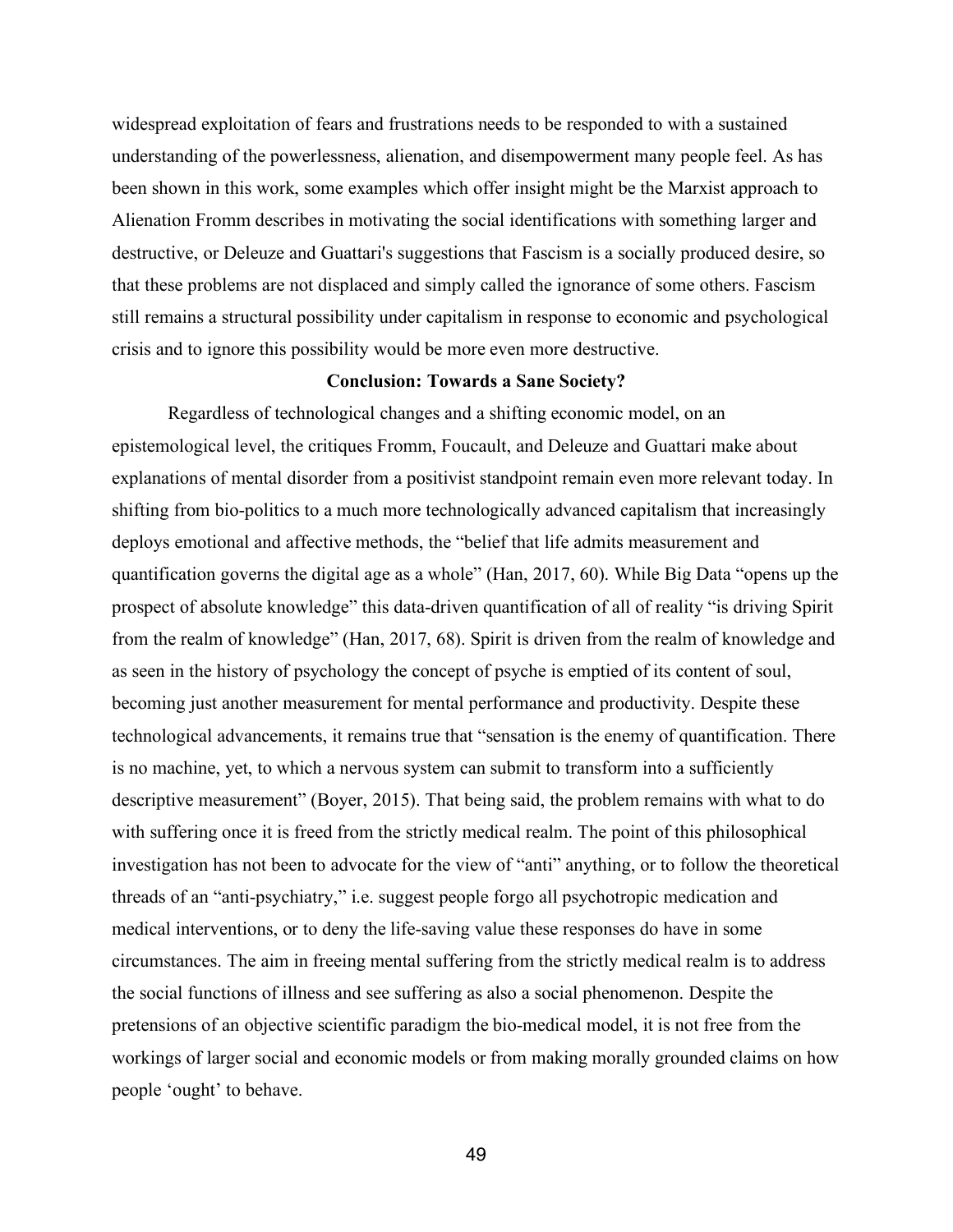Another issue which arises today that has changed the landscape of these fields of studies is the increase in diagnostic categories and medical language which often sanitizes how we talk about violence. An example where medicalization has operated in the sanitization of language and the 'dividual' mode Deleuze describes, is the concept of trauma. The diagnostic of trauma is an interesting example for both the ways it has evolved from its initial conception to the broad personal and social experiences it now describes. The etymology of trauma literally translates as "wound" and prior to the 19<sup>th</sup> Century, in a medical context, trauma referred to actual physical blows ex. blunt force trauma. The term began to be psychologized through neurologists such as Jean-Martin Charcot and his diagnosis of "traumatic hysteria," and the German neurologist Paul Oppenheim's diagnosis of "traumatic neurosis." In a contemporary North American context, psychic trauma became a diagnosis in the third edition of the DSM in 1980 with the condition of Post-Traumatic Stress Disorder (PTSD). PTSD is historically linked to the experiences of war veterans and soldiers, drawing on the previous category of "shell shock" that was experienced during the First World War with the introduction of heavy artillery. Symptoms experienced by survivors of sexual violence, domestic abuse, and instances of political and state violence (such as imprisonment or torture), were also integrated under the PTSD umbrella.

While this medical diagnosis validates a range of human suffering, it also conflates widely different categories of experience all under the idea of a psychic woundedness which seems to also repress and disassociate our awareness away from horrible events. From an epistemological standpoint, Trauma theory addresses and identifies the newly traumatized subject as experiencing the break between the previous promise and potential of the world with the new post-trauma reality of the world (Freedman, 2006). The subject not only undergoes a shattering of the self, but a shattering of the world and the "subject of trauma theory is characterized by that which it does not know/remember" (Radstone, 2007, 20). Present in this wide application of trauma to so many different experiences is the problem of epistemic legitimacy. Traumatically informed subjects are depicted as irrational and developing their claims based on experiences that are clouded by fear and emotion, and therefore lack legitimacy (Freedman, 2006). The experience of a social wrong or violence may generate trauma, but continually codifying such wide referents of systemic problems into a generalized medical experience, seems to present both an ethical problem and to promote the epistemic erasure of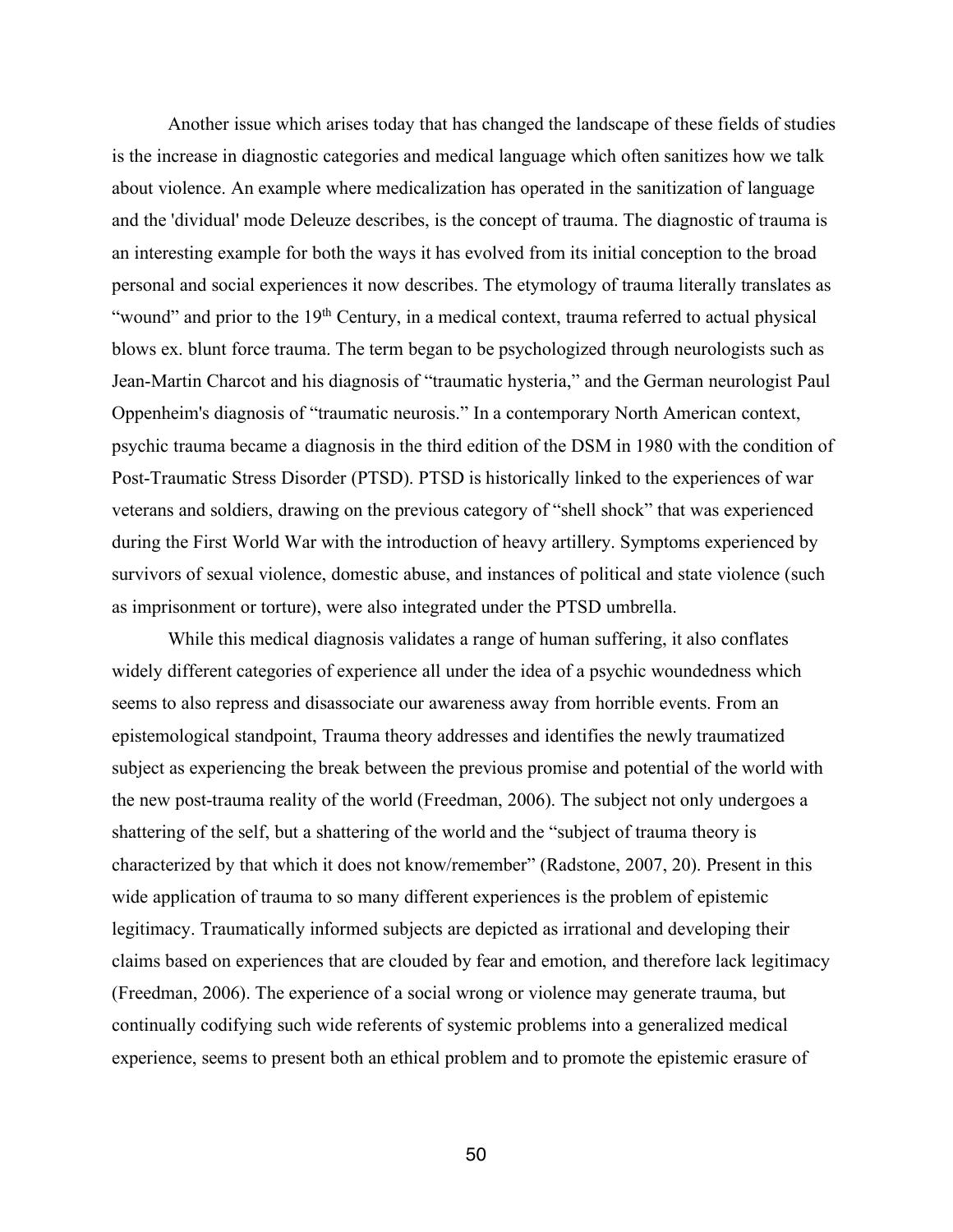what these accounts can say about the reality of violent events which are often publicly repressed.

The trouble remains with what to formulate as a philosophical and programmatic response to both the prior insights gained from this study of Fromm, Foucault, and Deleuze and Guattari and the changes in terms of technology and economy, as well as the increased reliance on the bio-medical model and sanitized language, which also makes psychoanalysis much less of an issue in critique of the dominant model. If, as Foucault claimed the "margin is a myth" madness no longer has a reference to an alterity and autonomous response of the subject, but the large increase in more common illnesses such as anxiety, depression, and addiction also suggests that these responses do encompass a refusal and disobedience of their own, even if it is not a constructive one. This also aligns with Pelbart's description of bio-politics and the state of bodies today as those which simply cannot take "anymore of that which coerces, from the outside and from the inside" (2015, 33). It is undeniable that the mass epidemic of mental illness has roots in larger social and economic problems, but this also needs to be connected to a programmatic response. As, in the long run "healing depression with artificial euphorization cannot work and sooner or later the depressed organism will collapse" (2016, Berardi).

In examining the uses of these works today critical analysis is necessary, but conceptformation in the realm of political philosophy and theory and finding productive ways to talk about the relationship between psychic and economic forces is also key. Social change cannot occur without emotional investment, and as previously stated, taking emotions seriously in the formulation of a political program does not have to mean the manipulation of fears or frustrations that accompanies Fascist and far-right movements. Fromm's use of social psychology and keeping the soul in *psyche* seem necessary for anyone interested in social transformation and addressing the root causes of growing rates of depression, anxiety, addiction, and other mental disorders. While the Marxist critique of capitalism and Alienation as its psycho-pathological counterpart remains the most relevant way to understand the shifting relationship between subjectivity and economic forces. Through the study of Deleuze and Guattari it is evident that sometimes the most thoughtful response is not "is it true," but does it work? This is also prescient when the goal is to address the mental health epidemic on a long term and future-oriented basis, rather than search for quick-fix solutions that do not address socio-political circumstances that enable this epidemic. In looking at the uses of Foucault there is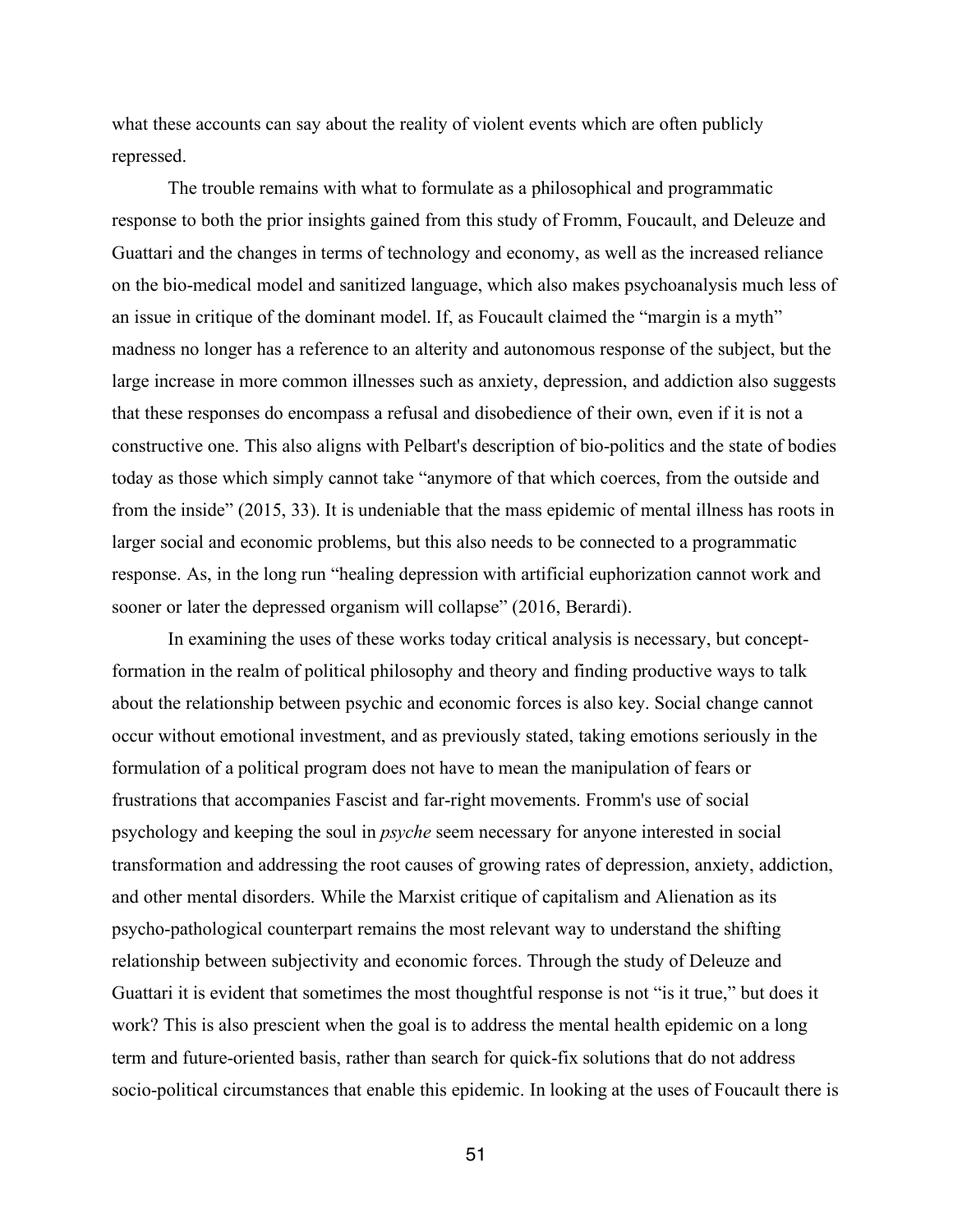both the analysis of psychiatric power which shows how medicalization disperses into other levels of society and the genealogical analysis of the absence of Madness' "oeuvre" which continues to make more research on this topic necessary. As Fromm suggests, in not looking critically at the "sanity" of a culture itself; "we look at them as strictly individual incidents, perhaps with some amazement that so many of these incidents should occur in a culture which is supposedly so sane" (1967, 13). In putting the social back in the economy and the soul back in the psyche, ideally we come to recognize that this epidemic does not need to be the "new normal" and is not reflective of a very "sane society." Rather, in finding creative and productive responses of disobedience we can see as Oscar Wilde writes that; "pain is not the ultimate mode of perfection. It is merely provisional and a protest. It has reference to wrong, unhealthy, unjust surroundings. When the wrong, and the disease, and the injustice are removed, it will have no further place."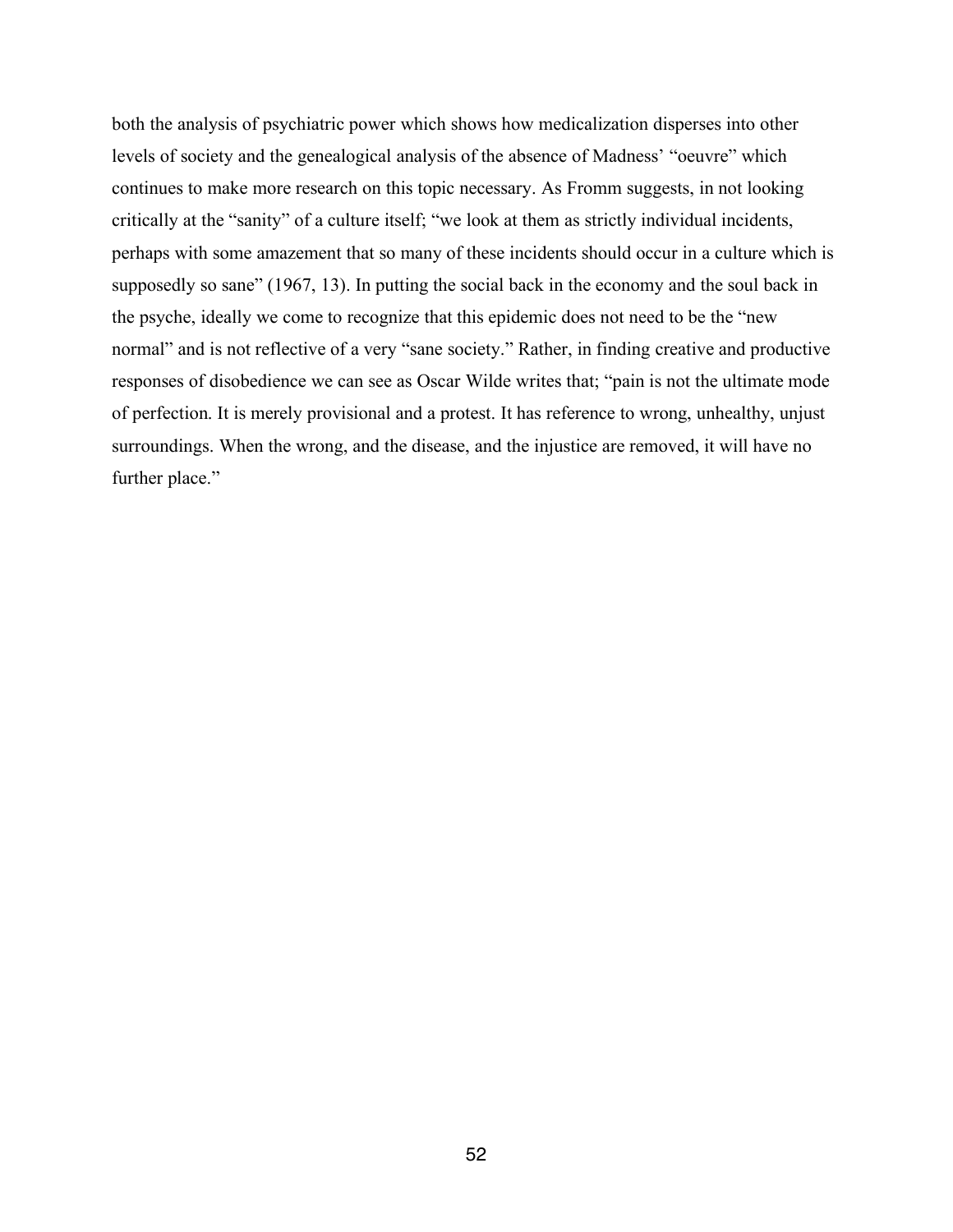# Works Cited

- Artaud, Antonin. (1976). Van Gogh, the Man Suicided by Society. In Susan Sontag (Ed.) *Antonin Artaud: Selecting Writings* (483-512). New York: Farrar, Straus and Giroux.
- Beauvoir de, Simone. (2011). *The Second Sex.* (Constance Borde & Sheila Malovany-Chevallier Trans). New York: Vintage Books.
- Berardi, 'Bifo' Franco. (2016). *How to Heal a Depression?* Transversal Texts. http://transversal.at/blog/How to heal a depression
- Boyer, Anne. (2015, March 13). Data's Work is Never Done. *Guernica Magazine.*  https://www.guernicamag.com/anne-boyer-datas-work-is-never-done/
- Centre for Addiction and Mental Health. (2018). Mental Illness and Addictions: Facts and Statistics. http://www.camh.ca/en/hospital/about\_camh/newsroom/for\_reporters/Pages/addictionmentalheal thstatistics.aspx
- Canadian Federation of Medical Students. (2017). Mental Health and Suicide in Indigenous Communities in Canada. https://www.cfms.org/files/position-papers/sgm\_2017\_indigenous\_mental\_health.pdf
- Chen, Adrien. (2018, March 21). Cambridge Analytical and Our Lives Inside the Surveillance Machine. *The New Yorker.* https://www.newyorker.com/tech/elements/cambridge- analyticaand-our-lives-inside-the-surveillance-machine
- Deleuze, Gilles, & Guattari, Felix. (1977). *Anti-Oedipus.* (Robert Hurley, Mark Seem, & Helen R. Lane, Trans). New York: Viking Press.
- Deleuze, Gilles & Guattari, Felix. (1987). *A Thousand Plateaus*. (Brian Massumi, Trans). Minneapolis: University of Minnesota Press.
- Deleuze, Gilles. (1992). Postscript on the Societies of Control. *October*, 59, 3-7.
- Deutsche Welle. (2018, February 19). Germany's far-right AfD overtakes Social Democrats in New Poll. *Deutsche Welle.* http://www.dw.com/en/germanys-far-right-afd-overtakes- socialdemocrats-in-poll/a-42648964
- Foucault, Michel. (1965). *Madness and Civilization: A History of Insanity in the Age of Reason.*  (Richard Howard, Trans). New York: Vintage Books.
- Foucault, Michel. (1977). Preface. *Anti-Oedipus* (pp xi-xiv). New York: Viking Press.
- Foucault, Michel. (1980). *The History of Sexuality: Volume One: An Introduction.* New York: Vintage Books.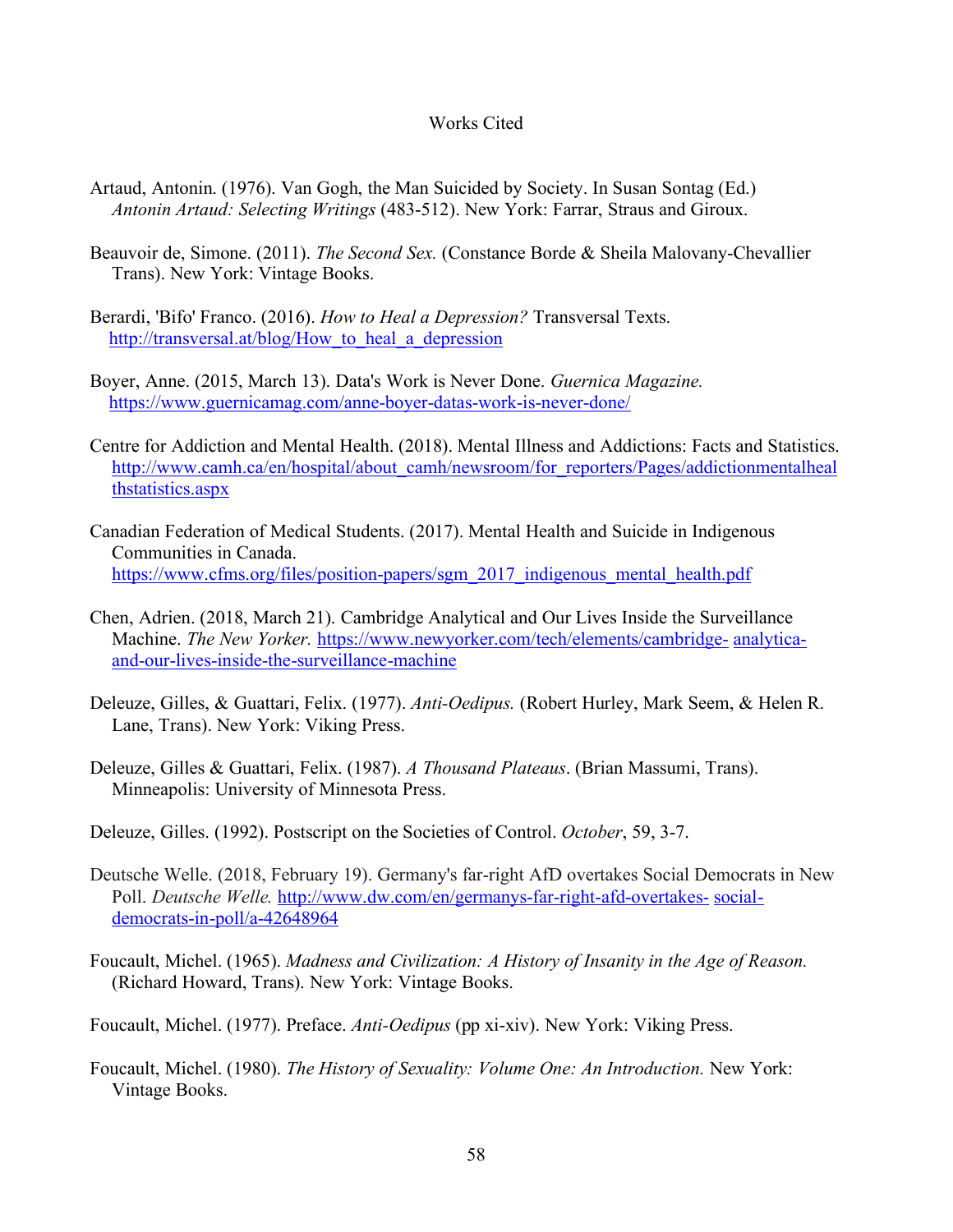- Foucault, Michel. (2006). 12 December 1973. In Jacques Lagrange (Ed.) *Psychiatric Power: Lectures at the College de France, 1973-1974* (123-142)*.*(Graham Burchell, Trans). New York: Palgrave Macmillian.
- Foucault, Michel. (2006b). 9 January 1974. In Jacques Lagrange (Ed.) *Psychiatric Power: Lectures at the College de France, 1973-1974* (173-199)*.*(Graham Burchell, Trans). New York: Palgrave Macmillian.
- Foucault, Michel. (2006c). "Madness, the Absence of an Oeuvre." In Jean Khalfa (Ed.)  *A History of Madness* (541-549). New York: Routledge. https://foucault.info/doc/documents/foucault-historyofmadness-html
- Freedman, L. Karyn. (2006). The Epistemological Significance of Psychic Trauma. *Hypatia 21*(2): 104-125.
- Friedrich, Otto. (1981, November 16). France's Philosopher of Power. *Time Magazine.* https://web.stanford.edu/class/ihum42/philosopher.pdf
- Freud, Sigmund. (2013). *A Case of Hysteria (Dora)*. (Anthea Bell, Trans). Oxford: Oxford University Press.
- Fromm, Erich. (1962). *Beyond the Chains of Illusion: My Encounter with Marx and Freud.* New York: Simon and Schuster.
- Fromm, Erich. (1967). *The Sane Society*. New York: Fawcett.
- Fromm, Erich. (1970). *Escape from Freedom.* New York: Avon Books.
- Fromm, Erich. (1970b). *The Crisis of Psychoanalysis.* New York: Holt, Rinehart, Winston.
- Fromm, Erich. (1981). Prophets and Priests. In *On Disobedience and Other Essays* (41-57). New York: The Seabury Press.
- Fromm, Erich. (1981b). The Application of Humanist Psychoanalysis to Marx's Theory. In *On Disobedience and Other Essays* (24-40). New York: The Seabury Press.
- Geli, Carles. (2018). In Orwell's '1984' society knew it was being dominated. Not today. *El País.*  https://elpais.com/elpais/2018/02/07/inenglish/1517995081\_033617.html
- Guattari, Félix. (2009). Everybody Wants to be a Fascist. In Sylvère Lotringer (Ed.) *Chaosophy: Texts and Interviews 1972-1977* (154-175). Los Angeles: SEMIOTEXT(E).
- Han, Chul-Byung. (2015). *The Burnout Society.* (Erik Butler, Trans). Stanford: Stanford University Press.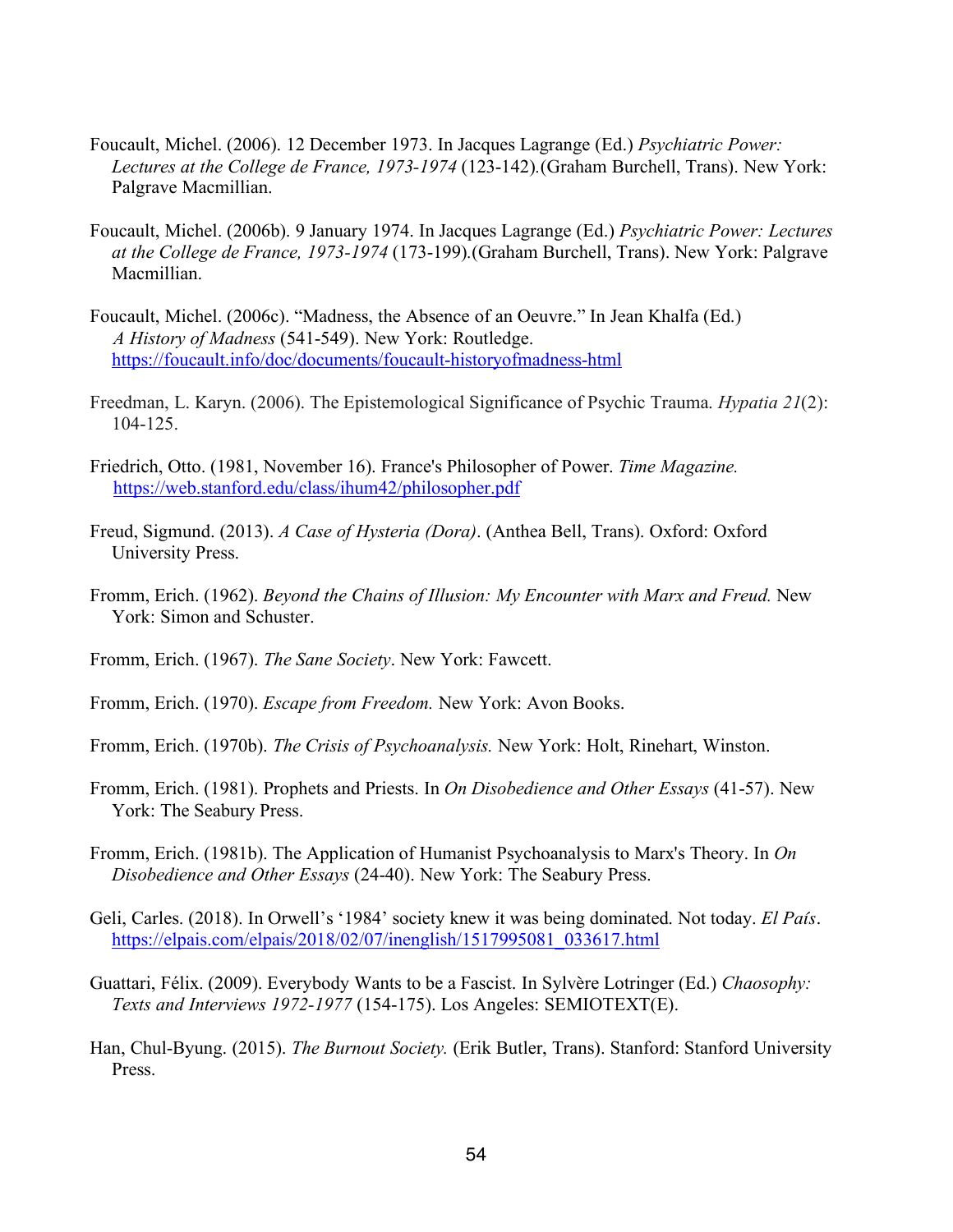- Han, Chul-Byung. (2017). *Psycho-Politics: Neoliberalism and New Technologies of Power*. (Erik Butler, Trans). London: Verso.
- Jones-Sack, Katharine. (2017, December 27). Girls are facing a mental health crisis—and it's not just because of Instagram. *The Guardian.* https://www.theguardian.com/commentisfree/2017/dec/27/girls-mental-health-crisisharassment-abuse-poverty
- Keats, John. (1817) To George and Thomas Keats. In Sidney Colvin (Ed.) *Letters of John Keats to his family and Friends*. Adelaide: eBook@Adelaide. https://ebooks.adelaide.edu.au/k/keats/john/letters/letter24.html
- Kierkegaard, Søren. (2014). *The Concept of Anxiety.* (Alastair Hannay, Trans). New York: W.W. Norton & Company.
- Marx, Karl. (1959) Critique of Hegel's Philosophy in General. In *Economic and Philosophic Manuscripts of 1844.* https://www.marxists.org/archive/marx/works/1844/manuscripts/hegel.htm
- Miller, B. Ronald. (2004). *Facing Human Suffering: Psychology and Psychotherapy as Moral Engagement.* Washington: American Psychological Association.
- Mortillaro, Nicole. (2016, September 2). "Anxiety and Depression Cost the Canadian Economy Almost \$50 Billion a Year." *Global News*. https://globalnews.ca/news/2917922/anxiety- anddepression-cost-the-canadian-economy-almost-50-billion-a-year/
- Pearson, Caryn, Janz, Teresa & Ali, Jennifer. (2015) Mental and Substance use disorders in Canada. *Statistics Canada.* http://www.statcan.gc.ca/pub/82-624- x/2013001/article/11855-eng.htm
- Pedlar, Valerie. (2006). *'The Most Dreadful Visitation:' Male Madness in Victorian Fiction.*  Liverpool: Liverpool University Press.
- Pelbart, Pál Peter. (2000). The Thought of the Outside, The Outside of Thought. *Angelaki, 5*(2), 201- 209.
- Pelbart, Pál Peter. (2015). *Cartography of Exhaustion: Nihilism Inside Out.* (John Laudenberger & Felix Rebolledo Palazuelos, Trans). Minneapolis: Univocal.
- Picard, Andre. (2013, October 13). "Exposing Canada's Ugly Mental-Health Secret." *The Globe and Mail.* https://www.theglobeandmail.com/life/health-and-fitness/health/exposing- canadasugly-mental-health-secret/article14828590/

Pietikainen, Petteri. (2015). *Madness: A History.* London: Routledge.

Rachiotis G, Stuckler D, McKee M, et al. (2015) What has happened to suicides during the Greek economic crisis? Findings from an ecological study of suicides and their determinants (2003– 2012). *BMJ Open* 2015(5), 1-6.